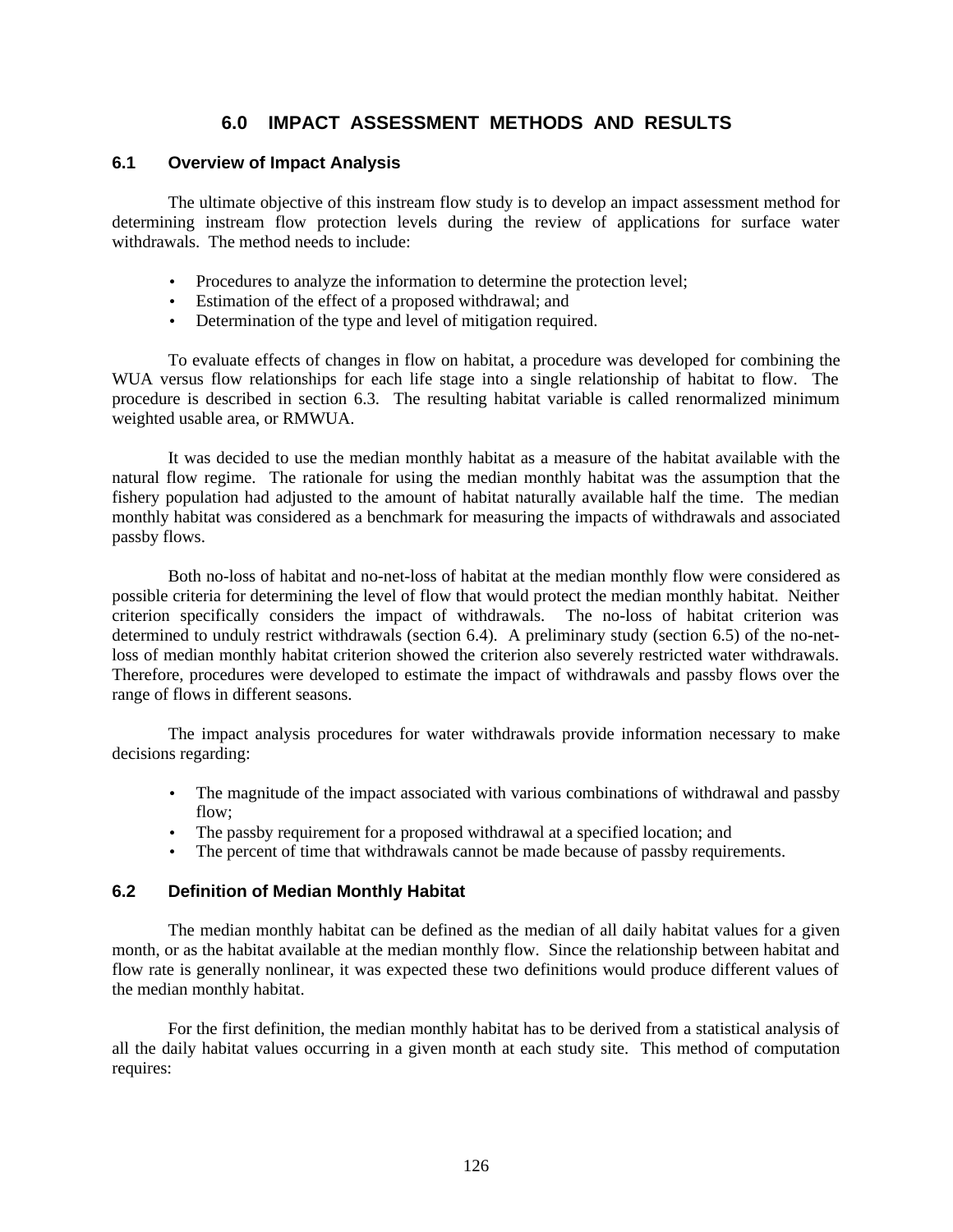- Estimation of daily flows at every study site;
- Computation of daily habitat values from the daily flows and the flow versus habitat table developed from the HABTAE analysis; and
- Statistical analysis of the daily habitat values to determine the median monthly habitat value.

Considering the amount of work involved in this analysis, and the concern that the two different definitions would produce different values, a pilot study was performed to compare the median monthly habitat for all species and life stages being analyzed, using both methods. The pilot study was performed at the same study sites used in the pilot study described in section 5.8.3.

In all cases, the median monthly habitat computed from the median monthly flow was within 2 percent of the value computed by statistical analysis of the daily habitat time series. Since the results were the same for all 12 sites, the median monthly habitat was defined as the habitat value associated with the median monthly flow in subsequent analyses.

## **6.3 WUA for Combinations of Life Stages**

Analysis of habitat versus flow relationships for multiple fish species and multiple life stages is complex, because of different habitat preferences for different life stages, and the presence or absence of different life stages at particular times of year. The spawning and fry life stages of the study species prefer habitat with low depths and velocities, while adults and juveniles prefer higher depths and velocities. Since the different life stages have different habitat requirements, changes in flow that reduce habitat for one life stage may increase habitat for another life stage. Based on the periodicity chart (Table 3.4), the adult and juvenile life stages are present all year long, but the spawning and fry life stages are present only for about 5 months and 4 months, respectively.

One approach to analyzing habitat for multiple species and life stages is to combine the individual WUA curves for each life stage into a single curve that represents the WUA versus flow relationship for all life stages of a given species, and to use that curve to evaluate changes in WUA resulting from withdrawals. One such method for combining life stages is the maximum of the minimum habitat values at each discharge, as described by Orth and Leonard (1990). This method assumes the life stage with the lowest WUA at a given flow, relative to the maximum habitat for all life stages present at that time of year, is the most habitat-limited, and therefore the most critical life stage to be protected.

Different life stages are present at different times of year (Table 3.4), so combined WUA tables are needed for each possible combination of life stages, i.e., adult/juvenile/fry, adult/juvenile/spawning, and adult/juvenile. A sample computation of the combined WUA curves is shown in Table 6.1

The first step in combining the WUA relationships is to tabulate the WUA data for each life stage and each simulation flow, as shown in the columns headed Weighted Usable Area. Typically, the WUA has different magnitude for different life stages for a given flow. Also, the WUA data show different trends for different life stages. In this example, the WUA for the adult and juvenile life stages increases with increasing flow over the entire range of simulation flows. However, WUA for the spawning life stage has a maximum at a simulation flow of 4.91 cfs, and for the fry life stage, the WUA peaks at a simulation flow of 0.76 cfs.

The second step is to put all the WUA data on a comparable scale, by dividing the WUA for each life stage by the maximum value, shown at the bottom of the table, for that life stage. This results in rescaling all the data to the range from zero to unity, as shown in the columns headed Normalized Weighted Usable Area.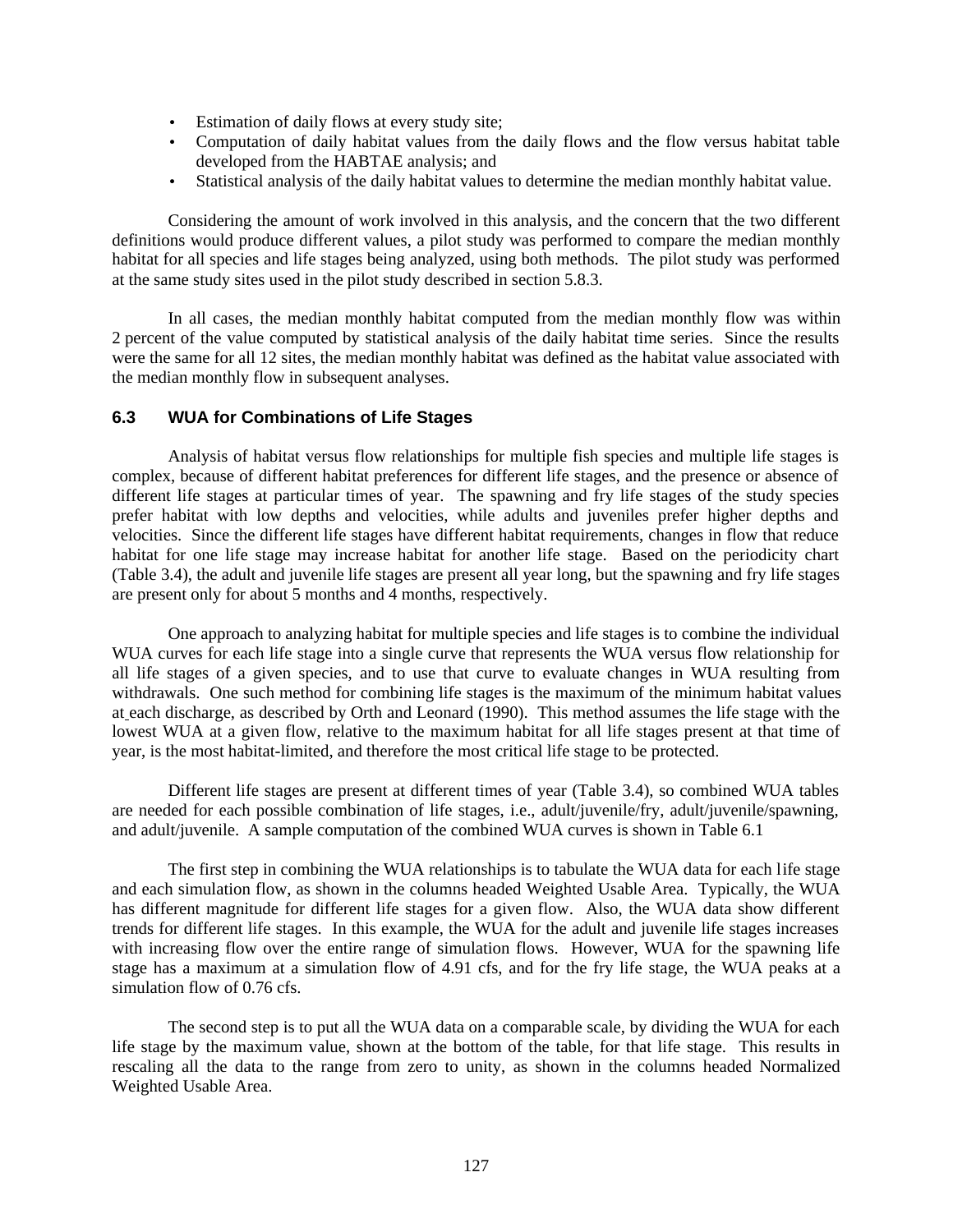Table 6.1 Example Computation of Combined Habitat, Green Creek, Segment 1, Brook Trout<br>Drainage area at site: 2.6 square miles<br>Average daily flow: 4.4 cfs<br>Annual median flow: 2.5 cfs *Table 6.1 Example Computation of Combined Habitat, Green Creek, Segment 1, Brook Trout* Drainage area at site: 2.6 square miles Average daily flow: 4.4 cfs

Annual median flow: 2.5 cfs

| Simulated |              |                                           | <b>Weighted Usable Area</b> |          |              |          |                                 |       |
|-----------|--------------|-------------------------------------------|-----------------------------|----------|--------------|----------|---------------------------------|-------|
| Flow      |              | (square feet per thousand feet of stream) |                             |          |              |          | Normalized Weighted Usable Area |       |
| (cts)     | <b>Adult</b> | Juvenile                                  | Spawning                    | Fry      | <b>Adult</b> | Juvenile | Spawning                        | Fry   |
| 0.42      | 664.72       | 1,766.67                                  | 1,001.39                    | 1,726.70 | 0.359        | 0.472    | 0.571                           | 0.990 |
| 0.53      | 721.55       | 1,878.57                                  | 1,066.90                    | 1,710.23 | 0.390        | 0.502    | 0.608                           | 0.981 |
| 0.65      | 796.02       | .52<br>2,031.                             | 1,155.62                    | 1,723.81 | 0.430        | 0.543    | 0.659                           | 0.989 |
| 0.76      | 849.33       | 2,158.53                                  | 1,236.56                    | 1,743.60 | 0.459        | 0.577    | 0.705                           | 1.000 |
| 0.86      | 892.00       | 2,234.56                                  | 1,290.77                    | 1,716.47 | 0.482        | 0.597    | 0.736                           | 0.984 |
| 0.97      | 939.83       | 2,318.00                                  | 1,328.13                    | 1,683.01 | 0.508        | 0.619    | 0.757                           | 0.965 |
| 1.07      | 990.77       | 2,428.81                                  | 1,379.91                    | 1,685.53 | 0.536        | 0.649    | 0.786                           | 0.967 |
| 1.18      | 1,018.35     | 2,496.07                                  | 1,412.77                    | 1,662.13 | 0.551        | 0.667    | 0.805                           | 0.953 |
| 1.28      | 1,060.61     | 2,578.90                                  | 1,450.34                    | 1,637.70 | 0.574        | 0.689    | 0.827                           | 0.939 |
| 1.80      | 1,205.83     | 2,909.19                                  | 1,551.68                    | 1,553.12 | 0.652        | 0.777    | 0.884                           | 0.891 |
| 2.32      | 1,336.82     | 3,175.69                                  | 1,635.44                    | 1,511.73 | 0.723        | 0.849    | 0.932                           | 0.867 |
| 2.84      | 1,433.29     | $\overline{8}$<br>3,356.                  | 1,672.94                    | 1,392.18 | 0.775        | 0.897    | 0.953                           | 0.798 |
| 3.10      | 1,456.89     | 3,400.47                                  | 1,676.07                    | 1,360.04 | 0.788        | 0.909    | 0.955                           | 0.780 |
| 3.37      | 1,505.50     | 3,484.10                                  | 1,692.68                    | 1,329.86 | 0.814        | 0.931    | 0.965                           | 0.763 |
| 3.63      | 1,536.59     | Ċ.<br>3,547.                              | 1,706.22                    | 1,302.04 | 0.831        | 0.948    | 0.972                           | 0.747 |
| 4.91      | 1,656.49     | 3,640.53                                  | 1,754.76                    | 1,234.77 | 0.896        | 0.973    | 1.000                           | 0.708 |
| 6.18      | 1,740.94     | 3,680.77                                  | 1,693.78                    | 1,203.68 | 0.942        | 0.984    | 0.965                           | 0.690 |
| 7.42      | 1,849.11     | 3,742.42                                  | 1,643.97                    | 1,143.86 | 1.000        | 1.000    | 0.937                           | 0.656 |
| Maximum   | 1,849.11     | 3,742.42                                  | 1,754.76                    | 1,743.60 |              |          |                                 |       |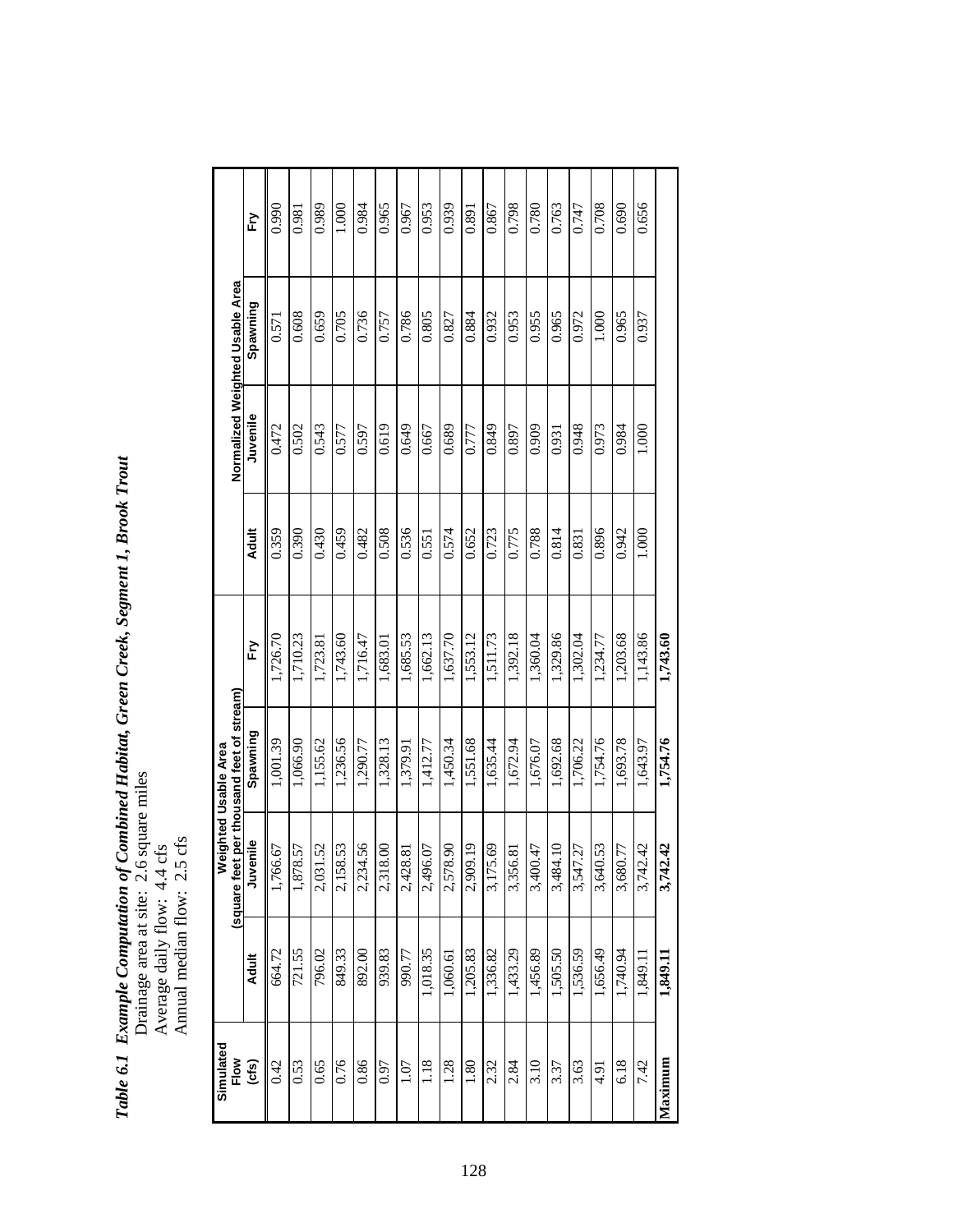| Simulated     |                       | Minimum Normalized Weighted Usab | le Area            |       | Flow                    |                      |                      | Renormalized Minimum Weighted Usable Area |                    |
|---------------|-----------------------|----------------------------------|--------------------|-------|-------------------------|----------------------|----------------------|-------------------------------------------|--------------------|
| Flow<br>(cfs) | Adult/Juvenile/<br>ÈŊ | Adult/Juvenile/<br>Spawning      | Juvenile<br>Adult/ | csm   | % average<br>daily flow | $%$ annual<br>median | Adult/Juvenile/<br>È | Adult/Juvenile/<br>Spawning               | Juvenile<br>Adult/ |
| 0.42          | 0.359                 | 0.359                            | 0.359              | 0.165 | 9.46                    | 16.67                | 0.461                | 0.382                                     | 0.359              |
| 0.53          | 0.390                 | 0.390                            | 0.390              | 0.208 | 11.94                   | 21.03                | 0.500                | 0.414                                     | 0.390              |
| 0.65          | 0.430                 | 0.430                            | 0.430              | 0.255 | 14.64                   | 25.79                | 0.552                | 0.457                                     | 0.430              |
| 0.76          | 0.459                 | 0.459                            | 0.459              | 0.298 | 17.12                   | 30.16                | 0.589                | 0.488                                     | 0.459              |
| 0.86          | 0.482                 | 0.482                            | 0.482              | 0.337 | 19.37                   | 34.13                | 0.618                | 0.512                                     | 0.482              |
| 0.97          | 0.508                 | 0.508                            | 0.508              | 0.380 | 21.85                   | 38.49                | 0.652                | 0.540                                     | 0.508              |
| $1.07\,$      | 0.536                 | 0.536                            | 0.536              | 0.420 | 24.10                   | 42.46                | 0.687                | 0.569                                     | 0.536              |
| 1.18          | 0.551                 | 0.551                            | 0.551              | 0.463 | 26.58                   | 46.83                | 0.706                | 0.585                                     | 0.551              |
| 1.28          | 0.574                 | 0.574                            | 0.574              | 0.502 | 28.83                   | 50.79                | 0.735                | 0.609                                     | 0.574              |
| 1.80          | 0.652                 | 0.652                            | 0.652              | 0.706 | 40.54                   | 71.43                | 0.836                | 0.693                                     | 0.652              |
| 2.32          | 0.723                 | 0.723                            | 0.723              | 0.910 | 52.25                   | 92.06                | 0.927                | 0.768                                     | 0.723              |
| 2.84          | 0.775                 | 0.775                            | 0.775              | 1.114 | 63.96                   | 112.70               | 0.994                | 0.823                                     | 0.775              |
| 3.10          | 0.780                 | 0.788                            | 0.788              | 1.216 | 69.82                   | 123.02               | 1.000                | 0.837                                     | 0.788              |
| 3.37          | 0.763                 | 0.814                            | 0.814              | 1.322 | 75.90                   | 133.73               | 0.978                | 0.865                                     | 0.814              |
| 3.63          | 0.747                 | 0.831                            | 0.831              | 1.424 | 81.76                   | 144.05               | 0.957                | 0.883                                     | 0.831              |
| 4.91          | 0.708                 | 0.896                            | 0.896              | 1.925 | 110.59                  | 194.84               | 0.908                | 0.951                                     | 0.896              |
| 6.18          | 0.690                 | 0.942                            | 0.942              | 2.424 | 139.19                  | 245.24               | 0.885                | 1.000                                     | 0.942              |
| 7.42          | 0.656                 | 0.937                            | 1.000              | 2.910 | 167.12                  | 294.44               | 0.841                | 0.995                                     | 1.000              |
| Maximum       | 0.780                 | 0.942                            | 1.000              |       |                         |                      |                      |                                           |                    |

| l                        |
|--------------------------|
| ļ                        |
|                          |
| i                        |
| ľ<br>ׇ֚֘                 |
|                          |
| י<br>֕                   |
|                          |
| )                        |
| Į                        |
|                          |
| Ì                        |
| l                        |
|                          |
|                          |
|                          |
|                          |
|                          |
|                          |
|                          |
|                          |
|                          |
| $\overline{\phantom{a}}$ |
|                          |
|                          |
| l                        |
| ļ                        |
| ļ                        |
|                          |
| ţ<br>ľ<br>l              |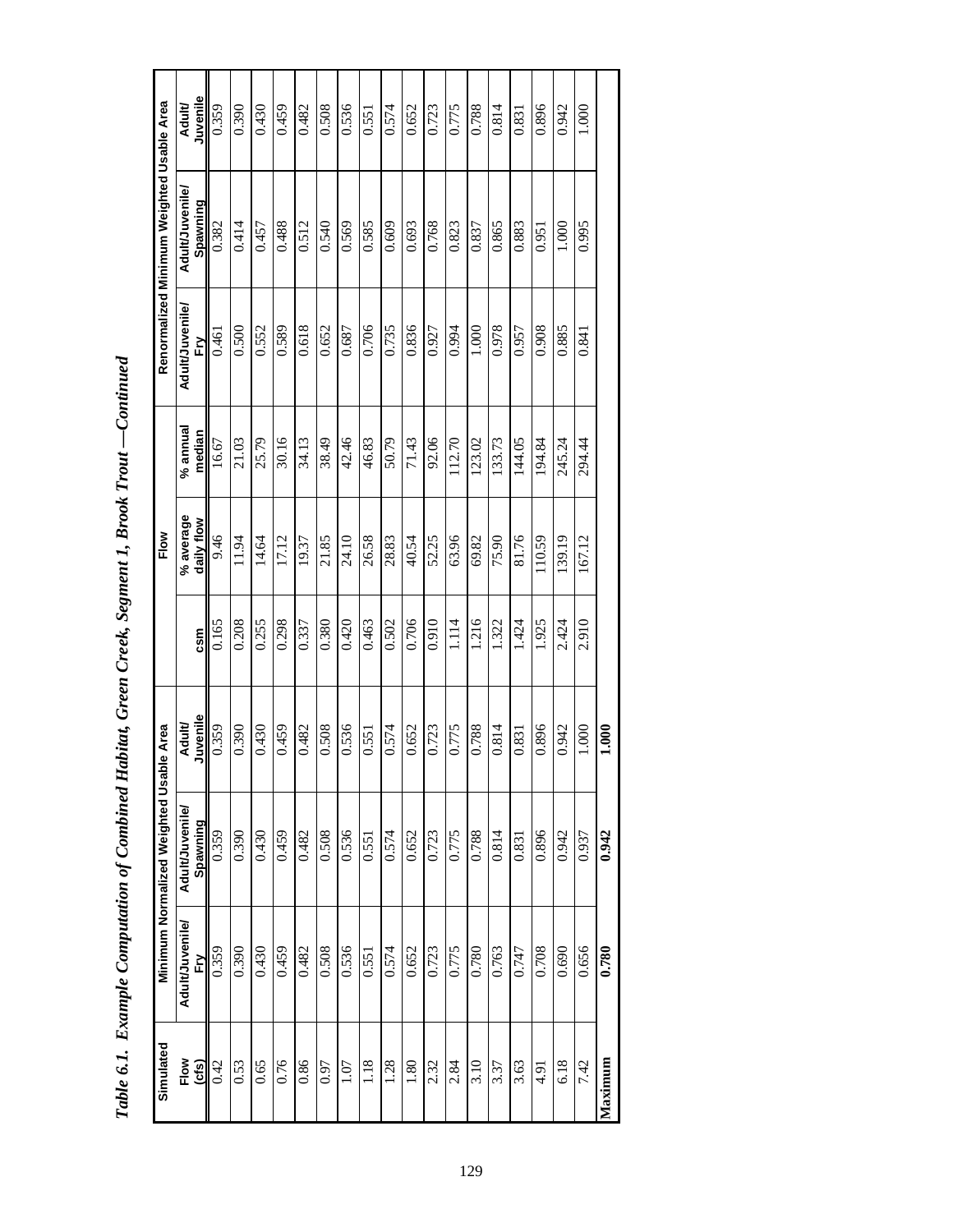Next, for each combination of life stages, compare the normalized WUA for each simulation flow, across those life stages, and determine the minimum value. Tabulate these minimums, as shown in the columns headed Minimum Normalized Weighted Usable Area, for the appropriate combination of life stages. For the first combination of life stages (adult/juvenile/fry) shown in the example, the normalized WUA for the adult life stage is less than the normalized WUA for the juvenile life stage over the entire range of flows. However, the normalized WUA for the adult life stage is less than the normalized WUA for the fry life stage over the simulation flow range less than 3.1 cfs. Therefore, in this example, the adult life stage is the most limited up to a simulation flow of 3.1 cfs, and the fry life stage is the most limited for greater flows. The minimum normalized WUA values are equal to the normalized adult values over the range of simulation flows less than 3.1 cfs, and are equal to the nomalized fry values for higher flows. A similar process is used to compute minimum normalized WUA for the combined adult, juvenile, and spawning life stages, and for combined adult and juvenile life stages, with the results shown in the corresponding columns of the table.

The next step is to renormalize the minimum normalized WUA values to span the range from zero to unity. First find the maximum value for each combination of life stages (column), and tabulate as shown at the bottom of the column. Then divide the minimum normalized WUA in each column by the maximum value in the column, and tabulate as shown in the last three columns of the table. The result is called the RMWUA. Finally, the simulated flows are converted to unit values (csm), percent ADF, and percent annual median flow, as shown in the columns headed Flow.

The computation of the combined life stages were made for brook trout, brown trout, and combined brook trout and brown trout at each of the 97 study sites.

#### **6.4 Habitat Loss Criteria**

Two definitions of habitat loss were considered, no-loss of habitat, and no-net-loss of median monthly habitat. For this study, no-loss of habitat was defined as no reduction in WUA, using the appropriate relationships for WUA versus flow. No-net-loss of habitat was defined as no reduction of WUA at the median monthly flow. A given quantity of habitat was assumed to have the same value for every life stage.

The WUA versus flow relationships have different shapes, as illustrated in Figure 6.1. These curves can be classified as follows:

- Class 1: WUA always increasing with increasing flows;
- Class 2: WUA always decreasing with increasing flows;
- Class 3: WUA rising and then declining; and
- Class 4: Constant WUA with increasing flow.

The difference between no-loss and no-net-loss criteria depends on the type of curve. For class 2 and class 4, there are no differences between the two types of criteria. For the other two classes, the difference between habitat loss criteria depends on the relative magnitude of the flow corresponding to the peak of the curve  $(Q_p)$ , the median monthly flow  $(Q_M)$ , and the flow actually occurring at any given time  $(Q_A)$ . Four different combinations of  $Q_p$ ,  $Q_M$ , and  $Q_A$ , and the amount of flow that can be withdrawn for each criterion for each case are shown in Figure 6.2. (Some combinations are not shown.)

The no-loss of habitat criterion allows withdrawals at a given flow only if the amount of habitat increases or remains the same with decreased flow. The no-net-loss of median monthly habitat criterion allows withdrawals if the habitat does not decline below that which is present at the median monthly flow.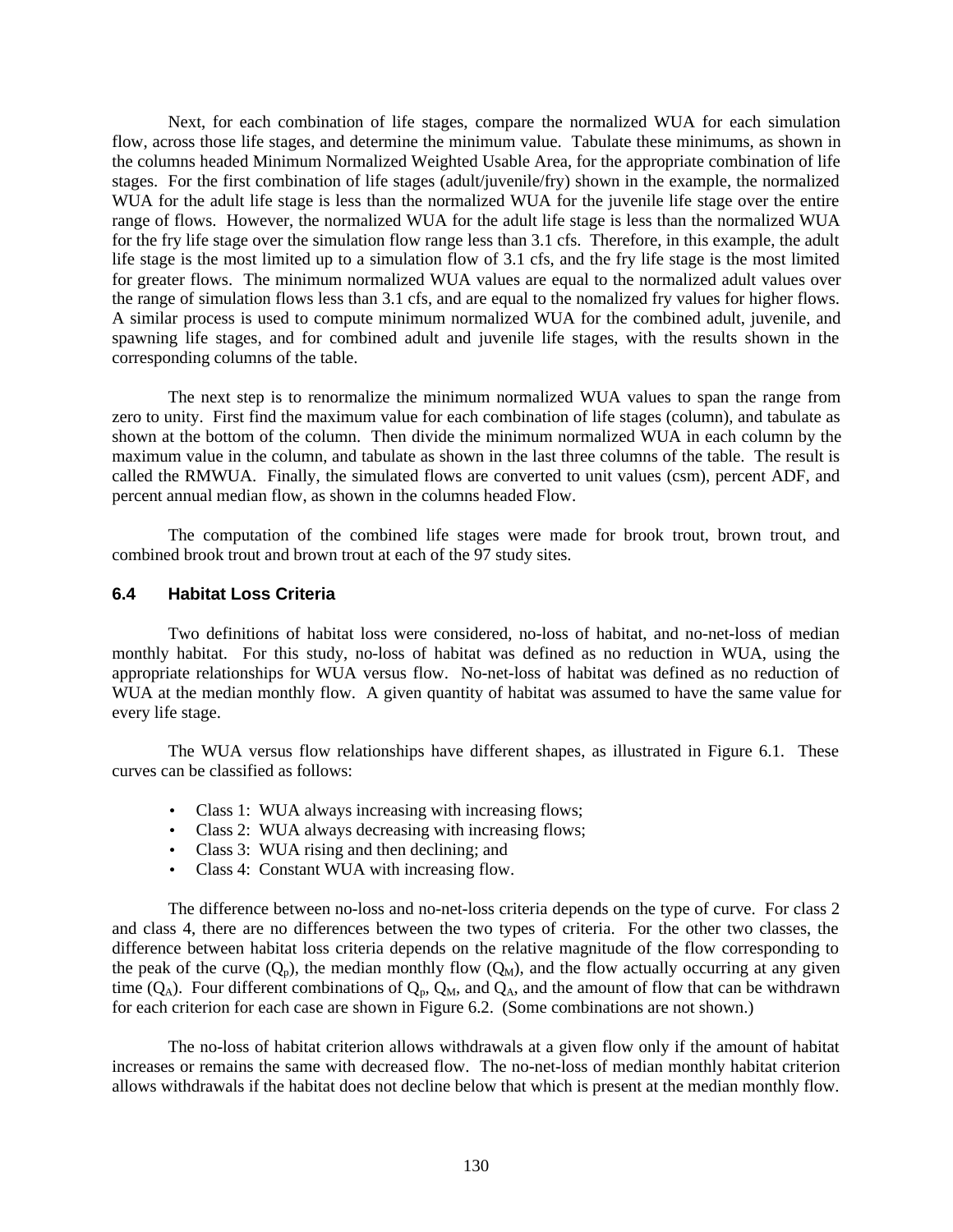

*Figure 6.1. Typical Shapes of Weighted Usable Area Versus Flow Relationships*

If the actual flow and the median monthly flow both exceed the flow at the peak of the WUA curve (Figure 6.2, cases 3A and 3B), the no-loss of habitat criterion allows withdrawals to the flow less than  $Q<sub>P</sub>$ , which has the same habitat as the actual flow; the no-net-loss-of median monthly habitat criterion allows withdrawals to the flow less than  $Q<sub>P</sub>$ , which has the same amount of habitat as the median monthly flow. If the actual flow and the median monthly flow are both less than the flow at the peak of the WUA curve (Figure 6.2, cases 3C and 3D), the no-loss of habitat criterion allows no withdrawal, but the no-net-loss of median monthly habitat criterion allows withdrawals to the median monthly flow. Thus, the no-loss criterion restricts withdrawals at higher flows than the no-net-loss of median monthly habitat in cases 3A and 3C, and allows withdrawals to a lower flow only in case 3B.

The no-net-loss of habitat criterion was used because the median monthly habitat is considered the appropriate measure of the amount of habitat typically available. The no-net-loss criterion was further examined, as discussed in section 6.5. The no-loss criterion was not used because it unnecessarily limits the withdrawals under a wide range of conditions, considering that natural flow and available habitat fluctuate within months, and years, and among years.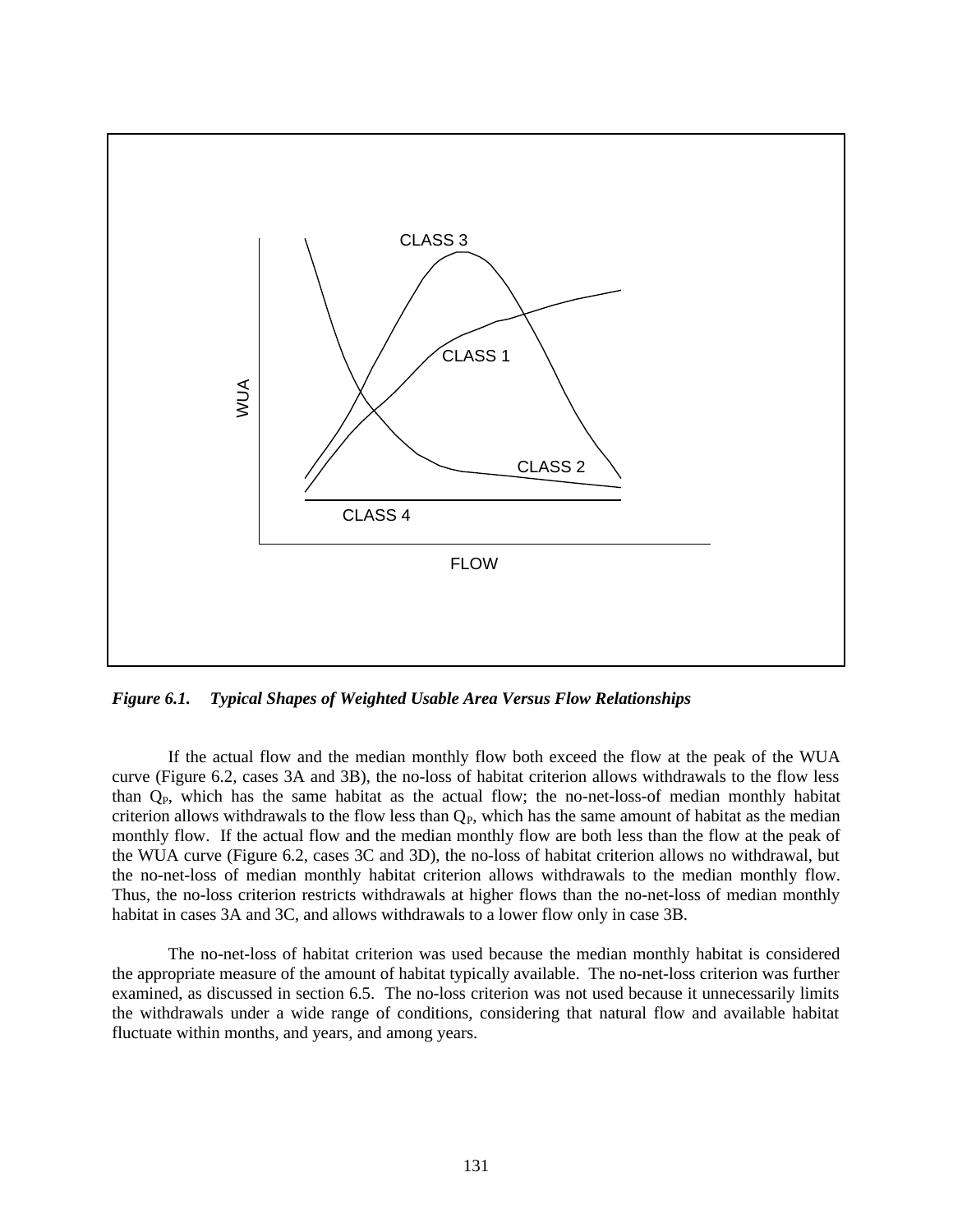

*Figure 6.2. Illustration of Effects of Different Habitat Loss Criteria on Withdrawals for Different Flow Relationships*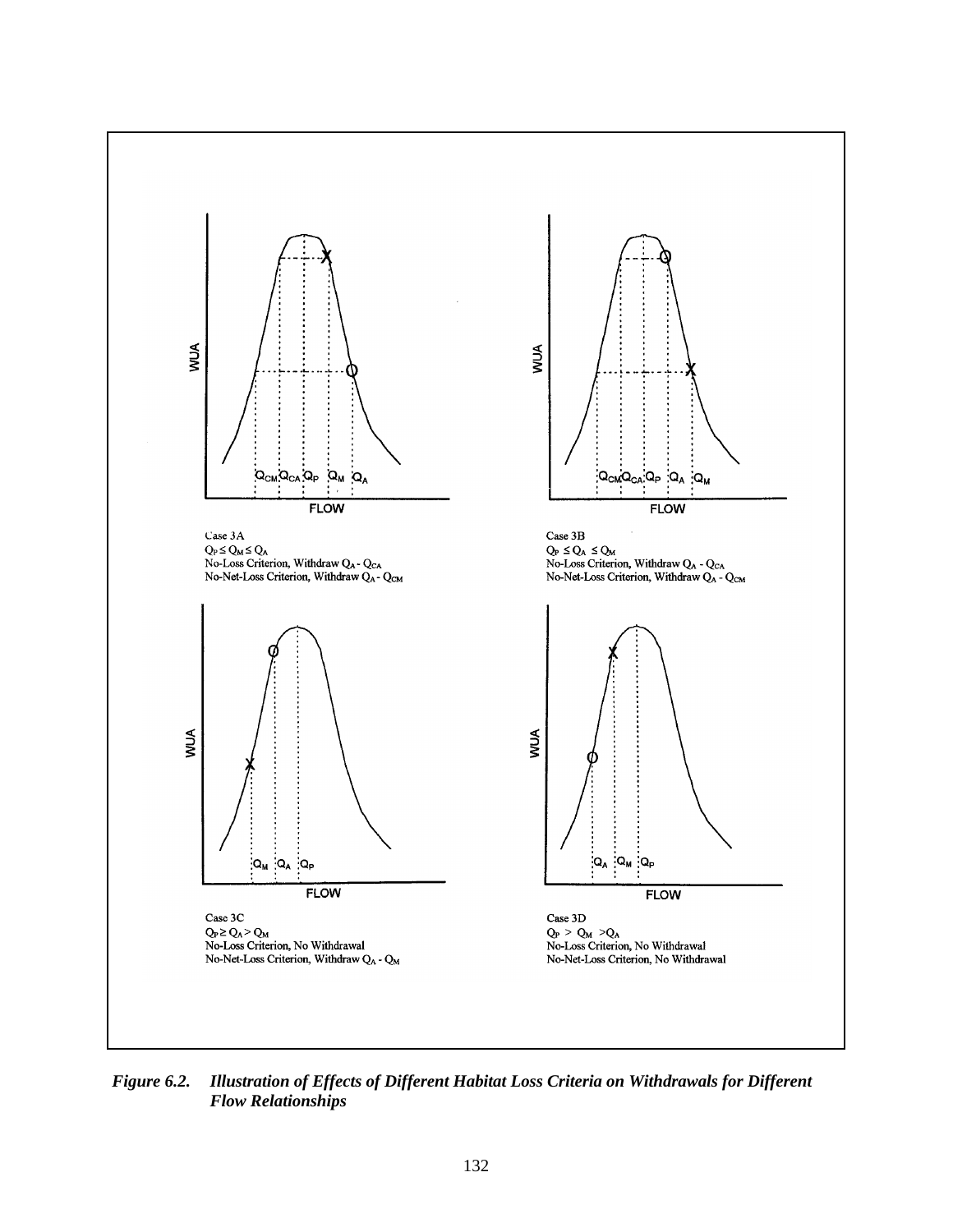## **6.5 Evaluation of No-Net-Loss Criterion**

Utilizing the procedure for combining habitat values for different life stages (section 6.3), the nonet-loss flow is equal to the smaller of the median monthly flow, or, if the median monthly flow exceeds the flow at the peak of the RMWUA curve, the flow less than the peak at the same RMWUA.

The no-net-loss flow was computed for brook and brown trout, for the summer season (adult and juvenile life stages), for 11 randomly-selected study sites. The flow corresponding to the maximum RMWUA was tabulated for each month. This peak RMWUA flow was then compared to the median monthly flow at the study site to determine the no-net-loss flow. The results of this analysis are summarized in Table 6.2.

In the 66 situations that were analyzed (11 streams x 3 months x 2 species), the no-net-loss flow was equivalent to the median monthly flow, except for brook trout for Monocacy Creek Segment 3. For that stream, the no-net-loss flow could not be determined, because the lowest flow simulated was not low enough to allow interpolation for the habitat at a flow less than the flow at the maximum RMWUA ( $Q_{CM}$ ) in Figure 6.2, case 3B).

This test of the no-net-loss of habitat criterion showed the peak RMWUA flow was greater than the median monthly flow for the summer months, for most streams (Figure 6.2, case 3D). That result implies the ability to withdraw water would be severely limited for that season.

This initial application of the no-net-loss of habitat procedure suggested more detailed procedures were needed to assess the impact of water withdrawals. These procedures will be described in sections 6.6.2 and 6.6.4.

#### **6.6 Impact Analysis**

#### **6.6.1 Impact analysis concepts**

The purpose of the impact analysis is to determine the magnitude of impact of withdrawals and passby flows on habitat, over the full range of flows and passbys, and to use that information to establish criteria for passby flows. Passby flow is defined as the flow rate below which no water withdrawal may be taken. The impact is defined as the percentage difference between habitat available without the withdrawal and habitat available with the withdrawal and passby in place. A percent reduction in habitat can be compared to an acceptable level.

As described previously, RMWUA versus flow relationships have been developed for study sites on study streams randomly selected to be representative of all the streams within each segment class of streams evaluated in each study area. Reproducing trout streams were classified by study region and segment number.

For each study stream, RMWUA represents a measure of the habitat available at a given flow relative to the peak habitat available over the entire range of possible flows on that stream. It can be used to compare relative habitat values between streams that may vary significantly, in terms of absolute size or absolute amount of habitat. For that reason, it was used as the measure of habitat in the impact analyses.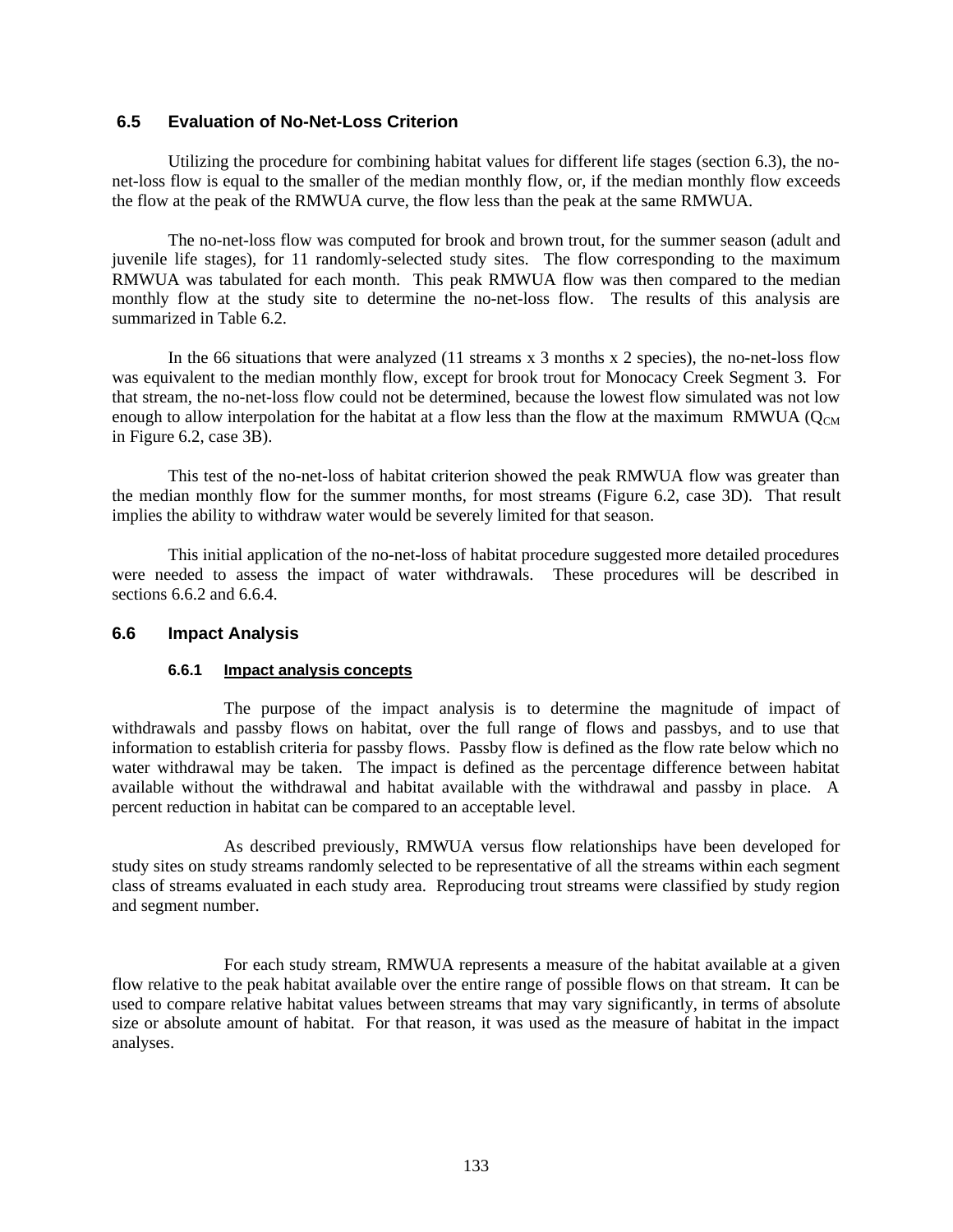Table 6.2. Comparison of Median Monthly Flows, No-Net-Loss Flows, and Flow at Maximum Renormalized Minimum Weighted Usable Area<br>for Adult/Juvenile Brook Trout *Table 6.2. Comparison of Median Monthly Flows, No-Net-Loss Flows, and Flow at Maximum Renormalized Minimum Weighted Usable Area for Adult/Juvenile Brook Trout*

|                            | Flow at Peak<br>of A/J | ήπ                     |                     |                               | August              | September              |                     |
|----------------------------|------------------------|------------------------|---------------------|-------------------------------|---------------------|------------------------|---------------------|
| <b>Stream Name</b>         | RMWUA<br>Curve         | Median Monthly<br>Flow | No-Net-Loss<br>Flow | <b>Median Monthly</b><br>Flow | No-Net-Loss<br>Flow | Median Monthly<br>Flow | No-Net-Loss<br>Flow |
|                            |                        |                        |                     | ೮                             |                     |                        |                     |
| R&V Limestone              |                        |                        |                     |                               |                     |                        |                     |
| Bushkill Creek-Seg. 2      | 152.4                  | $\frac{1}{8}$          | $\frac{18}{18}$     | 46.3                          | 46.3                | 41.3                   | 41.3                |
| Cedar Run (Cumb)           | 9.6                    | 4.6                    | $\frac{4.6}{4}$     | 4.2                           | 4.2                 | 3.2                    | 3.2                 |
| Monocacy Creek-Seg. 3      | 20.8                   | 31.8                   |                     | 30.3                          |                     | 26.9                   |                     |
| Spring Creek (Centre)-Seg. | 44.6                   | 17.8                   | 17.8                | 15.1                          | $\overline{5}$      | 14.2                   | 14.2                |
| R&V Freestone              |                        |                        |                     |                               |                     |                        |                     |
| Fowler Hollow Run-Seg. 2   | 6.8                    | 1.7                    | 1.7                 | 1.2                           | 1.2                 | $\frac{0}{1}$          | $\frac{0}{1}$       |
| Green Creek-Seg. 3         | 43.9                   | 14.8                   | 14.8                | 11.2                          | 11.2                | 9.8                    | 9.8                 |
| Mile Run                   | 4.4                    | 0.9                    | $\overline{0.9}$    | $\overline{0.6}$              | 0.6                 | $\frac{6}{1}$          | $\frac{6}{1}$       |
| <b>Unglaciated Plateau</b> |                        |                        |                     |                               |                     |                        |                     |
| <b>Bloomster Hollow</b>    | 1.8                    | 0.7                    | 0.7                 | 0.5                           | 0.5                 | 0.5                    | 0.5                 |
| Cherry Run                 | 10.7                   | 1.8                    | $\frac{8}{1}$       | $1.\overline{3}$              | 1.3                 | ニ                      | ニ                   |
| Fall Creek-Seg. 2          | $\overline{24}$        | 2.5                    | 2.5                 | $\frac{0}{2}$                 | 2.0                 | $\frac{6}{1}$          | $\frac{6}{1}$       |
| E. Br. Spring Creek        | 36.1                   | 33.0                   | 33.0                | 24.0                          | 24.0                | 21.0                   | 21.0                |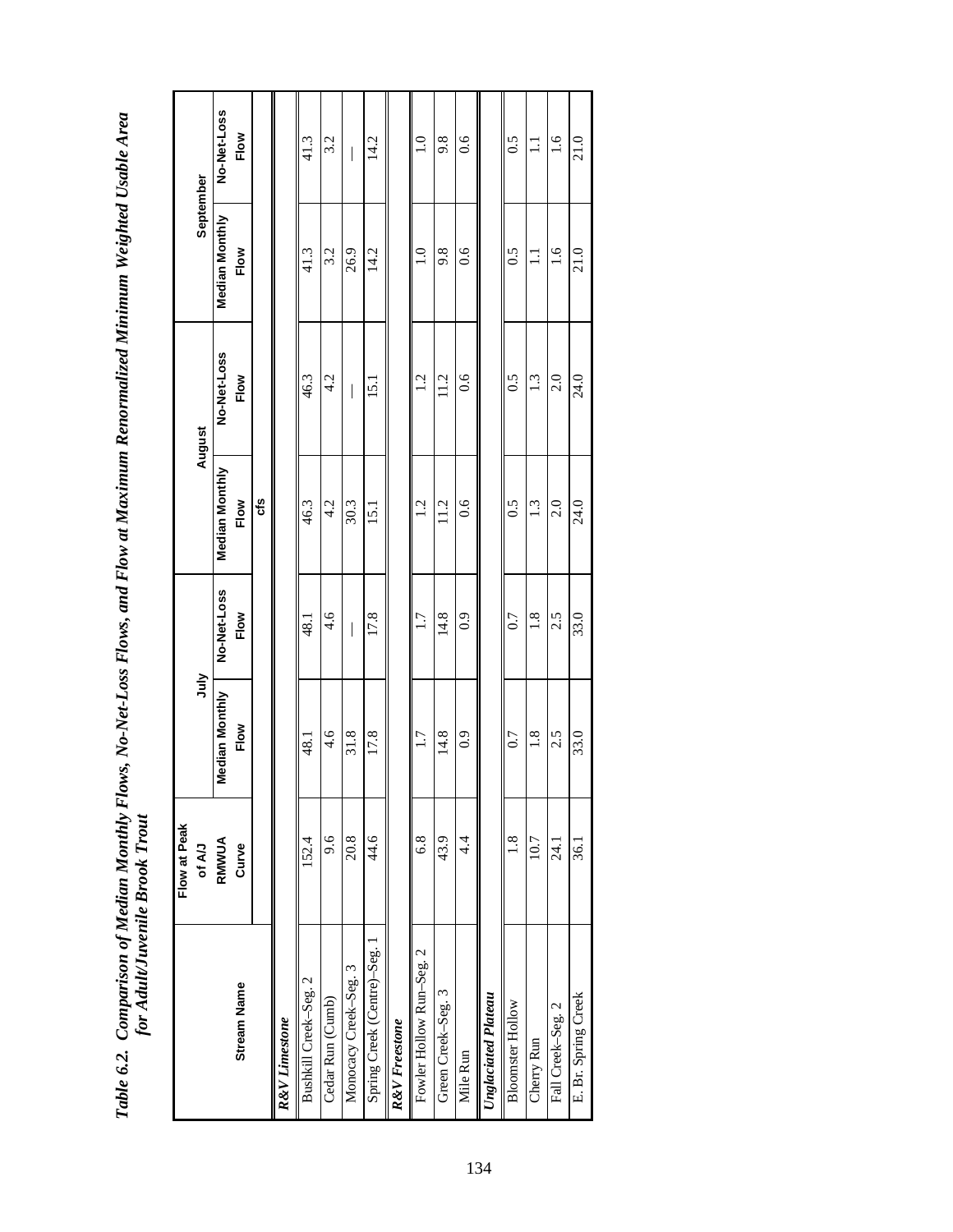Impact analysis can be performed using either flow and habitat time series or flow and habitat duration analysis to evaluate effects of the withdrawal on the available habitat (Bovee, 1982). A time series is simply a record of any variable of interest such as flow or habitat in chronological order. Duration analysis generally involves ranking the appropriate variable (e.g., flow or habitat) in order of magnitude, and then determining the probability of exceedance of that variable. Habitat duration can be determined either by ranking habitat values for probability analysis, or by converting ranked flow values to habitat and assigning the probability of the flow values to the habitat values. The latter method will be called associated habitat duration analysis in this report. Because the habitat available at any time is related to the flow value at that time, the probability of that flow also is the probability of the associated habitat. Both methods of evaluating impact are described in the following sections.

The impact analyses are performed on a monthly, seasonal, or annual basis. Seasons are defined by changes in trout life stage combinations during the year, as shown in the periodicity chart (Table 3.4). Thus, spring (adult, juvenile, and fry life stages) is defined as March, April, May, and June; summer (adult and juvenile life stages) is defined as July, August, and September; and fall/winter (adult, juvenile, and spawning/incubation life stages) is defined as October, November, December, January, and February.

## **6.6.2 Flow and habitat time series impact analysis**

#### **6.6.2.1 General discussion**

The following method was developed to utilize the RMWUA versus flow relationships for the study streams to estimate the impact of withdrawals and passby flows on habitat for any other stream in the same class of streams, for which a withdrawal is proposed. Streams from which withdrawals are proposed will be called "project streams."

Time series analysis of flows can use any time step such as the flow recorded every hour, or median or average flows during each month or year. This method uses a monthly time step and median monthly flows. A monthly time step represents a reasonable level of effort from an analytical and practical standpoint, and median flows are typically considered the best measure of central tendency in flow analyses.

The first step in this method is to develop ADF and time series of median monthly flows for a selected period of record for the project stream. These flows should be derived from the flow records at a nearby stream gage. A method for developing median monthly flows for ungaged locations within the Ridge and Valley Freestone, Ridge and Valley Limestone, and Unglaciated Plateau study regions is described in section 6.6.3.

Once the median monthly flow time series has been determined, a set of RMWUA time series is developed, using the RMWUA versus flow relationships (section 6.3**)** for each of the study streams in a class. The time series of median monthly habitat for the project stream is developed by averaging the median monthly habitat values for the study streams in the appropriate segment class.

Although the programs were developed using median monthly flows, other flow statistics and/or time steps can also be used. For example, minimum monthly flow time series, or up to 2.5 years of daily flow time series can be evaluated.

Two closely-related computer programs were written in Microsoft Excel 7.0 spreadsheet format to estimate impacts of withdrawals. The first program, called the "detailed analysis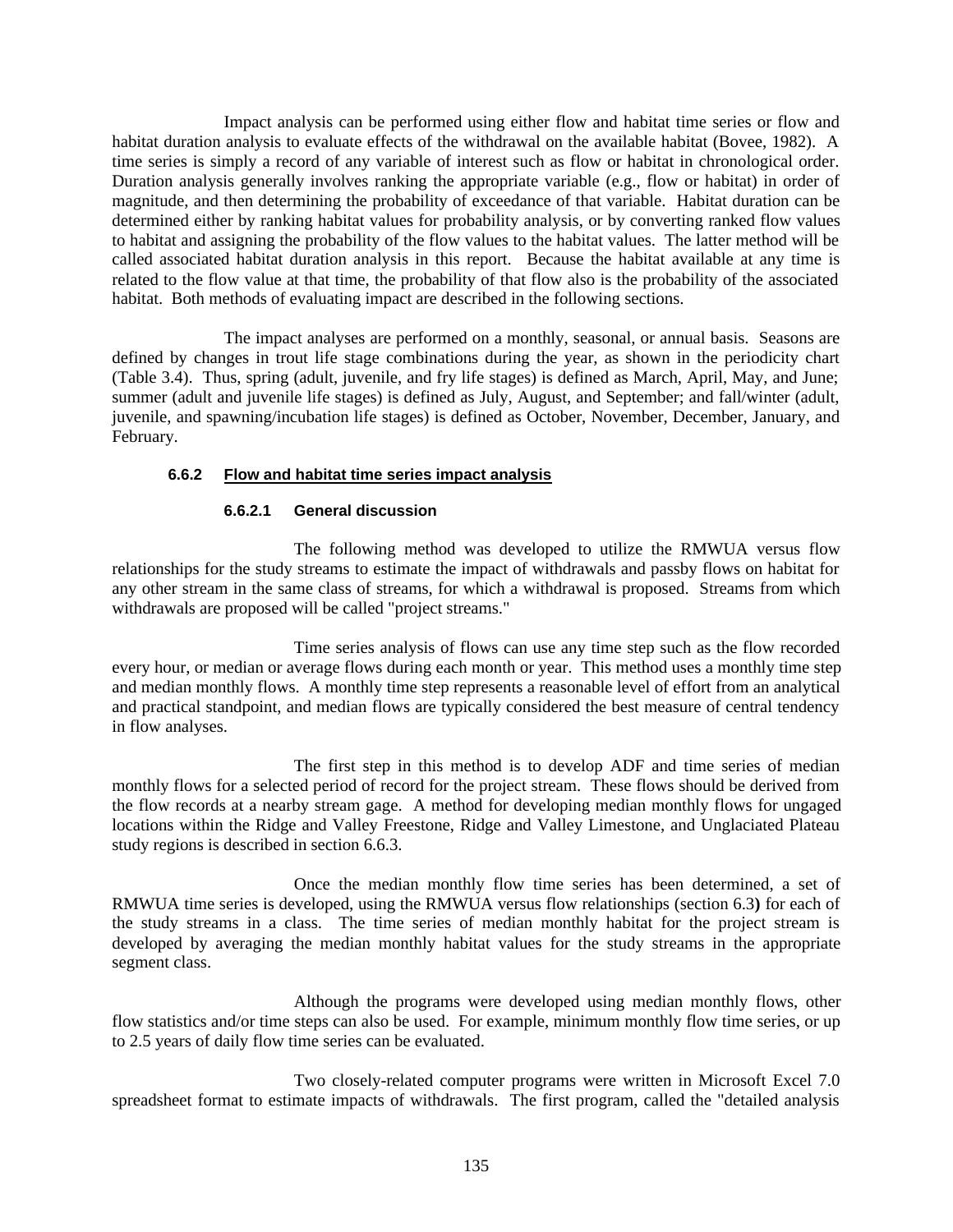program," estimates the effect of any combination of withdrawal and passby flow on the flow and habitat of a project stream, and presents these effects in several different ways. The second program, called the "preliminary analysis program," was designed to provide general estimates of impacts from a proposed withdrawal, while reducing the run time necessary to analyze the same number of passby flows with the detailed analysis program. The outputs from the preliminary analysis program are less detailed than those of the detailed analysis program**.** The two programs are described and compared further in the following sections.

The detailed and preliminary analysis programs can be used for the Unglaciated Appalachian Plateau, the Ridge and Valley Limestone, and the Ridge and Valley Freestone study regions. The programs cannot be used for the Piedmont Upland region because field data has been collected for only 12 of the 30 segments considered necessary to provide an appropriate level of accuracy for this region. The RMWUA versus flow data for these 12 sites have been entered into the program.

For the regions that have been completed, both programs can analyze the following cases: wild brook, brown, or combined trout; stocked adult brook, brown, or combined trout; and stocked fingerling brook, brown, or combined trout. The main difference between wild, stocked adult, and stocked fingerling cases is that different life stages are used in the various habitat analyses. For wild trout, all life stages present in a given season are included in the analyses. For stocked adult trout, only the adult life stage is considered for the entire year. For stocked fingerling trout, only the adult and juvenile life stages are included for all seasons.

The time series analysis programs, at present, address only diversions of water from a stream. The program does not address changes in natural flows caused by releases from instream reservoirs, at this time. A reservoir operations model would have to be linked to this program to make such analyses possible. It is recommended this be the next step in development of the computer program.

Detailed descriptions of computations and procedures for use of detailed and preliminary analysis programs are given in Appendix E.

# **6.6.2.2 The detailed analysis program**

The ADF and a table of median monthly flows for each year in the available flow record is developed for the project stream, using the regional hydrology method discussed in section 6.6.3. These flows are expected to occur on the stream under existing conditions, unimpacted by the proposed withdrawal. The program converts the flow values to percent ADF to make comparisons of flow and habitat among streams possible. Then the unimpacted flows from the project stream are used to develop time series of unimpacted habitat for each study stream by using the flow time series for the project stream and RMWUA versus flow relationships for each study stream.

The proposed withdrawal from the project stream and a proposed passby flow are then entered into the Excel program. Both the withdrawals and the passby flows can vary seasonally. The unimpacted flow time series is adjusted by the program to produce a time series of impacted flows, and corresponding tables of habitat are developed for the study streams. The flow and habitat available for unimpacted and impacted conditions are compared to determine the absolute and percentage change in flow and habitat.

After the tables of monthly unimpacted and impacted RMWUA values have been developed, the corresponding monthly habitat values from the tables are averaged for each condition. Because the use of RMWUA as the measure of habitat allows comparison of habitat available across different streams, habitat versus flow relationships for each study stream are weighted equally to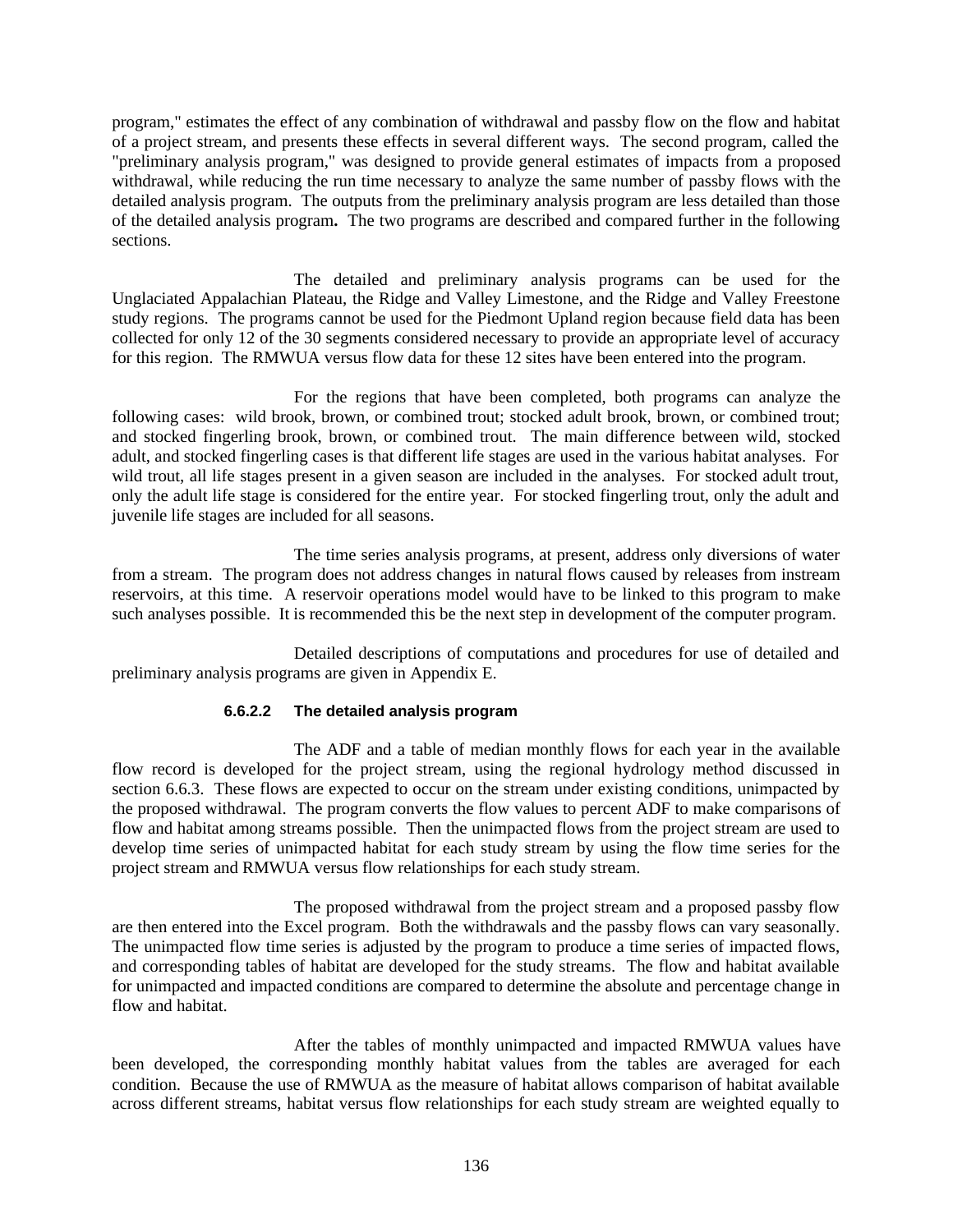develop average habitat estimates for a class of streams. Summary statistics such as average monthly, seasonal, or annual RMWUA and flow values are calculated from the tables for each condition, and confidence intervals (95 percent) for the summary statistics derived. In addition to these measures of flow and habitat, the program develops duration analyses of both median monthly flow and RMWUA for both the unimpacted and impacted conditions. These analyses are presented in both tabular and graphical form. The summary statistics and the duration analyses are compared to determine the impact of the withdrawal. These comparisons can be made on a monthly, seasonal, or annual basis.

The computer program is described in more detail in Appendix E.

#### **6.6.2.3 The preliminary analysis program**

The preliminary analysis program also uses the median monthly flow time series for the study site, but it does not require the entry of passby flows. During each run, it automatically computes the habitat values that result from a range of possible passby flows between 0 and 60 percent ADF, at 5 percent increments. The passby flows are held constant throughout the year, rather than varying seasonally, as in the detailed analysis program. Impacts are expressed in terms of percent change in average seasonal and average annual RMWUA, and absolute and percentage change in median seasonal and median annual RMWUA.

The output from the preliminary analysis program does not provide any comparisons of flow, monthly RMWUA, confidence intervals, or duration analyses, as does the detailed analysis program.

Also, the preliminary analysis program uses a different algorithm than the detailed analysis program to estimate impacts to seasonal average and median RMWUA. The differences are explained in Appendix E. Consequently, the results will be similar, but probably not identical, for the two programs.

The results of the preliminary analysis program are simply meant as a general overview of impacts, and can serve as a starting point for more complete analyses using the detailed analysis program.

#### **6.6.2.4 Habitat impact curves: development**

The detailed analysis program has been used to develop sets of habitat impact curves for the Unglaciated Plateau, Ridge and Valley Freestone and Ridge and Valley Limestone study regions.

The detailed analysis program computes impact of a given withdrawal and passby for each median monthly flow value for the period of record, and calculates various measures of habitat impact, including maximum, average annual, and 90 percent probability of exceedance. The relationships between these three measures of impact are shown in Figure 6.3. The median monthly flow duration plots, with and without the withdrawal, are illustrated in Figure 6.3A. Note that the maximum impact in percent flow reduction occurs when the natural flow is equal to the sum of the passby flow plus the withdrawal. At this flow level, the reduction in habitat also is the greatest. As natural flows decrease from the maximum impact flow, withdrawals are reduced to maintain the passby flow. When flows become less than the passby flow, no withdrawals may be made; therefore, no impacts to flow or habitat occur at flows less than the passby flow. For natural flows greater than the flow at maximum impact, the impacts to habitat generally decrease, until at some higher flow, the withdrawals produce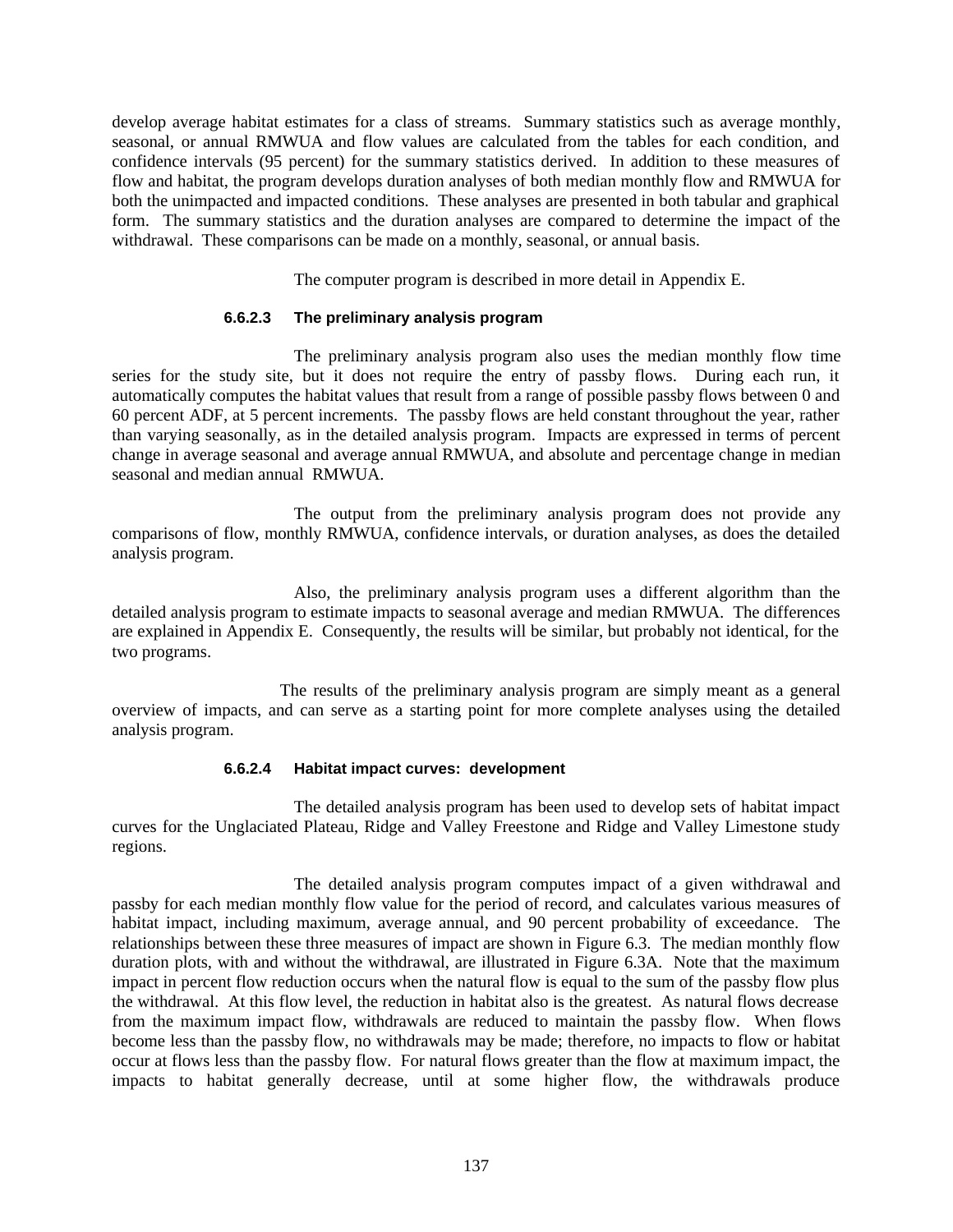

*Figure 6.3. Illustrations of Impact on Flow and Habitat at Green Creek, Ridge and Valley Freestone Region* (NOTE: Results depict impacts for a 40 percent withdrawal and a 30 percent passby.)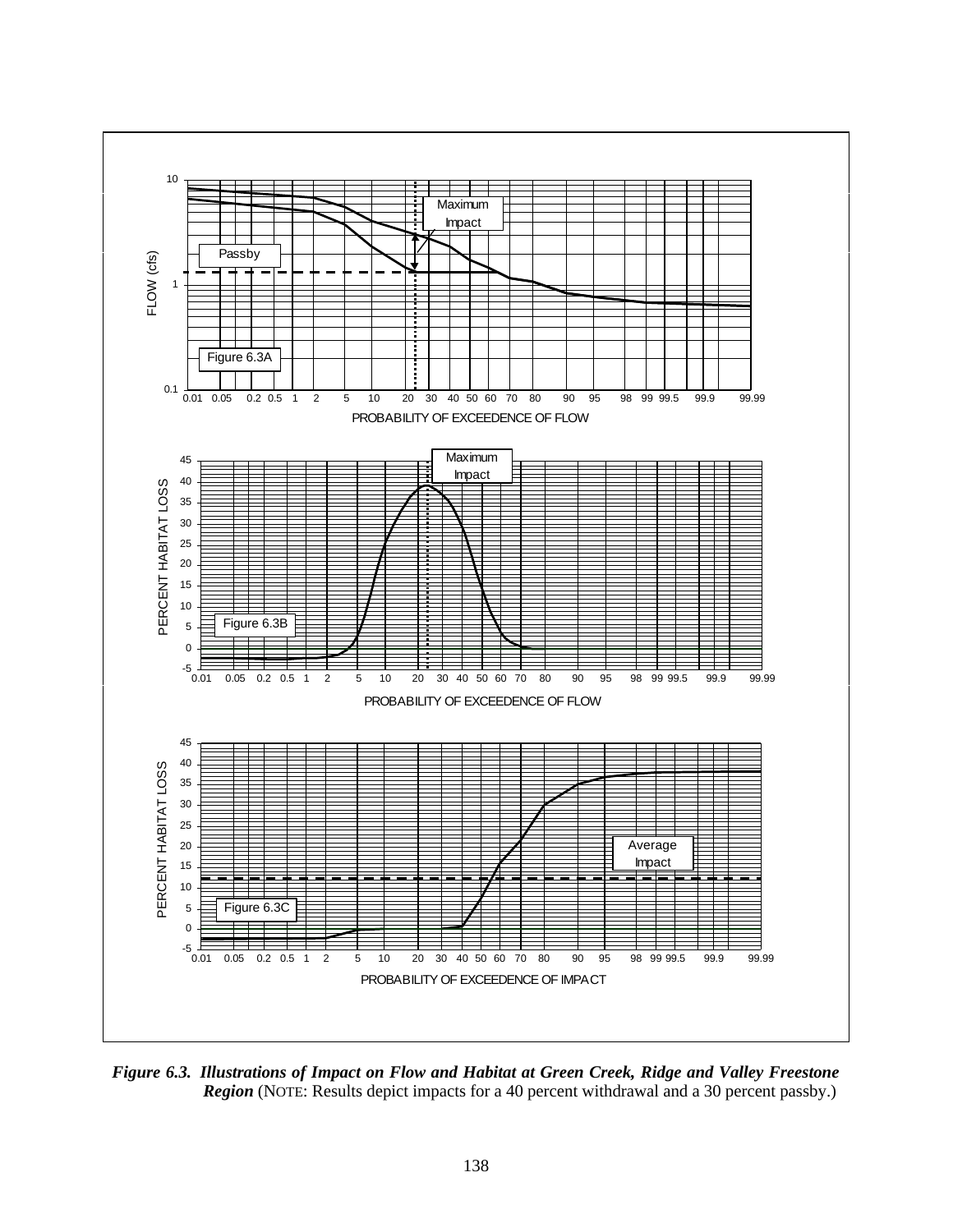depths and velocities that improve fish habitat. These habitat impacts are illustrated as a percent loss in habitat on the same probability scale in Figure 6.3B. Habitat gains are shown as negative habitat losses.

If all of the habitat impacts in Figure 6.3B are ranked from highest to lowest, the habitat impact duration curve will have the general shape shown in Figure 6.3C. The maximum impact always occurs at the 100 percent probability level, but also may occur at lower probabilities. In the example, the maximum impact (38 percent reduction) occurs over the range from 98 to 100 percent probability. The 90 percent impact is the impact that is exceeded 90 percent of the time (35 percent habitat reduction). The average impact is simply the algebraic average of all the individual values.

The purpose of instream flow protection is to protect fish populations against significant short-term and long-term impacts of a withdrawal. The various impact values between average and 100 percent probability of exceedance could be used to evaluate the full range of withdrawals and passby combinations. The average impact value gives a measure of the long-term impact of the withdrawal, while the maximum impact measure defines the worst possible impact in a short-term period. In the absence of a passby flow, the maximum impact measure defines the fishery impacts in the worst year of record. For withdrawals less than the lowest flow on record, the maximum impact generally occurs very infrequently. As withdrawals increase, passby flows become essential as the withdrawal approaches the record low flow. When the withdrawal equals or exceeds the record low flow, the impact approaches 100 percent, and may occur fairly frequently depending on the magnitude of the withdrawal. Such a large impact is considered unacceptable. Passby flow protection is required before that occurs, and low flows are fully protected at both the median and daily low flow levels. The introduction of a passby flow reduces the maximum impact substantially and shifts its probability of occurrence to a more frequent flow level.

Three measures of impact were examined more closely, the maximum, average, and the 90 percent probability of exceedance. The average impacts were felt to be useful because they showed the long-term impacts to the fishery habitat, provided there is sufficient passby flow protection to guard against severe short-term habitat losses. The maximum impact curves likewise are important because they depict the worst possible short-term impacts.

In considering maximum habitat impacts, the fact that median monthly flows were used becomes a concern, since 50 percent of the flow values in a month are less than the median. The flow duration curves for median monthly flows and daily flows are almost identical between the 5 percent and 95 percent exceedance levels. Therefore, the concern for maximum impacts will be eliminated if the passby flow is selected to protect median monthly flows at approximately the 95 percent probability of exceedance level, as shown in Figure 6.3A. Flows greater than 5 percent probability can be considered flood flows, and flows less than 95 percent probability can be considered drought flows.

The detailed analysis program was run repeatedly for 27 combinations of withdrawal and passby flows (e.g., 10 percent ADF withdrawal and 5 percent ADF passby). The average annual impacts were determined for each representative stream gage in the region. The maximum, minimum, and average values across streams were tabulated. For example, in the Ridge and Valley Freestone region, six gages were used to represent the hydrology of the 21 segment class 1 sites. Therefore, six streams were chosen to represent the six contributing gages, and the withdrawal/passby combinations were run for only those six streams, rather than all 21. The study streams used in the impact analysis are shown in Table 6.3. The model was run using the hydrology for each of the six streams. The average annual impacts from the six representative streams were averaged and tabulated along with the maximum and minimum values of the average impacts across the six representative streams.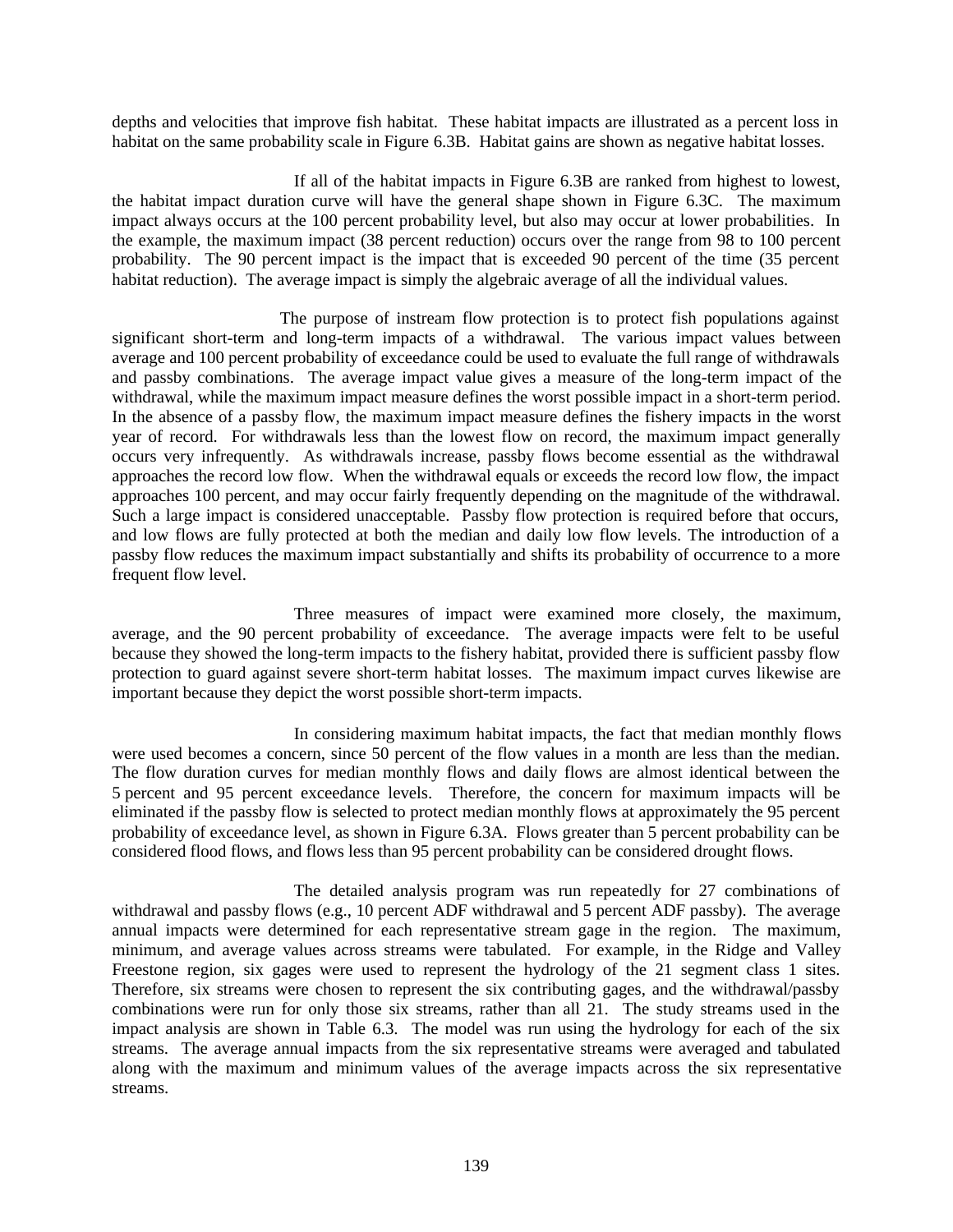| Region                     | Gage                                                    | Representative Study Stream      | Segment 1 | Segment 2 | Segment 3 | Segment 4 |
|----------------------------|---------------------------------------------------------|----------------------------------|-----------|-----------|-----------|-----------|
| Ridge and Valley Limestone | Letort Spring Run near Carlisle                         | Letort Spring Run                |           | ×         |           |           |
| Group 1                    | Spring Creek at Houserville                             | Spring Creek                     | ×         | ×         | ×         | ×         |
|                            |                                                         | Penns Creek                      | ×         | ×         | ×         |           |
|                            | Yellow Breeches Cr. near Camp Hill                      | Cedar Creek, Cumberland Co.      | ×         |           |           |           |
| Ridge and Valley Limestone | Bixler Run near Loysville                               | Long Hollow Run                  | ×         |           |           |           |
| Group <sub>2</sub>         | Kishacoquillas Creek at Reedsville                      | Honey Creek                      | ×         |           |           |           |
|                            | Monocacy Creek at Bethlehem                             | Monocacy Creek                   | ×         | ×         | ×         | ×         |
|                            |                                                         | <b>Bushkill Creek</b>            |           | ×         |           |           |
| Ridge and Valley Freestone | Wapwallopen<br>Wapwallopen Cr. near                     | Wapwallopen Creek                | ×         | ×         | ×         | ×         |
|                            |                                                         | Mugser Run                       |           | ×         |           |           |
|                            | Fishing Creek near Bloomsburg                           | Green Creek                      | ×         | ×         | ×         |           |
|                            | Sherman Creek at Shermans Dale                          | Big Run                          | ×         |           |           |           |
|                            |                                                         | Fowler Hollow                    |           | ×         |           |           |
|                            | White Deer<br>Sand Spring Run near                      | Sand Spring Run                  | ×         |           |           |           |
|                            |                                                         | Rapid Run                        |           | ×         | ×         |           |
|                            | Bald Eagle Creek at Tyrone                              | Big Fill Run                     | ×         | ×         |           |           |
|                            | Three Springs<br>Aughwick Creek near                    | Laurel Run, Huntingdon Co.       | ×         |           |           |           |
| Unglaciated Plateau        | na R. at Bower<br>W. Branch Susquehann                  | Dunlap Run                       | ×         |           |           |           |
|                            |                                                         | Cush Creek                       |           | ×         |           |           |
|                            | rsina<br>Laurel Hill Creek at U <sub>1</sub>            | Whites Creek                     | ×         | ×         |           |           |
|                            |                                                         | Falls Creek                      |           | ×         |           |           |
|                            | Mahoning Creek at Punxsutawney                          | Beech Run                        | ×         |           |           |           |
|                            | S. Fork Beech Creek near Snow Shoe                      | Benner Run                       | ×         |           |           |           |
|                            | Oil Creek at Rouseville                                 | Lower Two Mile Run               | ×         | ×         |           |           |
|                            | Potato Creek at Smethport                               | Strange Hollow                   | ×         |           |           |           |
|                            | Blacklick Creek at Josephine                            | Findley Run                      | ×         |           |           |           |
|                            | er at Wilcox<br>W. Branch Clarion Riv                   | Cherry Run                       | ×         |           |           |           |
|                            |                                                         | E. Branch Spring Creek Segment 2 |           | ×         |           |           |
|                            | Driftwood Branch Sinnemahoning<br>Creek at Sterling Run | Tannery Hollow                   | ×         |           |           |           |

| i                                                     |
|-------------------------------------------------------|
| ----<br>ĺ                                             |
| くりりょう<br>$^{\circ}$<br>$\mathbf{I}$                   |
| $\ddot{\phantom{0}}$<br>$\ddot{ }$                    |
|                                                       |
| The company of the company of<br>$\ddot{\phantom{0}}$ |
|                                                       |
| $\ddotsc$                                             |
| ₿                                                     |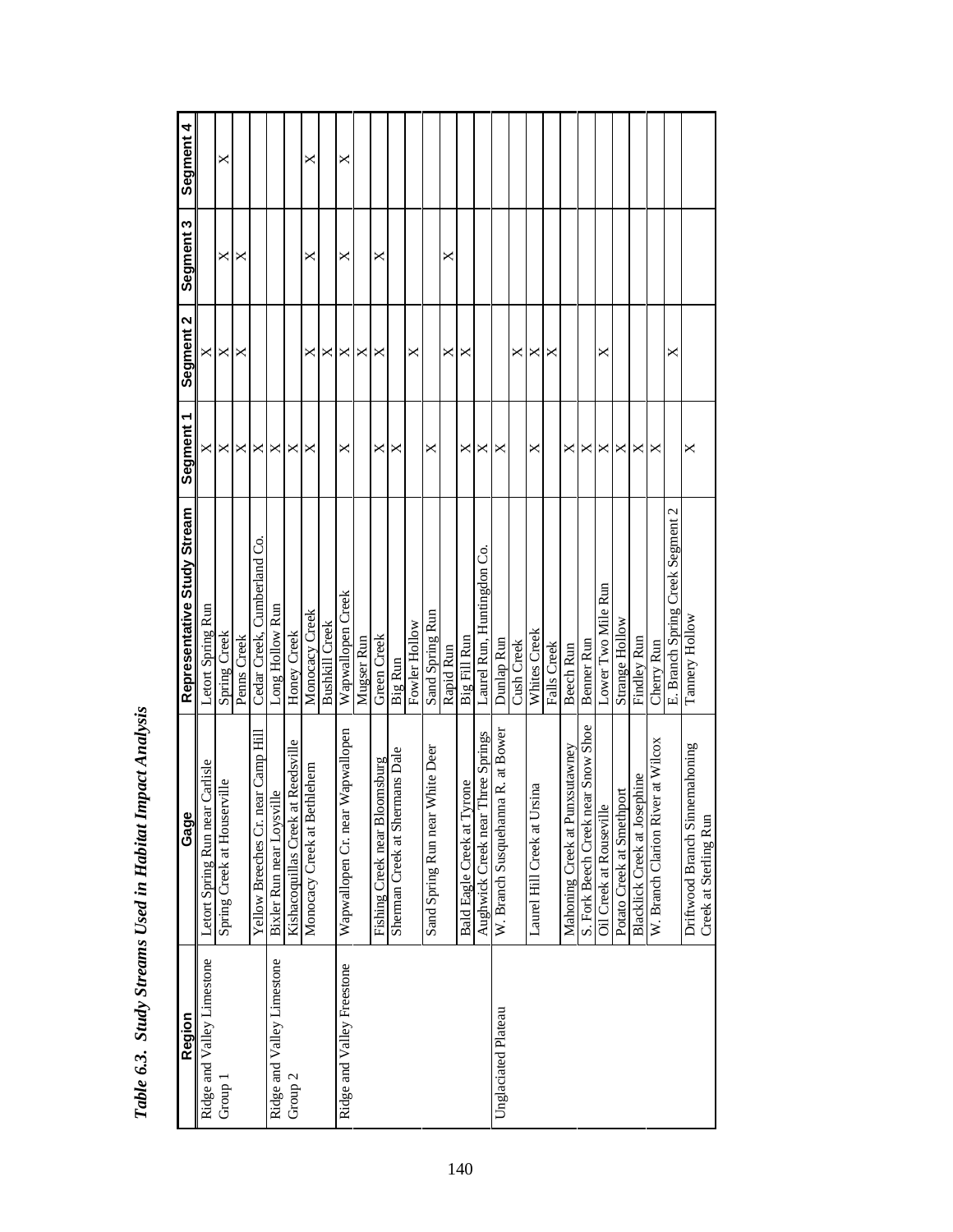The mean impact percentages, for each combination of withdrawal, and passby flow, were used to plot curves of constant impact such as a curve where there is a constant habitat loss of 25 percent. These curves of constant habitat impacts were developed for each segment in all three study regions, and have been developed for the average annual impact measure for all three study regions, and for the maximum impact measure for the Ridge and Valley Freestone study region.

#### **6.6.2.5 Habitat impact curves: results and discussion**

Ten different constant impact curves based on the average impact measure are shown in Figure 6.4 through 6.13. All life stages present in a given season were used in this analysis so these curves apply only to the wild trout cases (section 6.6.2.1). There are two curves for the Ridge and Valley Freestone study region, four for the Ridge and Valley Limestone study region, and four for the Unglaciated Plateau study region. In these graphs, for a constant level of withdrawal, the impact increases from right to left.

For the Ridge and Valley Freestone study region, the curves for segment classes 1, 2 and 3, for each level of impact, were close to each other. For a given level of impact, the range of passby flows for different segments was always within about **+/-** 4 percent ADF. Therefore, those curves were averaged, and the average curve for each level of impact is shown in Figures 6.3 and 6.4. The constant impact curve for segment class 4 sites plots to the left of the corresponding curves for segments 1 through 3. However, the segment class 4 curve is based on only 1 site, Wapwallopen Creek (Table 6.3). Because of the small number of study sites, the constant habitat impact curves for segment class 4 sites are not shown.

Habitat impact plots for all the Ridge and Valley Limestone study streams showed significant scatter for different study streams. For withdrawals less than about 20 percent ADF, streams with more than 50 percent limestone showed little or no change in impact to RMWUA with increasing passby flows. Streams with less than 50 percent limestone showed decreasing percentage reductions in habitat with increasing passby flow over essentially the entire range of passby flows and withdrawals. Therefore, each representative study site was classified according to whether the part of the watershed underlain by limestone is greater or less than 50 percent. In the first case, the base flows are relatively high, and the withdrawal has little impact up to about 20 percent ADF withdrawal, and passby flows have little effect within that range. For the second case, the base flows are relatively low, so that low levels of withdrawal cause impacts on habitat for those study sites.

For study sites included in the first group, the constant habitat impact curves for segment class 2 and 3 sites are much higher (shifted to the left) than either the segment class 1 or 4 curves. The constant impact curves for sites included in the second group showed similar, but less extreme, behavior. This erratic behavior is believed to be due to a combination of hydrology and small sample size for segment class 2, 3, and 4 study sites. Several of these streams have higher flows per unit area or as a percentage of ADF in segment 2 or segment 3 compared to segment 1, because of springs, underflow, or WWTP return flows. As shown in Table 6.3, there are only a few segment class 2 and segment class 3 sites in each subregion included in the impact analysis, and there is only one segment class 4 site (Spring Creek, Centre County). Also, the Honey Creek study site is classified as segment class 1 because it is a short distance downstream from the upstream limit of the limestone rock. However, it is probably not a typical segment class 1 site, because there is a large watershed (about 90 square miles) upstream of the site, most of which is underlain by freestone.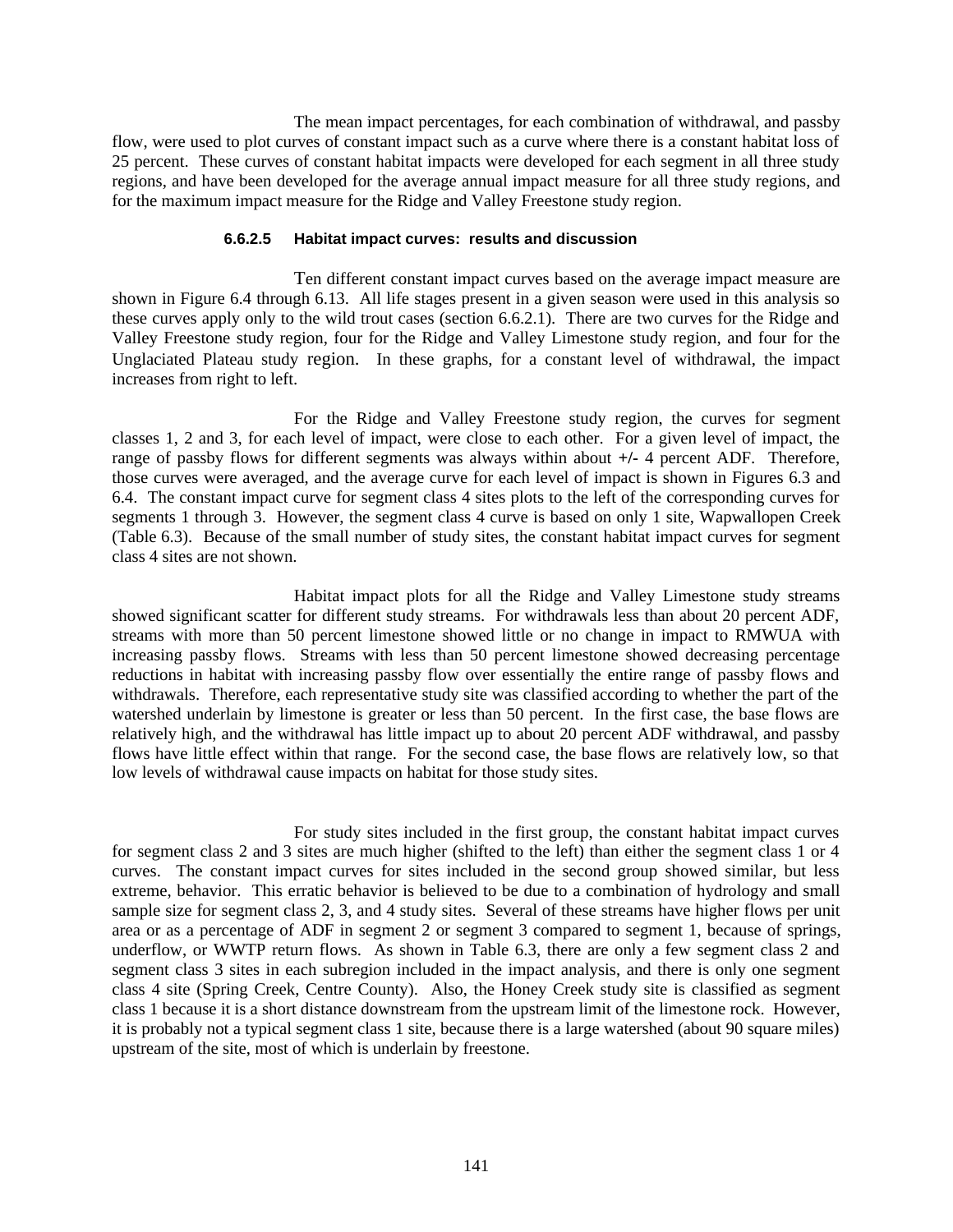

*Figure 6.4. Impact of Selected Withdrawal and Passby Flow Combinations, Ridge and Valley Freestone, Wild Brown and Combined Species*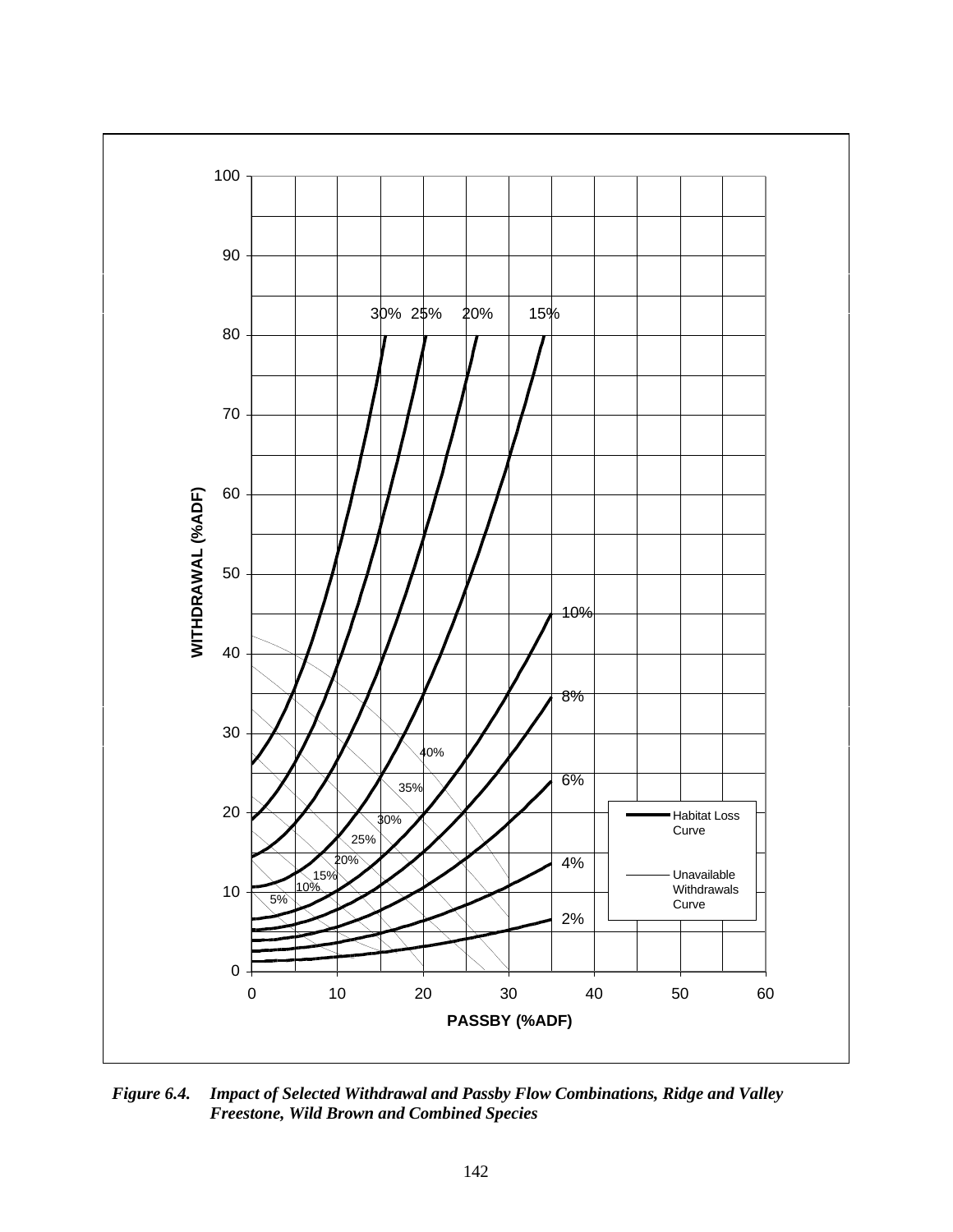

*Figure 6.5. Impact of Selected Withdrawal and Passby Flow Combinations, Ridge and Valley Freestone, Wild Brook Trout*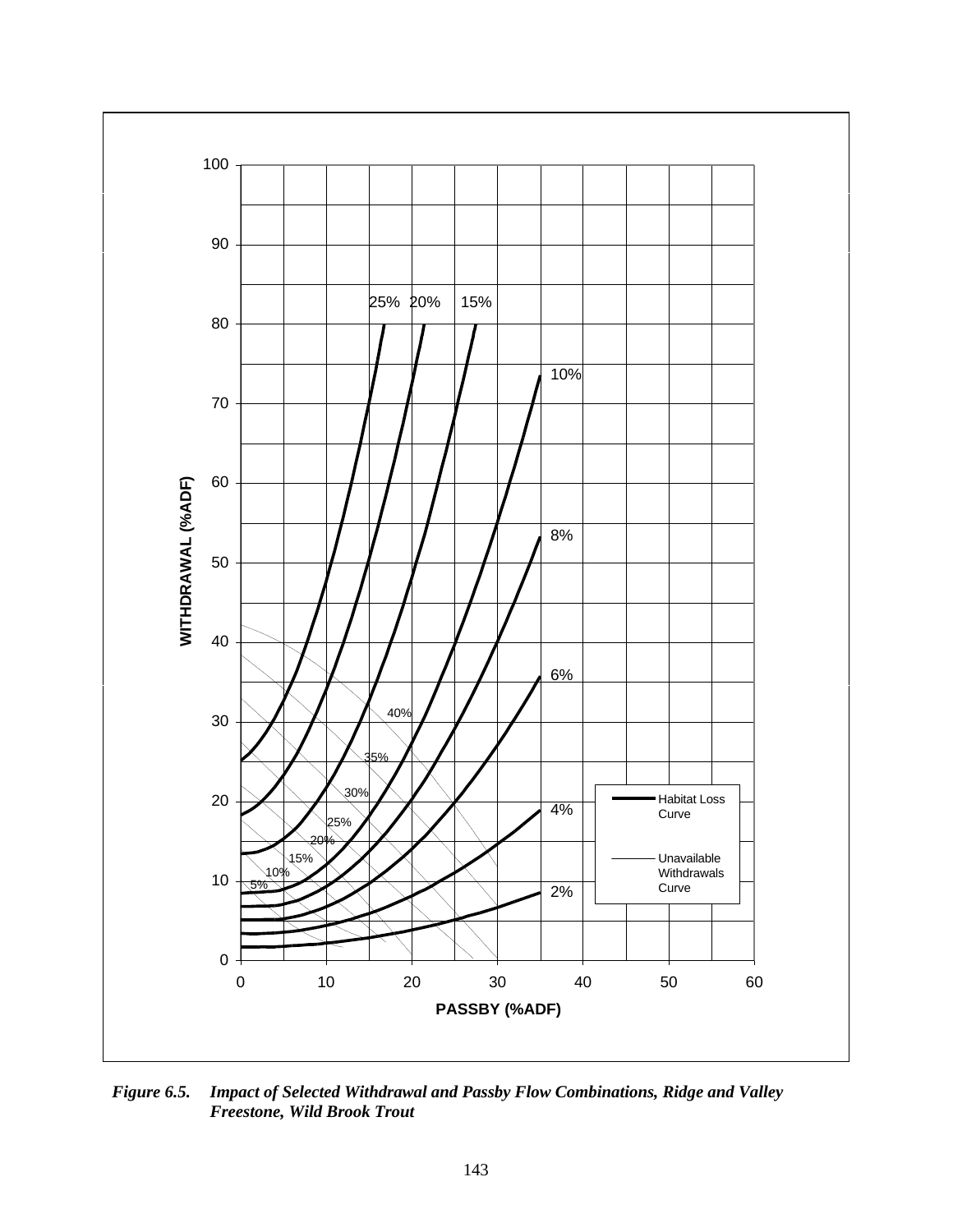

*Figure 6.6. Impact of Selected Withdrawal and Passby Flow Combinations, Ridge and Valley Limestone Group 1, Wild Brown and Combined Species*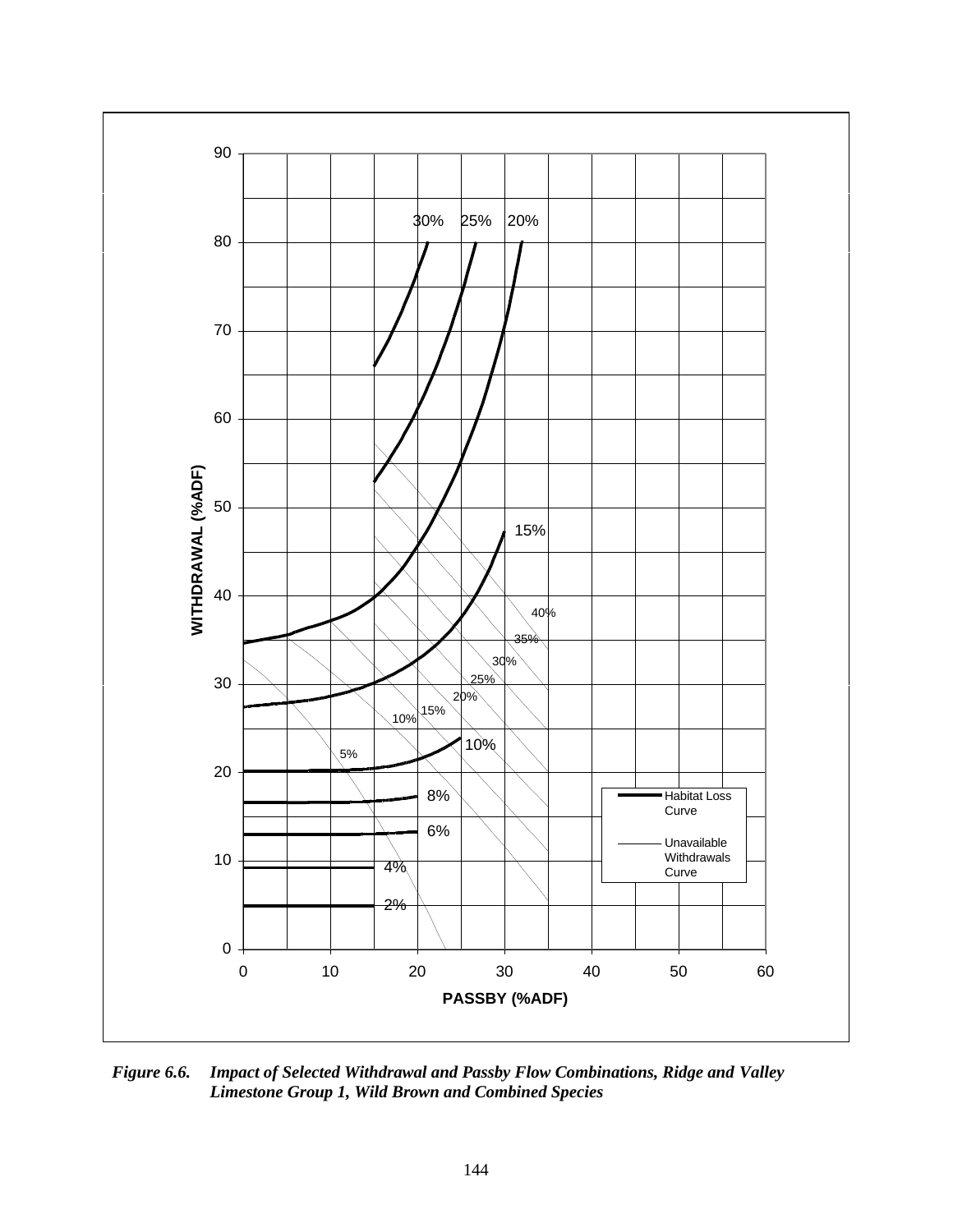

*Figure 6.7. Impact of Selected Withdrawal and Passby Flow Combinations, Ridge and Valley Limestone Group 2, Wild Brown and Combined Species*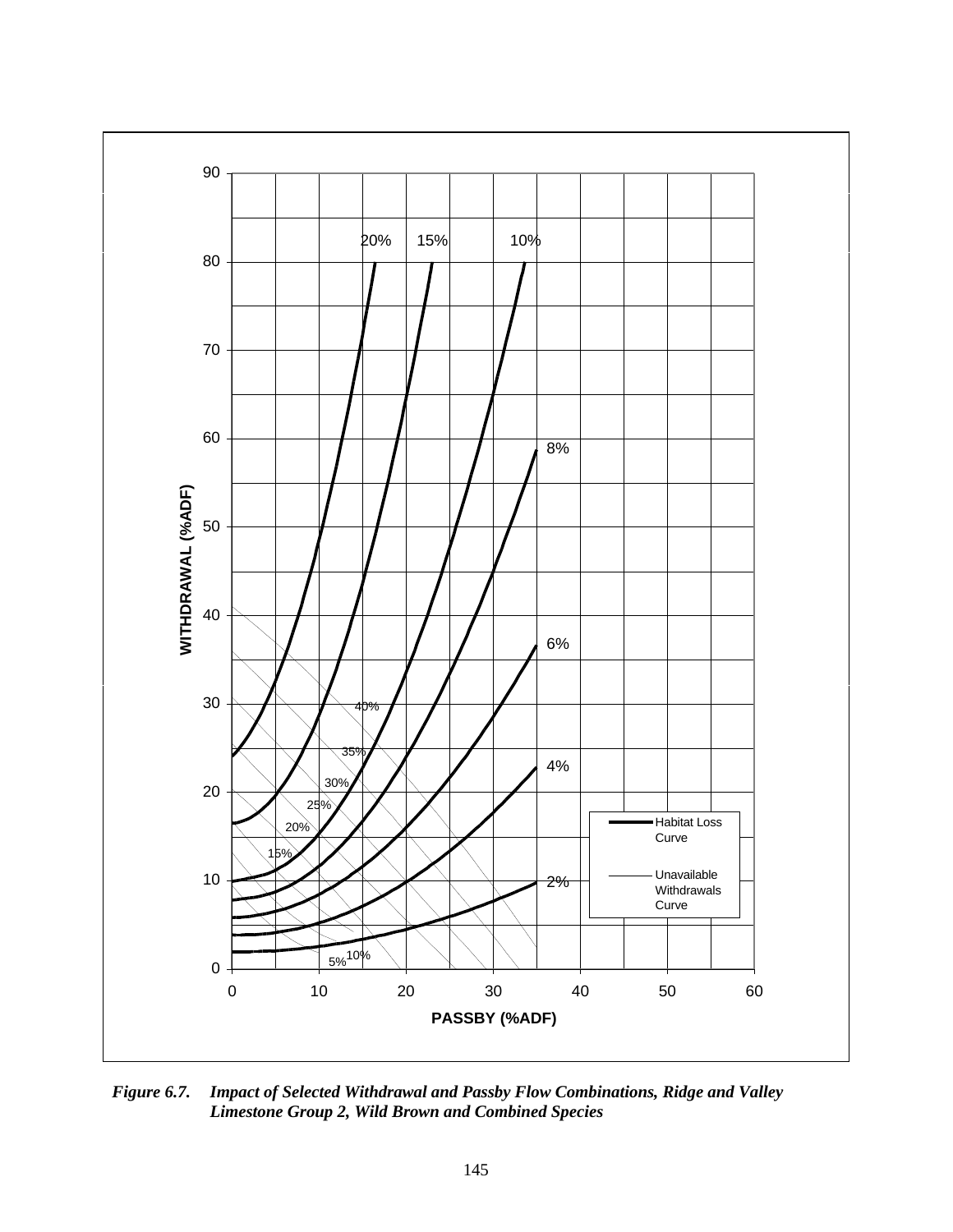

*Figure 6.8. Impact of Selected Withdrawal and Passby Flow Combinations, Ridge and Valley Limestone Group 1, Wild Brook Trout*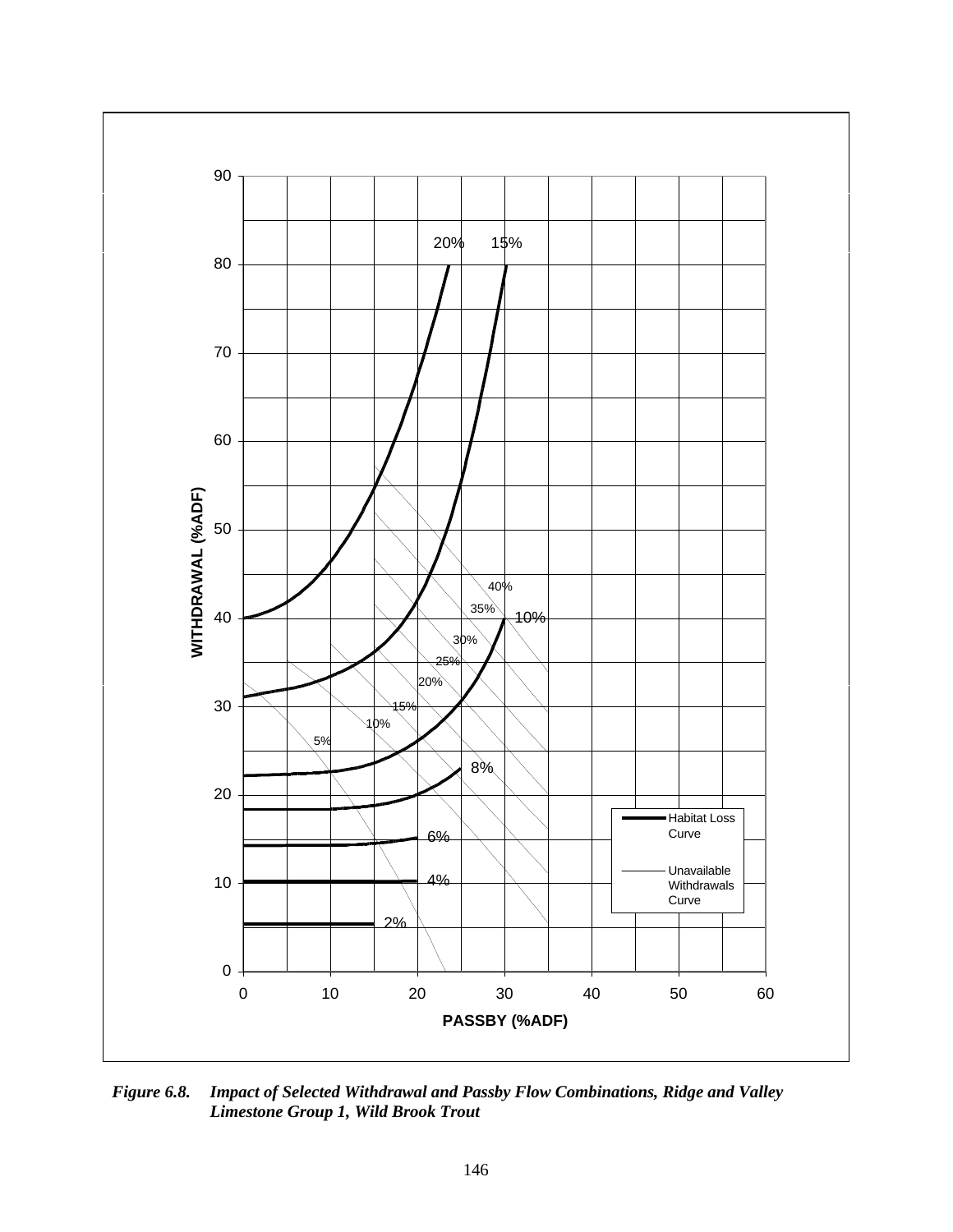

*Figure 6.9. Impact of Selected Withdrawal and Passby Flow Combinations, Ridge and Valley Limestone Group 2, Wild Brook Trout*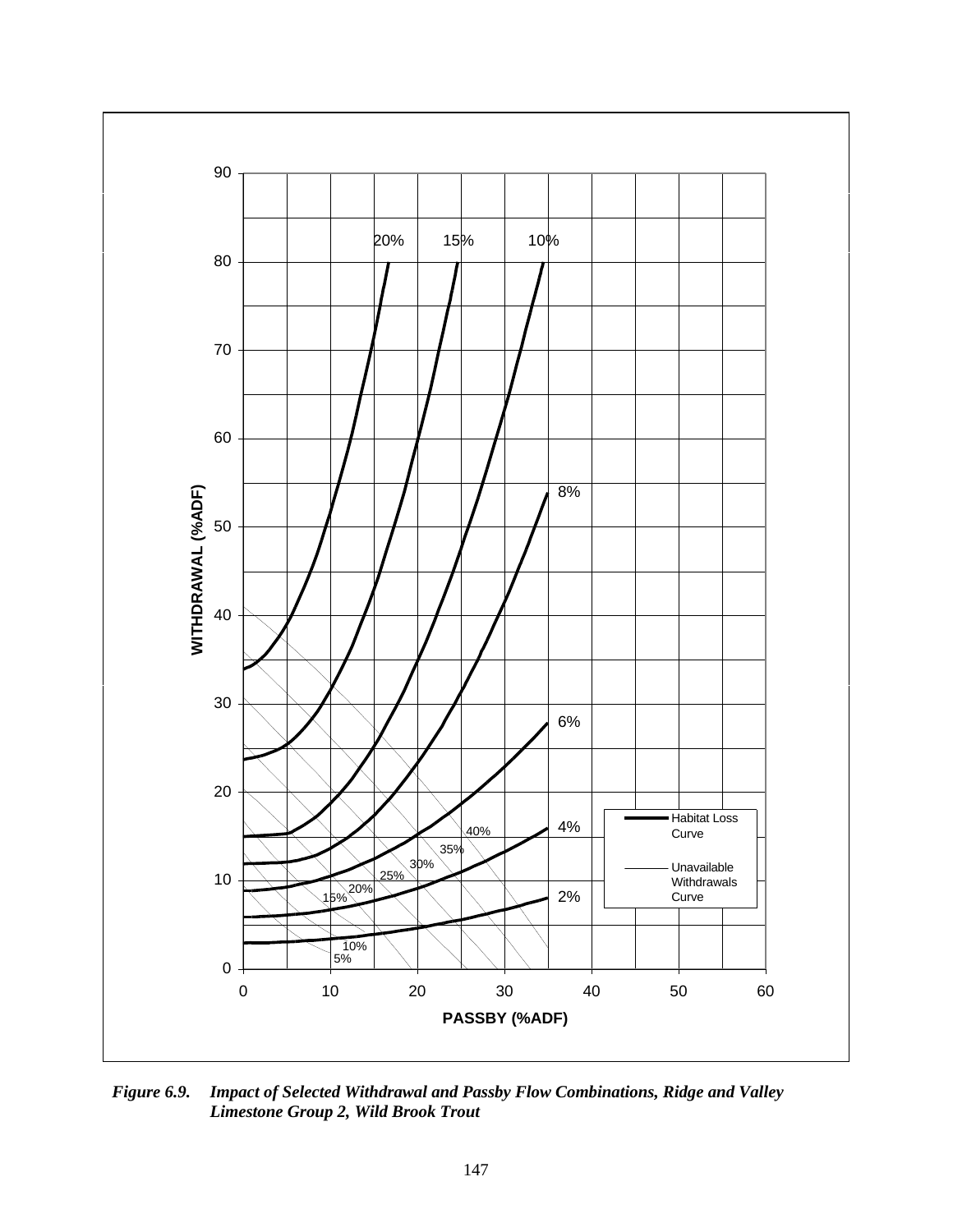

*Figure 6.10. Impact of Selected Withdrawal and Passby Combinations, Unglaciated Plateau Segment Class 1 Streams, Wild Brook Trout*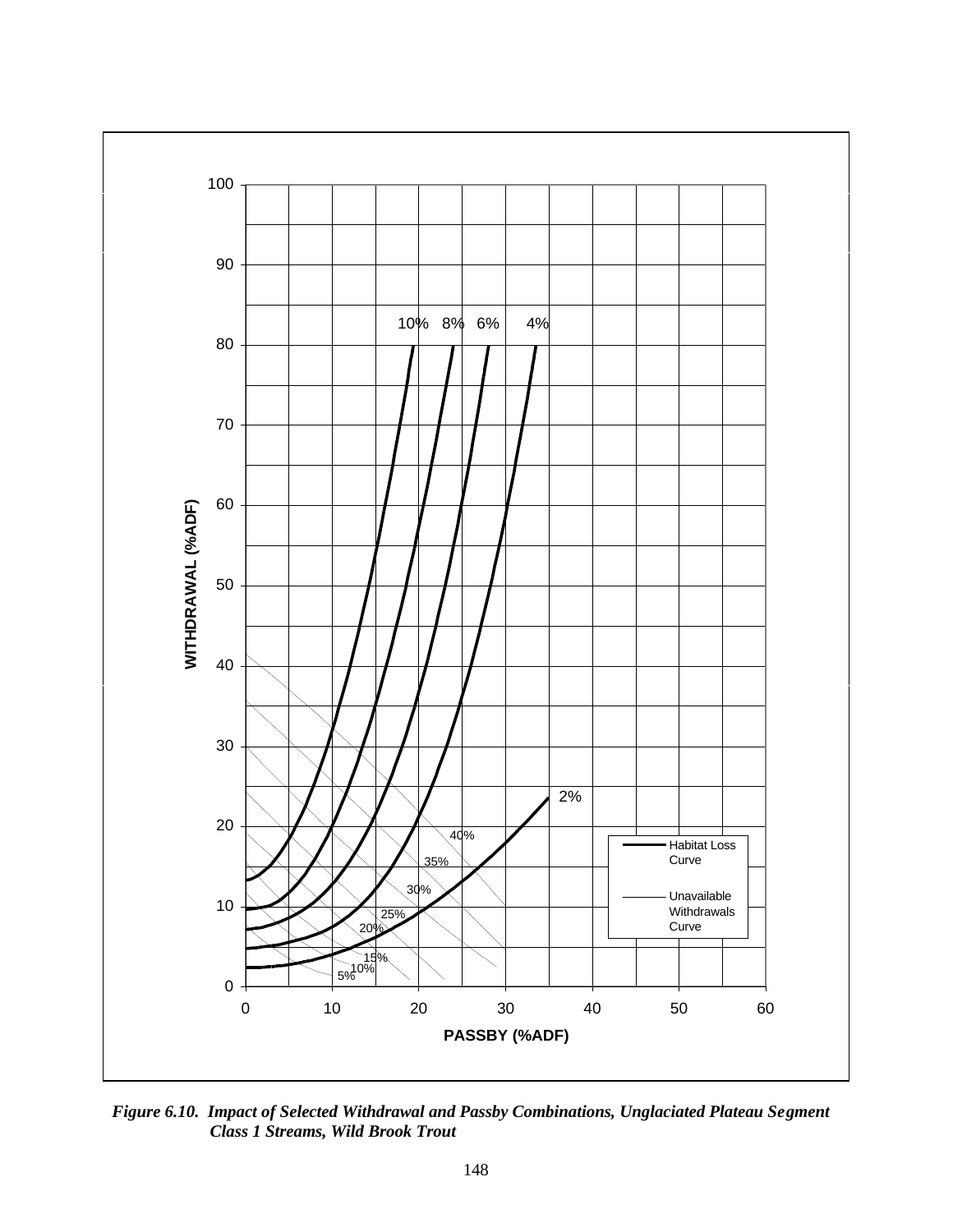

*Figure 6.11. Impact of Selected Withdrawal and Passby Combinations, Unglaciated Plateau Segment Class 2 Streams, Wild Brook Trout*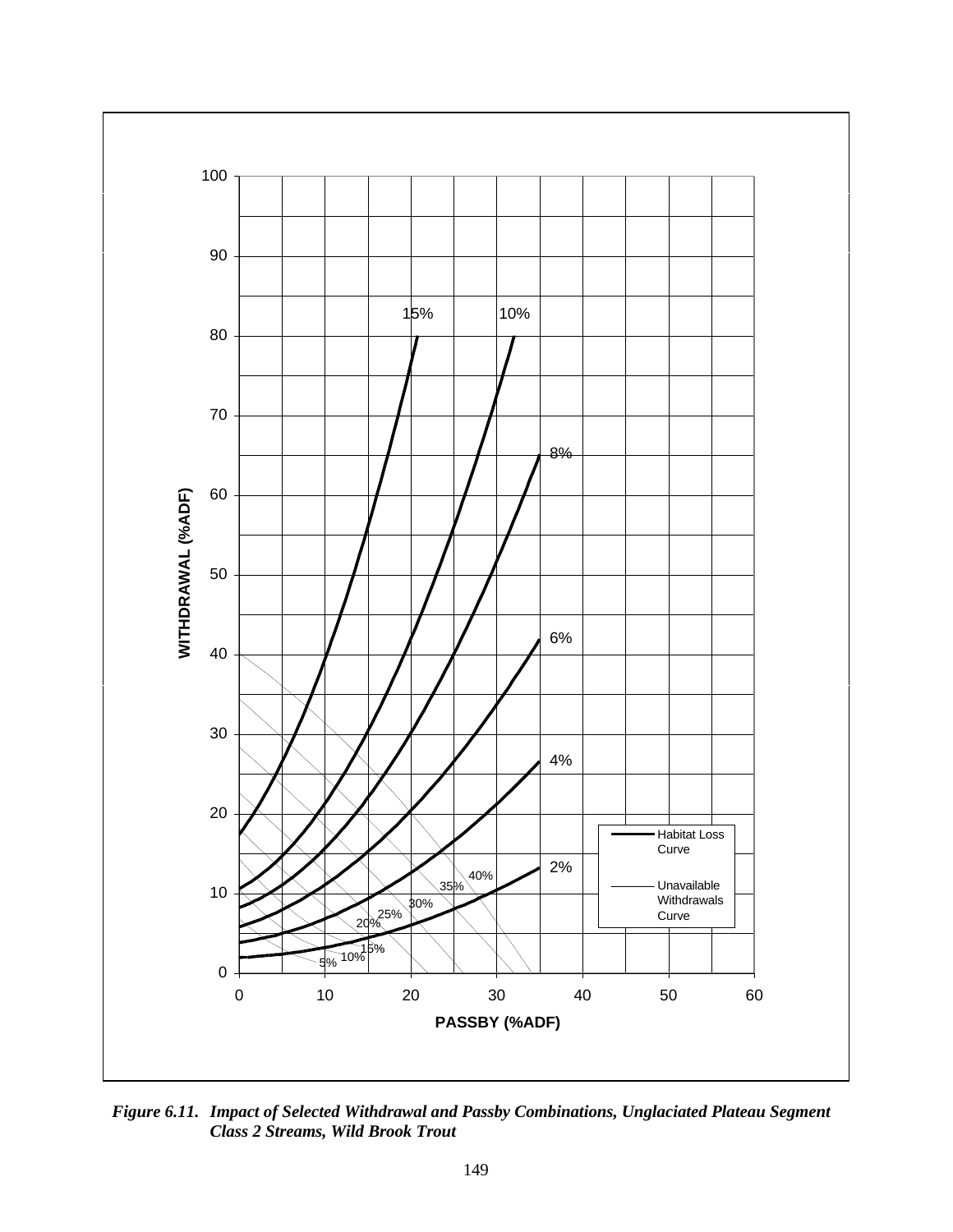

*Figure 6.12. Impact of Selected Withdrawal and Passby Flow Combinations, Unglaciated Plateau Segment Class 1 Streams, Wild Brown and Combined Species*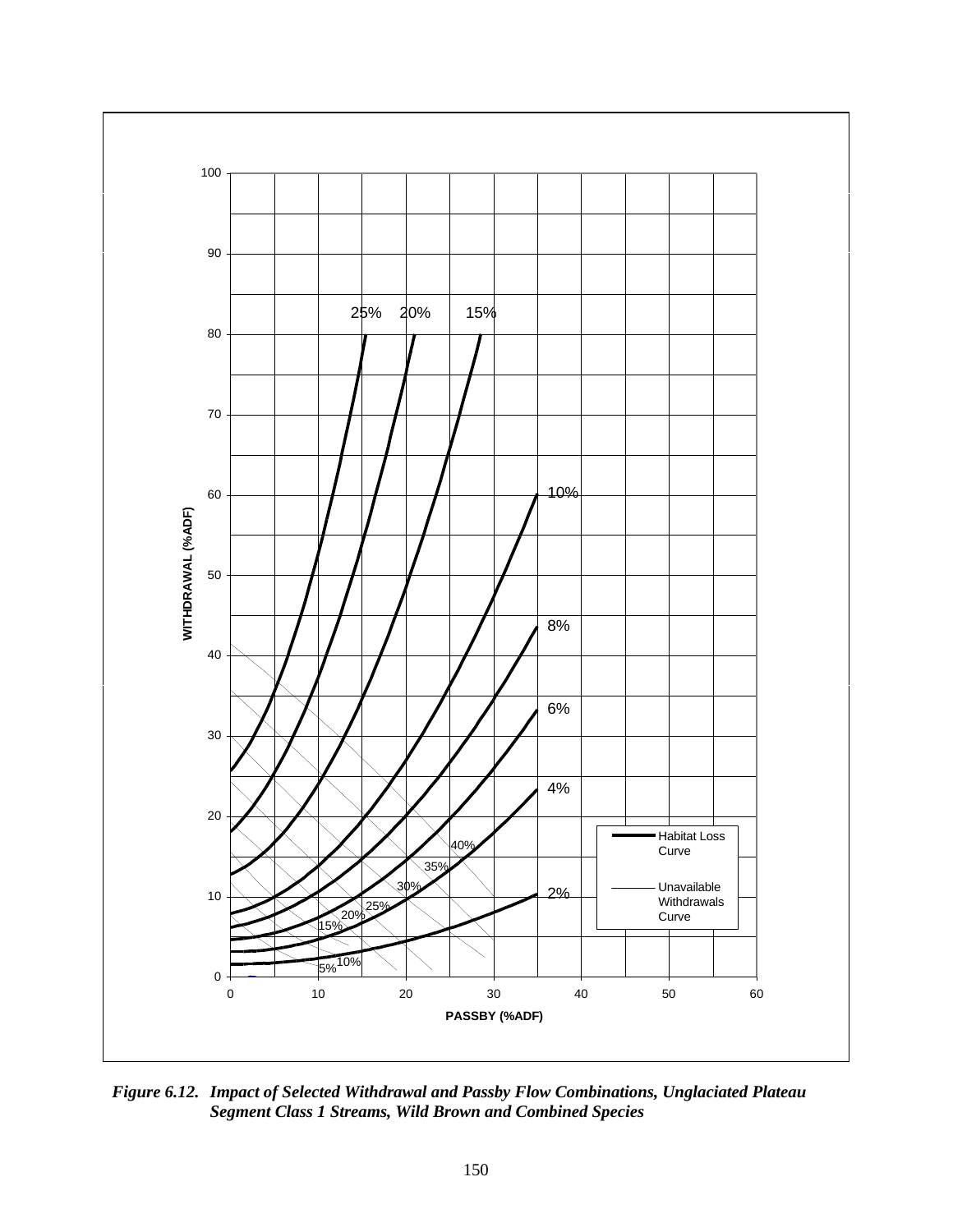

*Figure 6.13. Impact of Selected Withdrawal and Passby Flow Combinations, Unglaciated Plateau Segment Class 2 Streams, Wild Brown and Combined Species*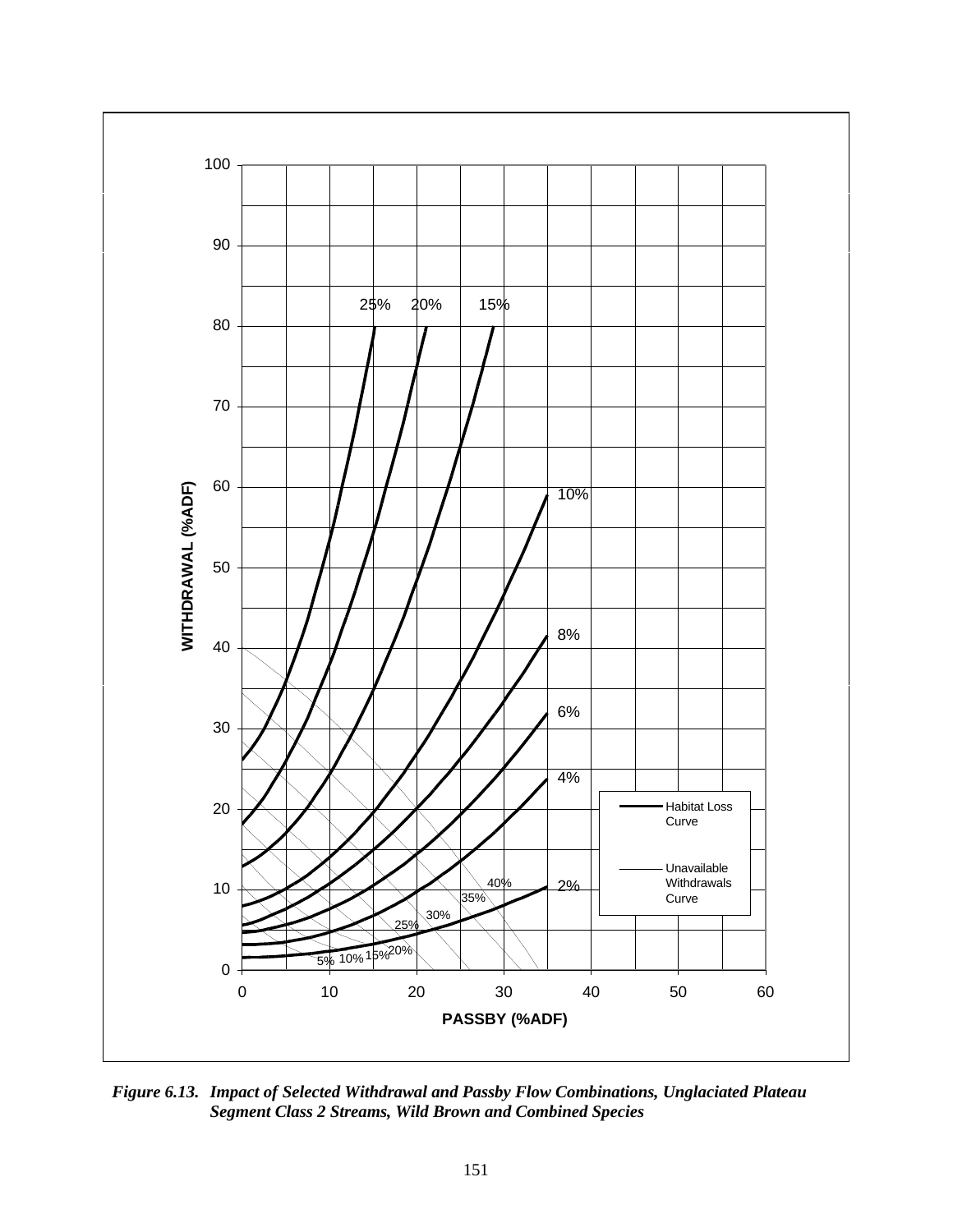Because of this erratic behavior of the constant habitat impact curves for segment class 2 and 3 sites, only the curves for segment class 1 sites are shown in Figures 6.6 through 6.9. The segment class 2, 3, and 4 study sites should be classified according to prominent physical features, and considered representative of other streams with similar physical features. For example, Penns Creek is characterized by a large cave immediately upstream of the segment class 1 site; Spring Creek (Centre County) is characterized by springs, and a WWTP return flow, which significantly increase the amount of flow in segments 3 and 4; Monocacy Creek and Bushkill Creek are characterized by large amounts of shale in the watershed; Monocacy Creek also has significant underflow at the segment class 2 and 3 study sites. The availability of additional segment class 2, 3, or 4 streams in this region should be determined, and any streams found should be similarly classified by physical features. These streams should be studied and compared to the streams already included.

For the Unglaciated Plateau study region, the curves for segment 1 and 2 were clearly different. Both sets of curves are shown in Figures 6.10 through 6.13.

The effect of the fish species variable on the impact also was investigated. For the Unglaciated Plateau study region, changing the species from brook to brown trout increased the impact from withdrawals by between 2 and 4 percentage points for each combination of withdrawal and passby flow. In the Ridge and Valley Limestone study region, changing brook to brown trout increased the impact by about the same amount. In the Ridge and Valley Freestone study region, the difference between brown trout and combined brown and brook trout is much less than 1 percentage point. In other words, there is so little difference between brown trout and combined brook and brown trout, the two can be used interchangeably. However, in that study region, the difference between brook trout and combined brook and brown trout again was between 2 and 4 percentage points.

A sample summary of the average annual impacts, and the maximum and minimum values of the average impacts, across six representative streams in the Unglaciated Plateau is shown in Table 6.4. This table shows that the range of these values, for each withdrawal and passby flow combination, is small, and similar results were found for most of the representative streams in the respective study regions. In other words, the variation in impact across the region from one stream to another was small, indicating that, while hydrology and stream characteristics were highly variable, impacts to the habitat were fairly consistent within the region. While there is a small range of variation for each of the points plotted on any impact matrix, the habitat impact curves for each study region are very different from the other regions. This supported the basic concept that streams would react similarly within study regions, but differently from one region to another.

*Table 6.4. Sample Summary of Range of Impacts, Unglaciated Plateau, Wild Brook Trout*

| <b>Habitat Impact</b> | 10% ADF Withdrawal,<br>5% ADF Passby | 40% ADF Withdrawal,<br>20% ADF Passby |
|-----------------------|--------------------------------------|---------------------------------------|
| Maximum               | 6.95                                 | 7.09                                  |
| Average               | 6.45                                 | 6.49                                  |
| Minimum               | 5.97                                 | 5.73                                  |

An example of the constant habitat impact curves based on the maximum impact measure is shown in Figure 6.14. Comparison of this figure with Figure 6.4 shows the maximum impact for a given withdrawal and passby flow is about 2.5 to 4 times the average impact. The average habitat curves are provided in this report based on the assumption that the long-term average impacts to habitat may result in average impacts to fish biomass of similar magnitude. However, since short-term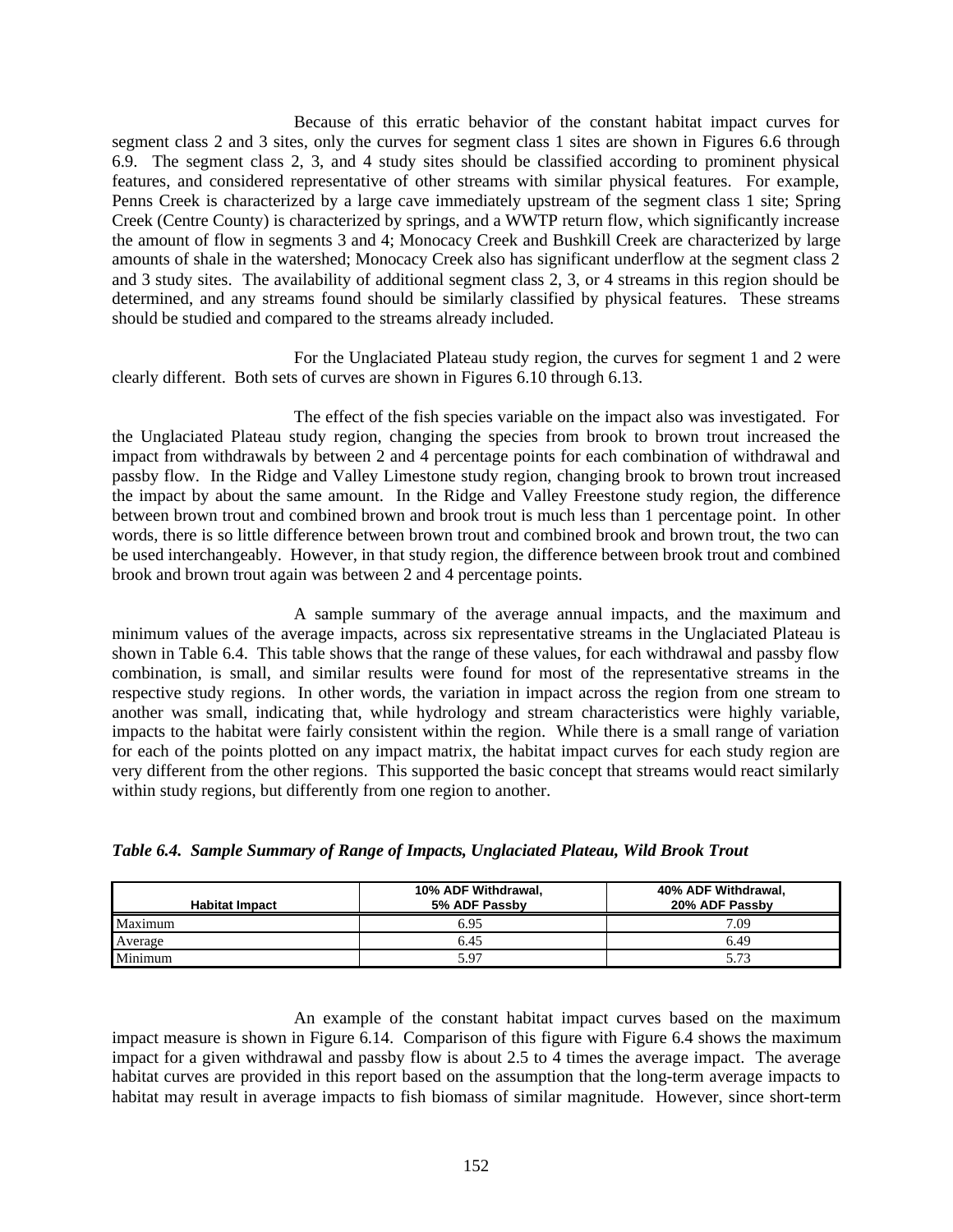

*Figure 6.14. Example of Maximum Impact Measure of Selected Withdrawal and Passby Flow Combinations, Ridge and Valley Freestone Streams, Wild Brown and Combined Species*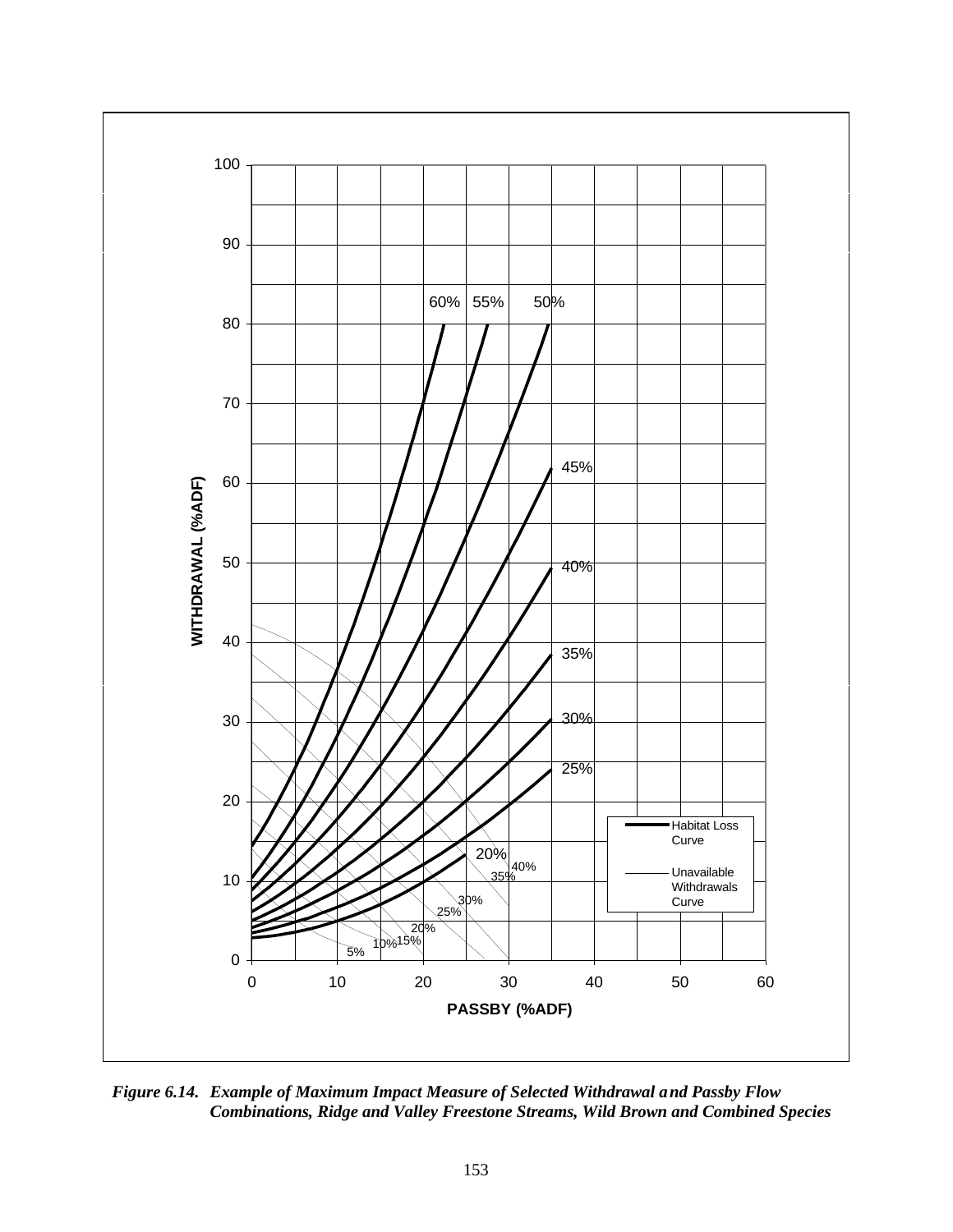maximum impacts to habitat may have more acute effects, both long-term and short-term impacts should be considered when making decisions regarding habitat protection**.** Corresponding curves could be developed for the 90 percent probability of exceedance impacts on habitat. However, the example of impacts of withdrawals on an individual stream shown in Figure 6.3 shows that the 90 percent probability impact is about three percentage points less than the maximum impact. Other streams showed similar small differences between maximum impact and the 90 percent probability impact. Therefore, there was no advantage in using the 90 percent exceedance impacts rather than the maximum impact curves. The average impact curves show the long-term effect, and the maximum impact curves show the short-term effect.

A project site in the Ridge and Valley study regions should be classified as freestone unless it meets the criteria for limestone. A partial list of limestone streams in Pennsylvania is shown in Table 6.5. Streams were included in this table if they were included in the list of limestone streams prepared by Shaffer (1991), or if they had a total alkalinity greater than 70 mg/L, as shown by PFBC (1994). However, some streams on the list are in the Piedmont Province and these streams should not be used with the Ridge and Valley Limestone impact curves. Some streams shown by PFBC (1994) as having total alkalinity greater than 70 mg/L were not included in this list, because geologic maps showed no limestone rocks in the watershed. Armstrong (1992) lists a large number of trout streams in Pennsylvania, which needs further evaluation before being used for instream flow purposes. Sites on streams not included in Table 6.4 should be classified as limestone on a case-by-case basis, considering the presence of limestone in the upstream watershed, alkalinity, and stream biological characteristics.

In the impact assessment, results showed that the passby flow needed to increase as withdrawals increase, to maintain constant impact. If withdrawals are small, little, if any, passby is required, and the maximum habitat impacts occur during the very low flows. However, as the withdrawals become a larger portion of the flow, passby flows are needed, both to prevent the total depletion of the stream at the lower flows, and to conserve habitat during medium flows. The time when maximum impacts occur shifts from the late summer and fall for small withdrawals to early summer and the winter period, for large withdrawals. Finally, when withdrawals become very large, say over 50 percent of the average daily flow, the passby flows have to be even larger to maintain the same magnitude of impacts, and the most critical periods occur in the winter and spring seasons.

Having developed the family of habitat impact curves, there is the question of which curve to use. Obviously, the curve with the lower percentage impact gives the higher degree of habitat protection. However, as the degree of protection increases, so does the percent of time that withdrawals cannot be made because of passby requirements. The detailed analysis program computes these percentages of time when the full withdrawal cannot be made. These results were plotted on the same graphs (Figures 6.4 through 6.13) with the habitat impact curves. The graphs show that, as the withdrawal increases to levels above 20 percent of the average daily flow, the amount of time that withdrawals will not be possible, either because of flow limitations, or passby requirements, or both, will be 60 to 150 days per year. The exception to this condition is limestone streams included in group 1, which have very substantial low flows.

The determination of which impact curve(s) to use will have to take into account the costs both to the environment and to the withdrawal users. The curves clearly indicate the impact of a specific withdrawal will be less on a larger stream, because the percentage withdrawal is less. However, large streams are generally not available in headwater areas. But, with these curves, the passby flow can be determined for any magnitude of withdrawal at a specific location, to minimize unacceptable impacts on fishery habitat. These curves will allow water purveyors to analyze stream intake alternatives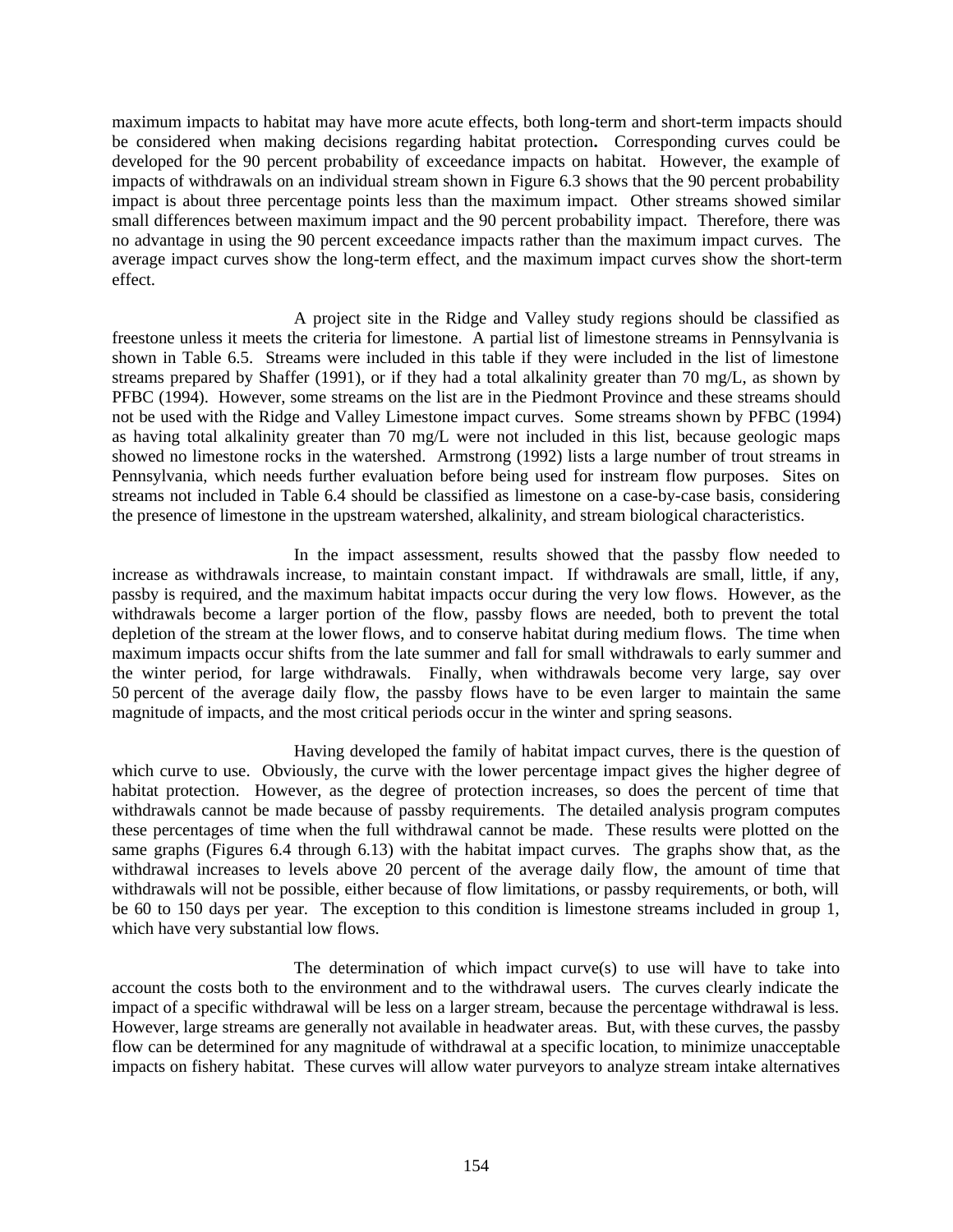| <b>Name of Stream</b>                   | <b>County</b>            | <b>Name of Stream</b>       | <b>County</b>              |
|-----------------------------------------|--------------------------|-----------------------------|----------------------------|
|                                         |                          |                             |                            |
| Ott Town Run                            | Bedford                  | <b>Buck Run</b>             | Franklin                   |
| <b>Potter Creek</b>                     | Bedford                  | Falling Spring Branch       | Franklin                   |
| <b>Yellow Creek</b>                     | Bedford                  |                             |                            |
|                                         |                          | Spring Run                  | Fulton                     |
| Moselem Creek                           | <b>Berks</b>             |                             |                            |
| Peters Creek                            | <b>Berks</b>             | Willow Run                  | Juniata                    |
| <b>Spring Creek</b>                     | <b>Berks</b>             | <b>Unnamed Tributary to</b> |                            |
| <b>Willow Creek</b>                     | <b>Berks</b>             | Willow Run, nr. Peru Mills  | Juniata                    |
| <b>Wyomissing Creek</b>                 | <b>Berks</b>             |                             |                            |
|                                         |                          | Donegal Creek               | Lancaster                  |
| <b>Boiling Spring Run</b>               | Blair                    | Eshleman Run                | Lancaster                  |
| <b>Clover Creek</b>                     | Blair                    | Indian Run                  | Lancaster                  |
|                                         |                          | <b>Londonland Run</b>       | Lancaster                  |
| <b>Cooks Creek</b>                      | <b>Bucks</b>             | <b>Swarr Run</b>            | Lancaster                  |
| <b>Buffalo Run</b>                      | Centre                   | East Branch Mill Creek      | Lebanon                    |
| Cedar Run                               | Centre                   | Mill Creek                  | Lebanon                    |
| Elk Creek                               | Centre                   |                             |                            |
| Lick Run                                | Centre                   | Catasaqua Creek             | Lehigh                     |
| Little Fishing Creek                    | Centre                   | Cedar Creek                 | Lehigh                     |
| Logan Branch                            | Centre                   | Coplay Creek                | Lehigh                     |
| Penns Creek                             | Centre/Union             | Little Lehigh Creek         | Lehigh                     |
| Pine Creek                              | Centre                   | South Branch Saucon Creek   | Lehigh                     |
| <b>Sinking Creek</b>                    | Centre                   | Spring Creek                | Lehigh                     |
| Slab Cabin Run                          | Centre                   | <b>Trout Creek</b>          | Lehigh                     |
| <b>Spring Creek</b>                     | Centre                   |                             |                            |
| <b>Spruce Creek</b>                     | Centre                   | Antes Creek                 | Lycoming                   |
| <b>Unnamed Tributary to</b>             |                          |                             |                            |
| Spring Cr., nr. Lemont                  | Centre                   | <b>Honey Creek</b>          | Mifflin                    |
|                                         |                          | Kishacoquillas Creek        | Mifflin                    |
| Little Valley Creek                     | Chester                  | Long Hollow Run             | Mifflin                    |
| <b>Valley Creek</b>                     | Chester                  | Tea Creek                   | Mifflin                    |
|                                         |                          | Penns Creek                 | Mifflin/Union              |
| <b>Bald Eagle Creek</b>                 | Clinton                  |                             |                            |
| Cedar Run                               | Clinton                  | Allegheny Creek             | Northampton                |
| <b>Fishing Creek</b>                    | Clinton                  | <b>Bushkill Creek</b>       | Northampton                |
|                                         |                          | E. Branch Monocacy Creek    | Northampton                |
| <b>Big Spring Creek</b>                 | Cumberland               | Frya Run                    | Northampton                |
| Cedar Run                               | Cumberland               | Jacoby Creek                | Northampton                |
| Green Spring Creek                      | Cumberland               | Monocacy Creek              | Northampton                |
| <b>Hogestown Run</b>                    | Cumberland<br>Cumberland | Nancy Run<br>Saucon Creek   | Northampton<br>Northampton |
| Letort Spring Run<br>Trindle Spring Run | Cumberland               | <b>Shoeneck Creek</b>       | Northampton                |
|                                         |                          |                             |                            |

*Table 6.5. Limestone Trout Streams in Pennsylvania*

Sources: Shaffer (1991)

PFBC (1994); Streams with total alkalinity greater than 70 mg/L

NOTE: A few of these streams are located outside the Ridge and Valley Limestone study region.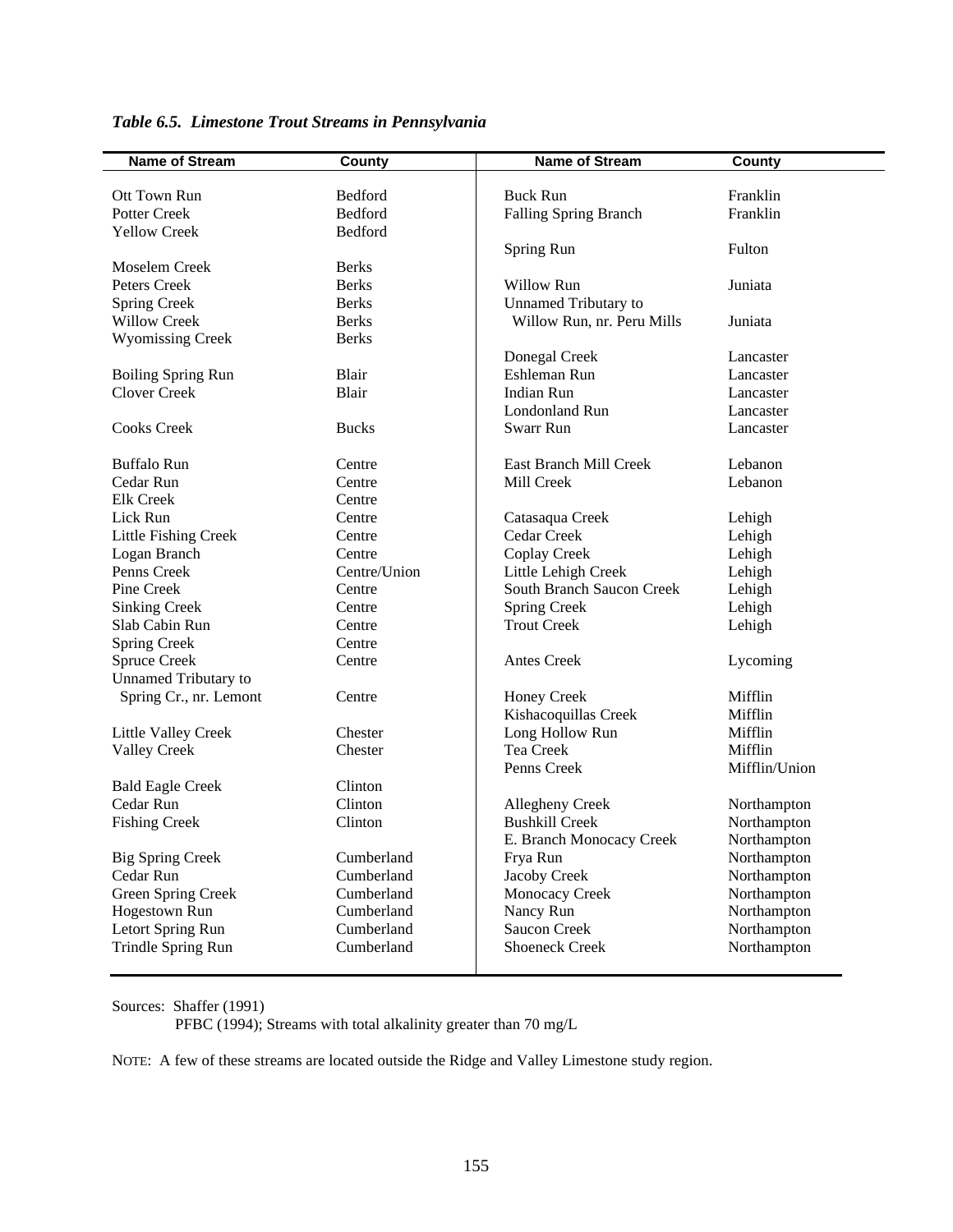that meet state fishery protection levels on cold water streams having less than 100 square miles of drainage area. Likewise, the curves will allow the administrative agency to regulate fishery protection on an equitable basis among all applicants requesting water withdrawals.

# **6.6.3 Regional hydrology**

## **6.6.3.1 Overview**

Regional hydrology was developed for three study regions, Ridge and Valley Limestone, Ridge and Valley Freestone, and Unglaciated Plateau, and adjacent areas, for use in the time series impact analysis programs, described in section 6.6.2. Regional hydrology has not been provided for the Piedmont Upland study region at this time, since the IFIM studies for that region are incomplete, and impact analyses for that region may be unreliable because of insufficient study streams. Regional hydrology for the Piedmont study regions can be added when IFIM studies for those areas are completed. Hydrology provided for adjacent areas should be used only for streams flowing into the study area.

The basic assumption in the regional hydrology is that differences in hydrology are related to differences in geology (limestone or freestone), geologic structure, climate, physiography, and topography, and those factors are related to physiographic province and section. While there may be other factors affecting hydrology, those factors are not well understood, and could not be incorporated in this analysis, due to time and cost constraints. The available data supports the assumption.

Development of the regional hydrology is complicated by the following

conditions:

- The distribution of limestone, particularly in the Ridge and Valley Physiographic Province (Pa. DER, 1990);
- Limestone also occurs in parts of the Unglaciated Plateau study region in Armstrong, Clarion, and Butler Counties (Pa. DER, 1990);
- Part of the Ridge and Valley Physiographic Province in Lackawanna, Luzerne, Monroe, and Northampton Counties has been glaciated; and
- The Unglaciated Plateau study region encompasses five physiographic sections.

In the Ridge and Valley province, the distribution of limestone affects determination of hydrologic regions because many watersheds, including the gaged streams, have mixed limestone and freestone geology. Limestone valleys are often surrounded by freestone ridges, and some valleys include both limestone and freestone at the surface. For those reasons, the two Ridge and Valley study regions were combined for the purpose of developing regional hydrology procedures. The procedures account for the difference between limestone and freestone by recommending different gages for each rock type. Also, hydrologic regions were defined to account for the expected differences in hydrology between the glaciated and unglaciated parts of the Ridge and Valley Physiographic Province and sections, to the extent possible.

The Appalachian Plateaus Physiographic Province includes nine sections, as shown in Table 2.1 and Plate 1. Note that five sections are unglaciated, and four are glaciated. The Unglaciated Plateau study region includes the five unglaciated sections (section 2.1.3.3).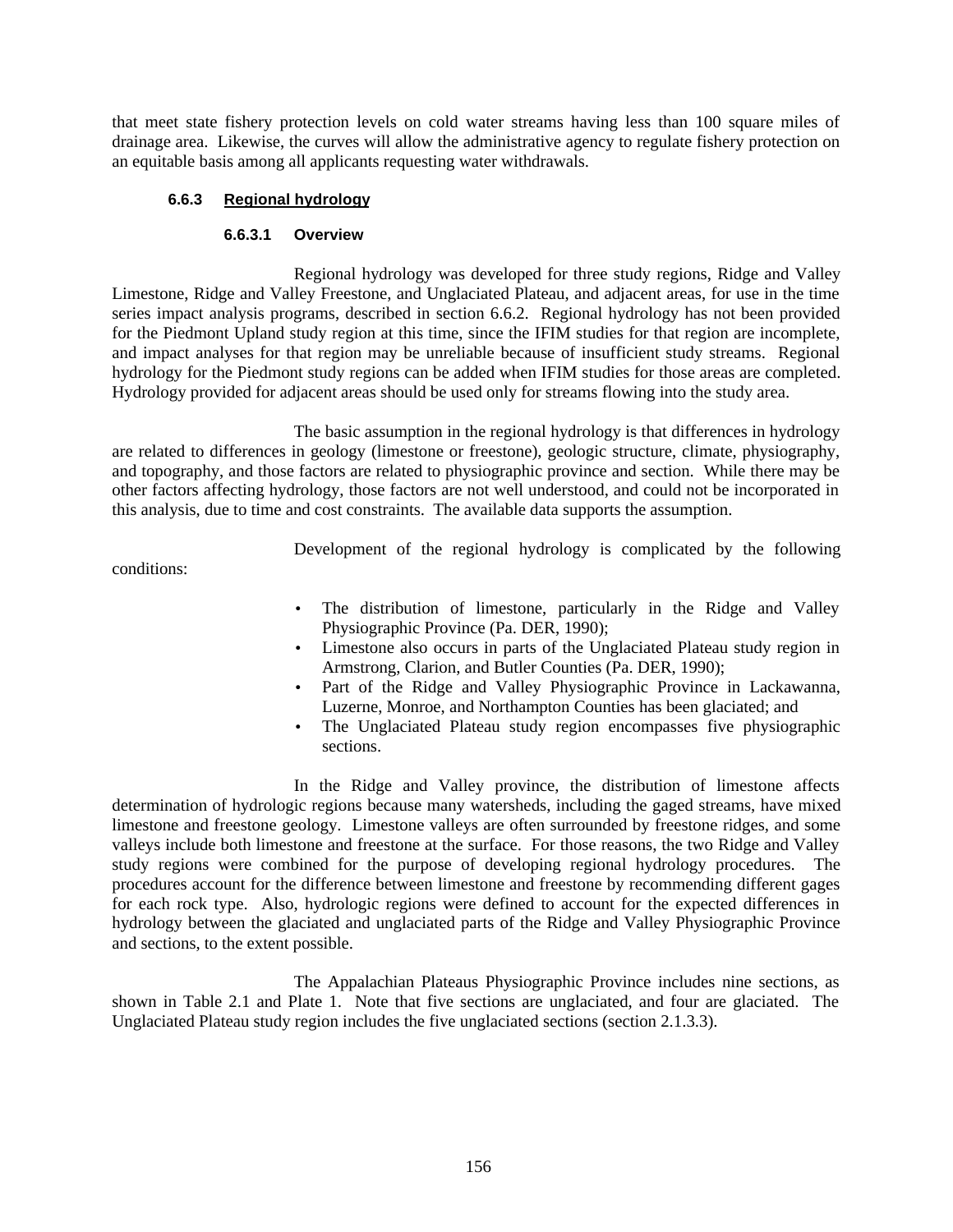The procedure for developing regional hydrology included the following steps:

- Select appropriate representative gages for the study regions, and adjacent areas, requiring hydrology;
- Compare the seasonal flow duration curves for each gage within these regions to determine whether pairs of gages are similar;
- For pairs of gages that are hydrologically similar, compare physical data for each pair of gages (Shaw, 1984) to determine whether one gage can be eliminated; and
- Delineate boundaries of hydrologic regions.

# **6.6.3.2 Selection of gages to develop regional hydrology**

The hydrology for the study sites was based on flow data for gages selected to best represent a specific study site (section 5.4). There was no attempt to select gages to represent entire study regions, and no gages were selected for hydrologic regions adjacent to the study regions. For that reason, additional gages were added to the original list (Table 5.8) to ensure that the hydrology of the entire study region was adequately represented.

To determine which gages to include, the USGS ADAPS header file for all gages in Pennsylvania was retrieved and printed out. From this list, a table was prepared that included the following information for all the gaging stations: begin and end date of the record; number of years of record; drainage area; latitude/longitude of the gage; use code; regulation code; and beginning date of the regulation. The use code showed whether the gage is active or inactive, and whether it had been used to develop hydrology for a study stream. The regulation code showed the type of regulation, if any, for each gage (e.g., water supply withdrawal, flood control operation, etc.).

From this list, gages were selected that had at least 10 years of continuous record since 1960, and a drainage area less than 600 square miles. The resulting list included about 220 gages in the entire state. Approximately 20 stations were removed from the list, due to regulation or urbanization, or location outside the study regions.

USGS prepared a map of the state, using a geographic information system (GIS), which included the remaining 200 gages, the physiographic province and section boundaries, and areas underlain by limestone. The physiographic boundaries were obtained from a computer file and a map developed by the Pa. Department of Conservation and Natural Resources (Pa. DCNR), Bureau of Topographic and Geologic Survey (Sevon, 1995). In the Appalachian Plateaus Province, these boundaries are significantly different than the boundaries shown by Pa. DER (1989).

The map prepared by USGS, and the list of gages, were used to further screen gages. This second stage screening produced a list of 56 gages considered to be most representative of each study area. In general, the criteria used in this screening were length and period-of-record, proximity, drainage area size, location, and absence of coal mining or regulation. In general, the gages deleted were those with shorter records, or are presently inactive, or have larger drainage areas. Gages were retained if they were considered representative of different major subbasins and could be easily classified according to geology and/or physiography. This list of gages is shown in Table 6.6.

The data for these gages were compared to see if they were similar, and whether some could be eliminated, and the corresponding hydrologic regions combined, to simplify the regional hydrology procedure. There are two considerations in the decision to combine hydrologic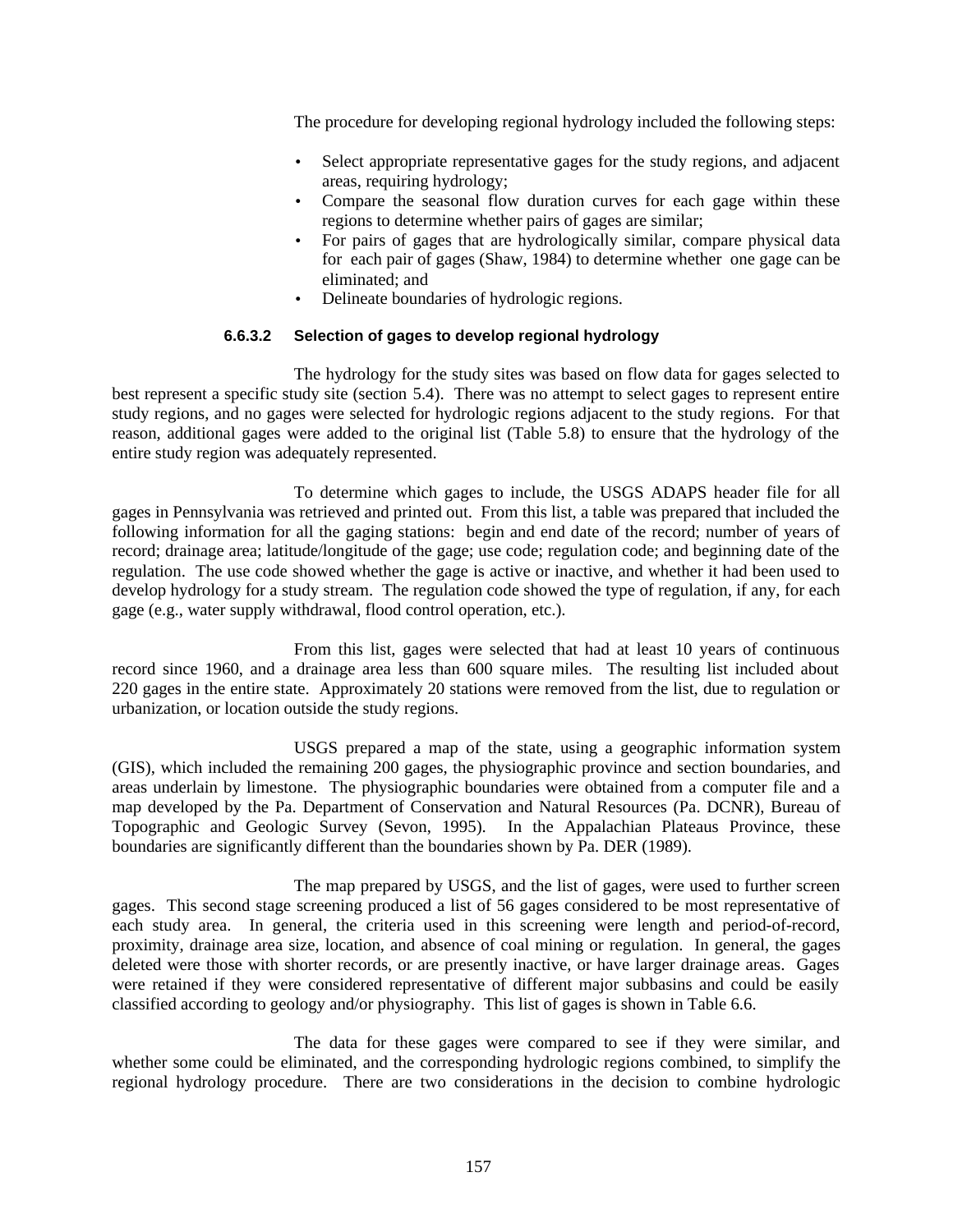|                |                                                      |                |                   |                  |                 |       | <b>Drainage</b> |
|----------------|------------------------------------------------------|----------------|-------------------|------------------|-----------------|-------|-----------------|
| <b>Station</b> | <b>Station Name</b>                                  |                | <b>Begin Date</b> |                  | <b>End Date</b> | Total | Area            |
| Number         |                                                      | Month          | Year              | Month            | Year            | Years | (sq. mi.)       |
| 01429500       | Dyberry Creek near Honesdale, Pa.                    | 10             | 1943              | 7                | 1996            | 53    | 64.60           |
| 01440400       | Brodhead Creek near Analomink, Pa.                   | 10             | 1957              | 6                | 1996            | 39    | 65.90           |
| 01446600       | Martins Creek near East Bangor, Pa.                  | 9              | 1961              | 9                | 1978            | 18    | 10.40           |
| 01447680       | Tunkhannock Creek near Long Pond, Pa.                | $\overline{4}$ | 1965              | 7                | 1996            | 32    | 18.00           |
| 01449360       | Pohopoco Creek at Kresgeville, Pa.                   | 10             | 1966              | $\boldsymbol{7}$ | 1996            | 30    | 49.90           |
| 01451800       | Jordan Creek near Schnecksville, Pa.                 | 2              | 1966              | 7                | 1996            | 31    | 53.00           |
| 01452500       | Monocacy Creek at Bethlehem, Pa.                     | 10             | 1948              | $\boldsymbol{7}$ | 1996            | 48    | 44.50           |
| 01467500       | Schuylkill River at Pottsville, Pa.                  | 10             | 1943              | 9                | 1969            | 26    | 53.40           |
| 01470779       | Tulpehocken Creek near Bernville, Pa.                | 11             | 1974              | 7                | 1996            | 22    | 66.50           |
| 01470853       | Furnace Creek at Robesonia, Pa.                      | 10             | 1982              | 6                | 1996            | 14    | 4.18            |
| 01472198       | Perkiomen Creek at East Greenville, Pa.              | 8              | 1981              | 7                | 1996            | 16    | 38.00           |
| 01518862       | Cowanesque River at Westfield, Pa.                   | 8              | 1983              | 5                | 1996            | 14    | 90.60           |
| 01533950       | S. Br. Tunkhannock Creek near Montdale, Pa.          | 9              | 1960              | 9                | 1978            | 19    | 12.60           |
| 01538000       | Wapwallopen Creek near Wapwallopen, Pa.              | 10             | 1919              | 9                | 1996            | 76    | 43.80           |
| 01539000       | Fishing Creek near Bloomsburg, Pa.                   | 6              | 1938              | 7                | 1996            | 59    | 274.00          |
| 01541000       | West Branch Susquehanna River at Bower, Pa.          | 10             | 1913              | 7                | 1996            | 83    | 315.00          |
| 01541500       | Clearfield Creek at Dimeling, Pa.                    | 10             | 1913              | 7                | 1996            | 83    | 371.00          |
| 01543000       | Driftwood Br. Sinnemahoning Creek, Sterling Run, Pa. | 10             | 1913              | 7                | 1996            | 83    | 272.00          |
| 01545600       | Young Womans Creek near Renovo, Pa.                  | 12             | 1964              | 6                | 1996            | 32    | 46.20           |
| 01546400       | Spring Creek at Houserville, Pa.                     | 11             | 1984              | 7                | 1996            | 12    | 58.50           |
| 01547700       | Marsh Creek at Blanchard, Pa.                        | 10             | 1955              | 5                | 1996            | 41    | 44.10           |
| 01547800       | South Fork Beech Creek near Snow Shoe, Pa.           | 5              | 1969              | 3                | 1981            | 13    | 12.20           |
| 01552500       | Muncy Creek near Sonestown, Pa.                      | 10             | 1940              | 5                | 1996            | 56    | 23.80           |
| 01553130       | Sand Spring Run near White Deer, Pa.                 | 1              | 1968              | 3                | 1981            | 14    | 4.93            |
| 01555000       | Penns Creek at Penns Creek, Pa.                      | 10             | 1929              | $\boldsymbol{7}$ | 1996            | 67    | 301.00          |
| 01555500       | East Mahantango Creek near Dalmatia, Pa.             | 10             | 1929              | $\overline{7}$   | 1996            | 67    | 162.00          |
| 01556000       | Frankstown Br. Juniata River at Williamsburg, Pa.    | 10             | 1916              | $\boldsymbol{7}$ | 1996            | 80    | 291.00          |
| 01557500       | Bald Eagle Creek at Tyrone, Pa.                      | 10             | 1944              | 7                | 1996            | 52    | 44.10           |
| 01560000       | Dunning Creek at Belden, Pa.                         | 10             | 1939              | 7                | 1996            | 57    | 172.00          |
| 01564500       | Aughwick Creek near Three Springs, Pa.               | 6              | 1938              | 6                | 1996            | 59    | 205.00          |
| 01565000       | Kishacoquillas Creek at Reedsville, Pa.              | 10             | 1939              | 9                | 1970            | 31    | 164.00          |
|                |                                                      | 10             | 1983              | 9                | 1985            | 2     |                 |
|                |                                                      | 10             | 1991              | 9                | 1992            | 1     |                 |
| 01565700       | Little Lost Creek near Oakland Mills, Pa.            | 9              | 1963              | 3                | 1981            | 19    | 6.52            |
| 01567500       | Bixler Run near Loysville, Pa.                       | $\overline{c}$ | 1954              | 7                | 1996            | 43    | 15.00           |
| 01568000       | Sherman Creek at Shermans Dale, Pa.                  | $10\,$         | 1929              | 7                | 1996            | 67    | 200.00          |
| 01569800       | Letort Spring Run near Carlisle, Pa.                 | 6              | 1976              | $\overline{7}$   | 1996            | 21    | 21.60           |
| 01570000       | Conodoguinet Creek near Hogestown, Pa.               | 7              | 1967              | 7                | 1996            | 30    | 470.00          |
| 01571500       | Yellow Breeches Creek near Camp Hill, Pa.            | 7              | 1954              | 7                | 1996            | 43    | 216.00          |
| 01573086       | Beck Creek near Cleona, Pa.                          | 8              | 1963              | 3                | 1981            | 19    | 7.87            |
| 01574000       | W. Conewago Creek near Manchester, Pa.               | 10             | 1928              | $\overline{7}$   | 1996            | 68    | 510.00          |
| 01613050       | Tonoloway Creek near Needmore, Pa.                   | 10             | 1965              | 6                | 1996            | 31    | 10.70           |
| 03007800       | Allegheny River at Port Allegany, Pa.                | 10             | 1974              | $\overline{7}$   | 1996            | 22    | 248.00          |
| 03009680       | Potato Creek at Smethport, Pa.                       | 10             | 1974              | $\overline{7}$   | 1996            | 22    | 160.00          |
| 03015280       | Jackson Run near North Warren, Pa.                   | 10             | 1962              | 9                | 1978            | 16    | 12.80           |

*Table 6.6. Gages Retained After Second Stage Screening*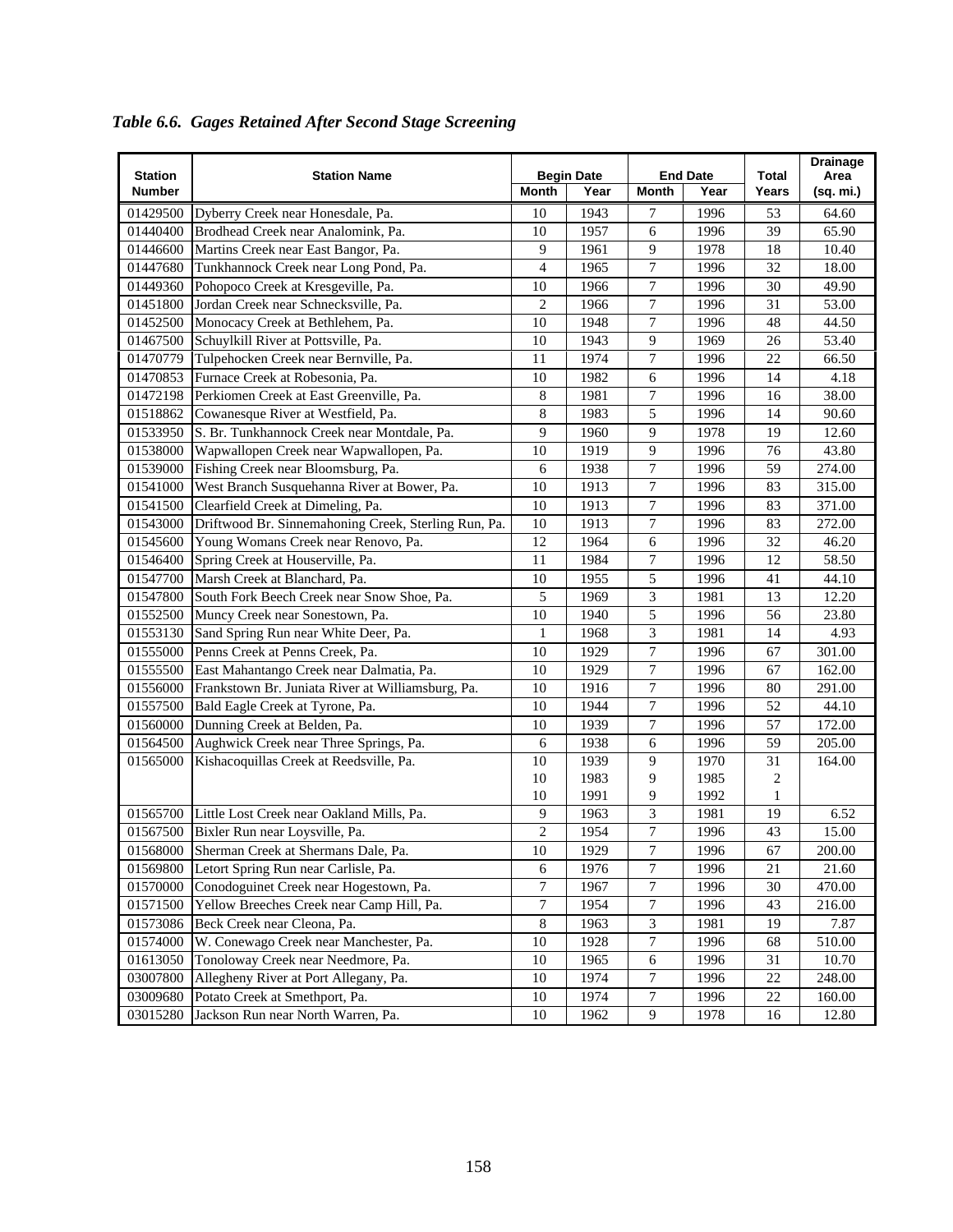| <b>Station</b><br><b>Number</b> | <b>Station Name</b>                                 | Month | <b>Begin Date</b><br>Year | <b>Month</b> | <b>End Date</b><br>Year | Total<br>Years | <b>Drainage</b><br>Area<br>(sq. mi.) |
|---------------------------------|-----------------------------------------------------|-------|---------------------------|--------------|-------------------------|----------------|--------------------------------------|
| 03015500                        | Brokenstraw Creek at Youngsville, Pa.               | 10    | 1909                      | 7            | 1996                    | 87             | 321.00                               |
| 03017500                        | Tionesta Creek at Lynch, Pa.                        | 3     | 1938                      | 10           | 1979                    | 43             | 233.00                               |
| 03020500                        | Oil Creek at Rouseville, Pa.                        | 10    | 1932                      | 7            | 1996                    | 64             | 300.00                               |
| 03022540                        | Woodcock Creek at Blooming Valley, Pa.              | 9     | 1974                      | 7            | 1996                    | 23             | 31.10                                |
| 03025000                        | Sugar Creek at Sugarcreek, Pa.                      | 10    | 1932                      | 11           | 1979                    | 48             | 166.00                               |
| 03028000                        | West Branch Clarion River at Wilcox, Pa.            | 10    | 1953                      | 7            | 1996                    | 43             | 63.00                                |
| 03034000                        | Mahoning Creek at Punxsutawney, Pa.                 | 10    | 1938                      | 7            | 1996                    | 58             | 158.00                               |
| 03042000                        | Blacklick Creek at Josephine, Pa.                   | 2     | 1952                      | 7            | 1996                    | 45             | 192.00                               |
| 03042200                        | Little Yellow Creek near Strongstown, Pa.           | 9     | 1960                      | 12           | 1978                    | 20             | 7.36                                 |
|                                 |                                                     | 10    | 1986                      | 10           | 1988                    | 3              |                                      |
| 03049000                        | Buffalo Creek near Freeport, Pa.                    | 10    | 1940                      | 6            | 1996                    | 56             | 137.00                               |
| 03080000                        | Laurel Hill Creek at Ursina, Pa.                    | 10    | 1918                      | 7            | 1996                    | 78             | 121.00                               |
| 03104760                        | Harthegig Run near Greenfield, Pa.                  | 10    | 1968                      | 4            | 1981                    | 13             | 2.26                                 |
|                                 | 03106000 Connoquenessing Creek near Zelienople, Pa. | 10    | 1919                      | 7            | 1996                    | 77             | 356.00                               |

# *Table 6.6. Gages Retained After Second Stage Screening — Continued*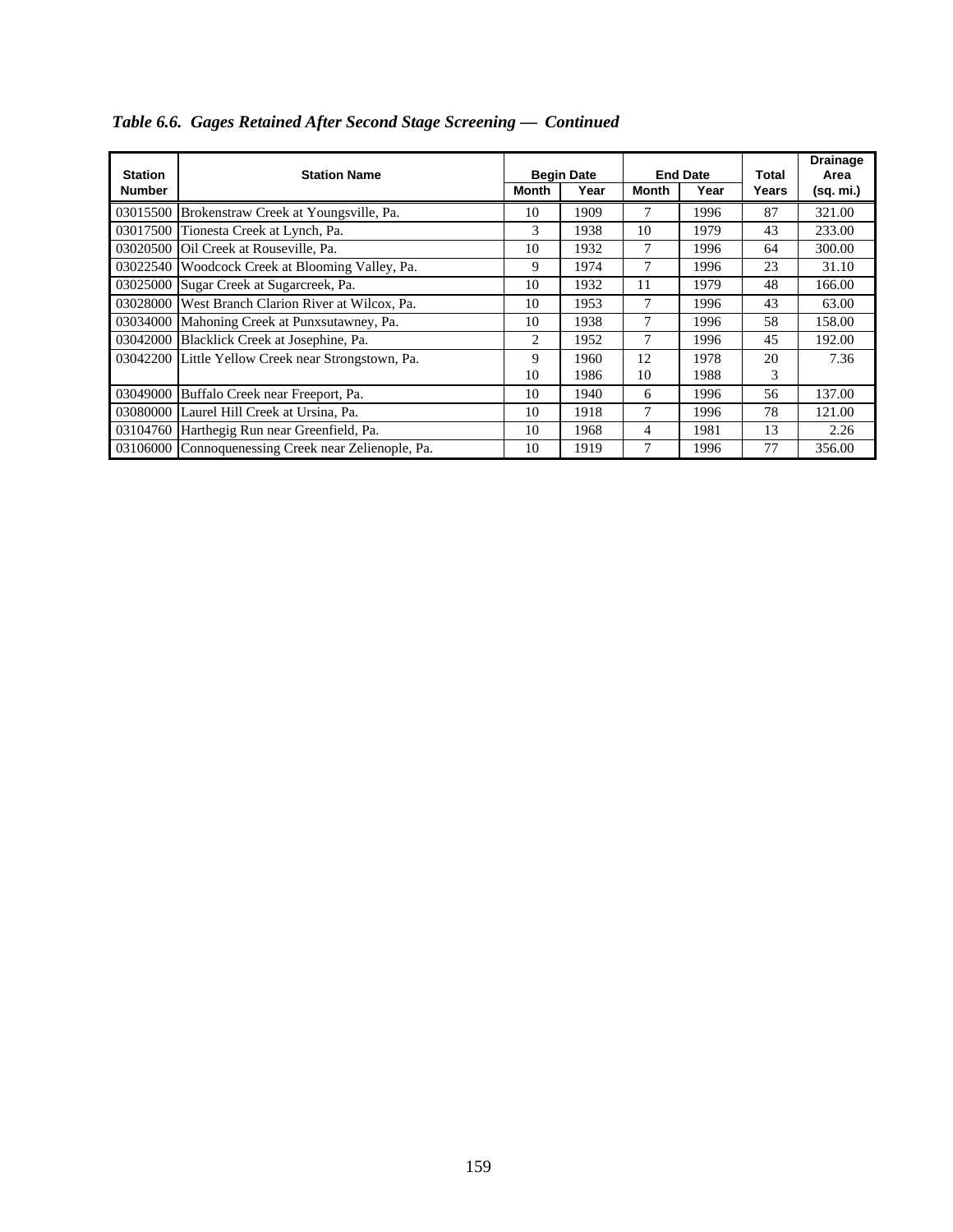regions: whether the gages are sufficiently similar, and whether it is reasonable to use one gage to represent the other.

There is no established procedure for comparing two or more gages. However, following a brief review of the literature, and several telephone calls to other hydrologists, the following list of potential approaches to the problem was developed:

- Compare the normalized (csm) flow duration curves graphically, using an assumed acceptable difference between pairs of curves;
- Determine the statistics (mean, standard deviation, skewness) of the daily flow data for each gage, and compare pairs of gages using standard statistical tests (adjustments for serial correlation of the daily flow data are necessary to apply the tests);
- Array the unit flow rates (csm) at selected percentile levels from each probability curve, and analyze the array using a nonparametric test; the Wilcoxon Rank Sum Test and the Kruskal-Wallis Test were considered (Gilbert, 1987), and believed to be inappropriate for this purpose, so this concept was not developed further;
- Perform regional regression analysis of flow values using drainage area, precipitation, and relief (average basin slope) as predictors (R. Vogel, Tufts University, oral communication, June 11, 1996; Helsel and Hirsch, 1992, pp. 52-55);
- Fit an appropriate probability distribution function to each frequency curve, and compare using appropriate statistical tests (R. Vogel, Tufts University, oral communication, June 11, 1996);
- Plot statistics of flow duration curves against drainage area and relief (R. Vogel, Tufts University, oral communication, June 11, 1996); and
- Use a flow duration model developed by Fennessey (1994; R. Vogel, Tufts University, oral communication, June 11, 1996).

Because of time and cost constraints, the first method was used to evaluate similarities among the selected gages. The procedure included the following steps:

- Plot the seasonal flow duration curves for the entire period-of-record for each gage on log-normal probability paper;
- Determine graphically whether pairs of curves are similar, based on whether they differ by less than 20 percent or 30 percent over the entire range of the curve for each season;
- Tabulate whether the curves are similar or dissimilar for each season and each pair of gages; and
- Summarize the table to show which pairs are similar across all seasons.

The following pairs of gages were determined to have similar seasonal flow

duration curves:

- Wapwallopen Creek near Wapwallopen and Bald Eagle Creek near Tyrone;
- Pohopoco Creek at Kresgeville and Schuylkill River at Pottsville;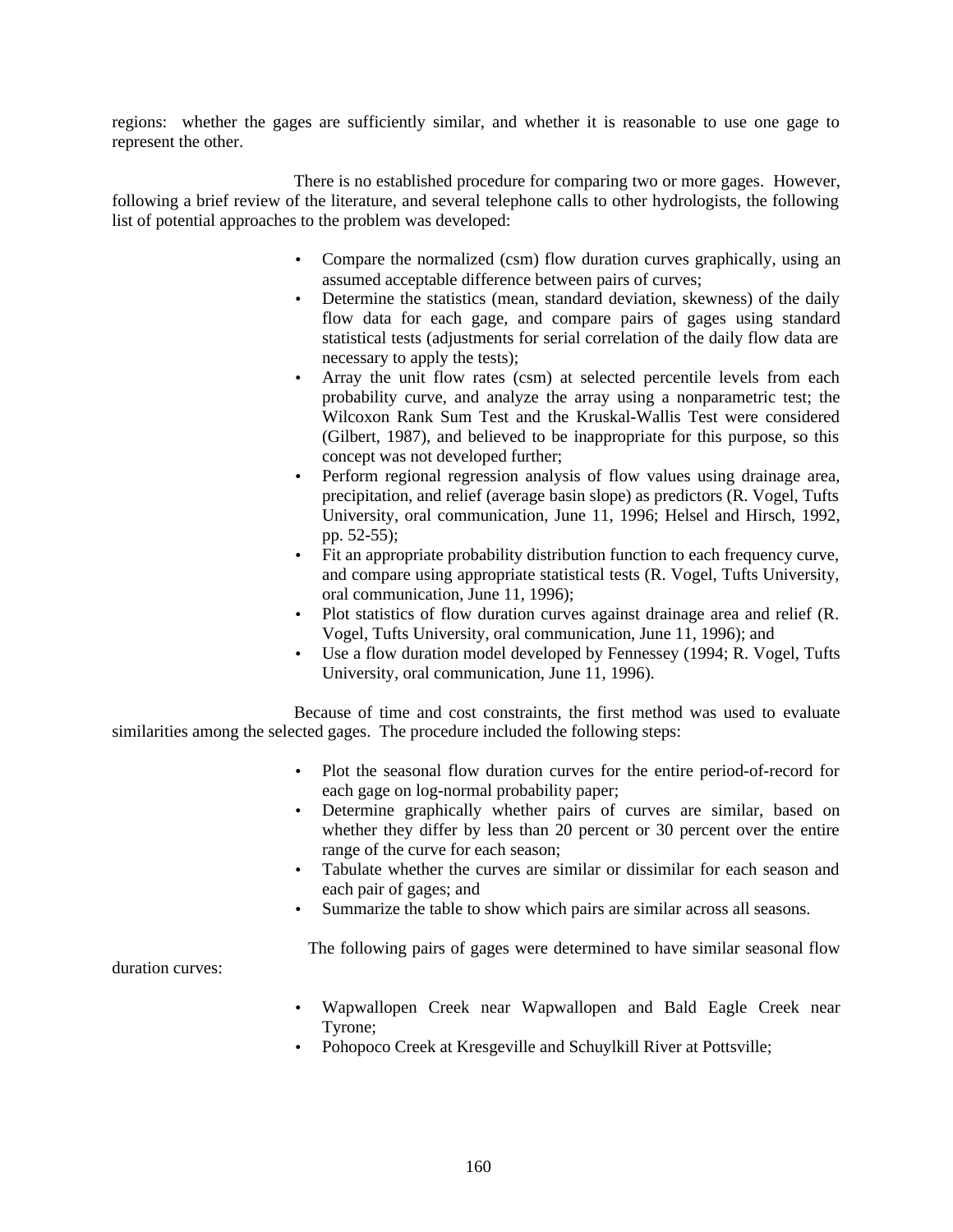- Young Womans Creek near Renovo and Laurel Hill Creek near Ursina; and
- Connoquenessing Creek near Zelienople and Buffalo Creek near Freeport.

Wapwallopen Creek near Wapwallopen and Bald Eagle Creek near Tyrone are about 110 miles apart, and have different relief ratio, stream length and pattern, and topography, although the channel slopes are similar (Shaw, 1984). The hydrologic similarity appears to be coincidental, so both gages were retained, due to the distance between them.

.

Pohopoco Creek at Kresgeville and Schuylkill River at Pottsville are about 40 miles apart and in the Ridge and Valley Appalachian Mountain Section. Shaw (1984) includes data for the West Branch Schuylkill River at Cressona and for the Little Schuylkill River above Port Clinton. Both locations are on other branches of the Schuylkill River, and the data may not be representative of the watershed above the Pottsville gage. The West Branch Schuylkill River above Cressona was considered more representative of the watershed upstream from Pottsville. Comparison of the data for that location with data for Pohopoco Creek at Perryville shows the former has a much higher relief ratio and much greater channel slope. There also are differences in channel pattern, geology, and main channel physiography. The topographic relief maps (U.S. Army Corps of Engineers, undated) showed major topographic differences between the two watersheds, so both gages were retained.

Young Womans Creek near Renovo and Laurel Hill Creek near Ursina are about 130 miles apart and have different physiographic and topographic settings. The channel length, relief ratio, channel slope, drainage pattern and main channel characteristics (Shaw, 1984) are all dissimilar. Again, the similarity in hydrology appears coincidental, so both gages were retained.

Buffalo Creek near Freeport and Connoquenessing Creek near Zelienople are both in the Pittsburgh Low Plateau physiographic section and drain adjacent areas. The two watersheds seem to have similar characteristics (Shaw, 1984). Although either gage could be used, Buffalo Creek was retained, since it is more centrally located within the hydrologic region.

A pilot study was conducted to evaluate whether more gages would be similar, based on seasonal flow duration curves, if data for a coincident period-of-record were used in the comparison.

This pilot study used 18 gages selected from Table 6.6 to represent the Ridge and Valley Freestone study region. A plot of the periods-of-record for these 18 gages showed that the maximum number of gages could be included in the comparison if the calendar years 1968-1980 were selected as the period-of-record. Shorter periods-of-record would have questionable hydrologic validity, and would not increase the number of gages. Longer periods-of-record would eliminate gages, and alternative periods-of-record would exchange gages without increasing the total number being compared.

The gages included in these comparisons are:

- Pohopoco Creek at Kresgeville;
- East Mahantango Creek near Dalmatia;
- Frankstown Branch Juniata River at Williamsburg;
- Marsh Creek at Blanchard:
- Jordan Creek at Schnecksville:
- Dunning Creek at Belden;
- Tonoloway Creek near Needmore;
- Maiden Creek Tributary at Lenhartsville;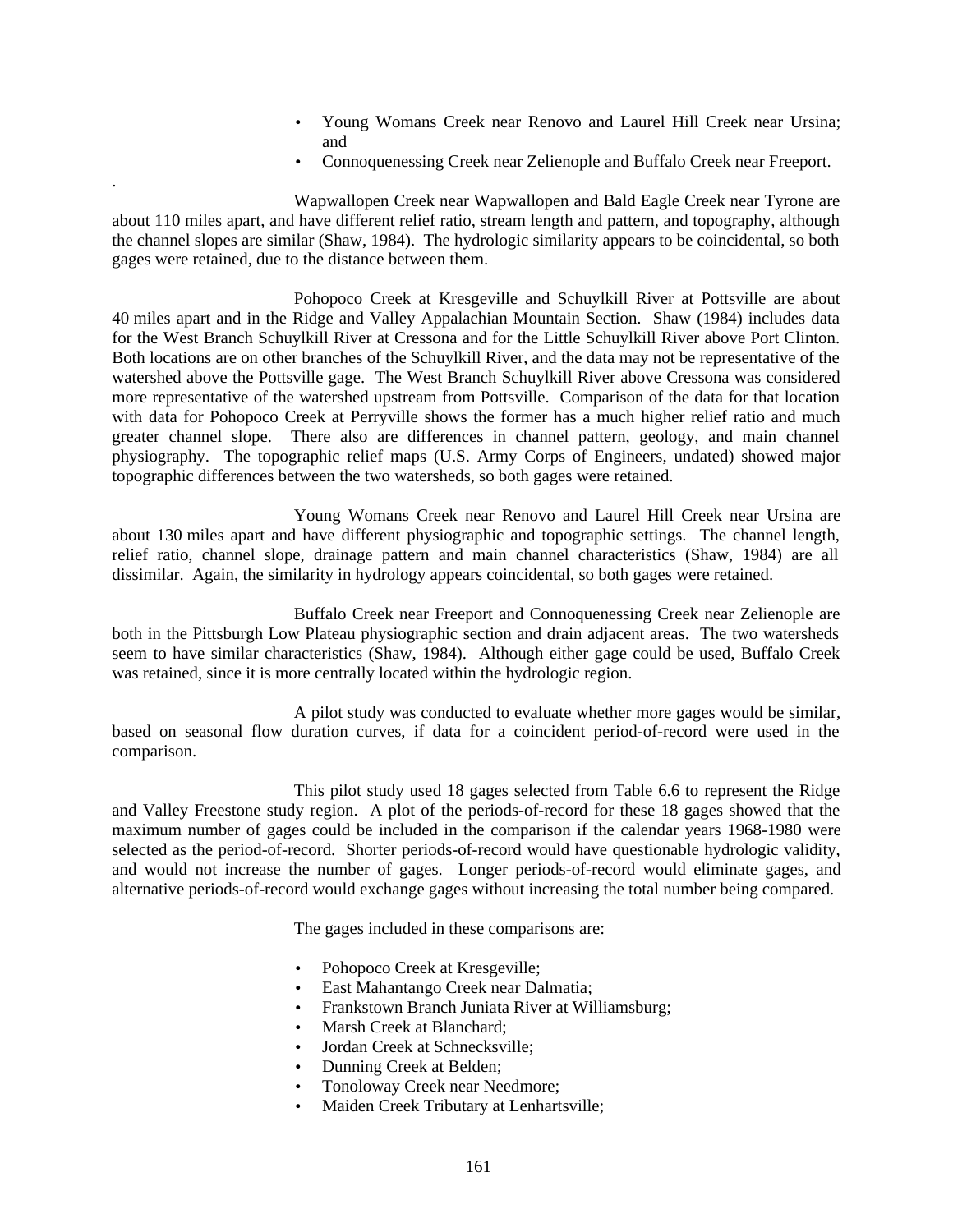- Sand Spring Run near White Deer;
- Wapwallopen Creek near Wapwallopen;
- Bald Eagle Creek at Tyrone;
- Sherman Creek at Shermans Dale;
- Fishing Creek near Bloomsburg;
- Aughwick Creek near Three Springs; and
- Penns Creek at Penns Creek.

The following three gages were not included:

- Martins Creek near East Bangor;
- Schuylkill River at Pottsville; and
- Wills Creek below Hyndman.

The comparisons were made, as described previously, except that only summer and fall seasons were considered, and only the 30 percent difference was analyzed. The results showed no pairs of gages were similar across all seasons.

The comparison of flow duration curves using the full period-of-record for each gage showed the following pairs of Ridge and Valley Freestone gages were similar.

- Pohopoco Creek and Schuylkill River; and
- Wapwallopen Creek and Bald Eagle Creek.

The similarity of Pohopoco Creek and Schuylkill River could not be evaluated in this analysis, because the Schuylkill River gage was not in operation for most of the assumed period of record. The other pair of gages are not similar for this period of record, which tends to confirm the previous conclusion that the apparent similarity was coincidence.

The effect of alternative criteria was investigated by making the same comparisons using only the range between 10 percent and 90 percent probability of exceedance. Using this criteria, the following gages are similar across both seasons:

- East Mahantango Creek and Bald Eagle Creek;
- East Mahantango Creek and Sherman Creek;
- Frankstown Branch and Penns Creek;
- Jordan Creek and Maiden Creek Tributary;
- Dunning Creek and Sherman Creek; and
- Wapwallopen Creek and Fishing Creek.

There are at least two criteria for evaluating whether it is reasonable to substitute one gage for the other in each of these six pairs: whether the two regions are adjacent; and whether the geology is similar. The respective regions are adjacent for three pairs of gages:

- East Mahantango Creek and Sherman Creek;
- Jordan Creek and Maiden Creek Tributary; and
- Wapwallopen Creek and Fishing Creek.

The regions represented by each of the other three pairs of gages are separated by one or more intervening regions. Therefore, using one gage to represent both regions will reduce the number of gages, but will not reduce the number of regions. For these cases, the regional hydrology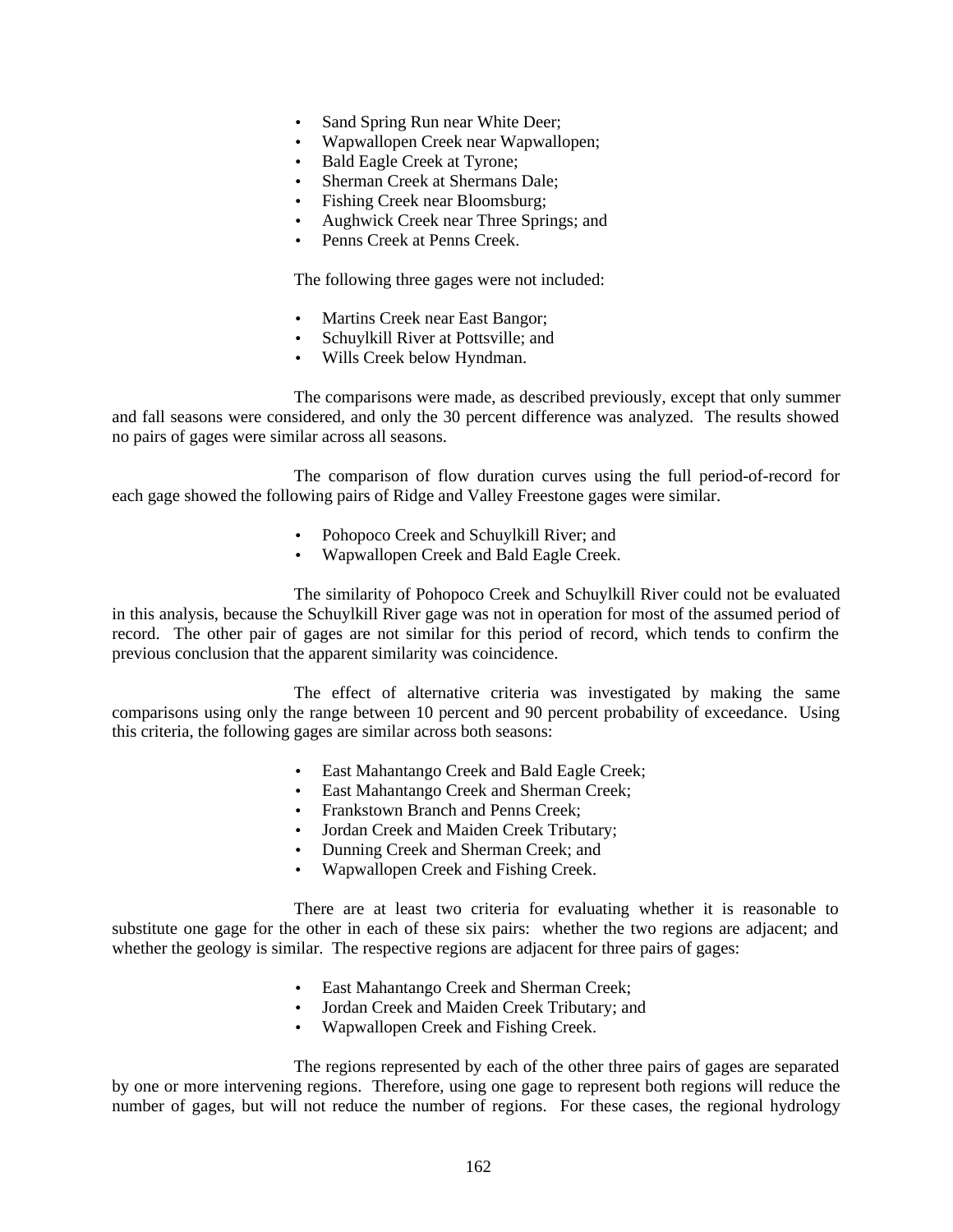procedure is simplified only by reducing the number of gages included in the database, which is considered insignificant.

The following conclusions can be drawn from this analysis:

- For the Ridge and Valley Freestone region, use of the assumed coincident period-of-record, rather than the full period-of-record for each gage, does not increase the number of gages that appear to be hydrologically similar, utilizing the assumed criteria for similarity.
- If the rules for determining similarity of gages are modified to include only the range of flows greater than 90 percent probability of exceedance, six pairs of gages are similar, out of a possible 196 pairs. Preliminary analysis shows there is a minor reduction in complexity of the regional hydrology procedure.

Similar analyses of the gages used in the Unglaciated Plateau study region also are expected to show that only a few pairs of gages can be considered similar, and only minor simplification of the regional hydrology procedure is possible. Considering the complexity of the hydrology of the Ridge and Valley Limestone study streams and gages, it is doubtful that the number of gages used in the regional hydrology procedure can be reduced.

The finding that very few pairs of gages are similar implies significant hydrologic variability among hydrologic regions.

## **6.6.3.3 Delineation of hydrologic regions**

To delineate regions, the physiographic province and section boundaries were plotted on the Pennsylvania stream map (Ings and Simmons, 1991). Then the hydrologic region boundaries were delineated on an overlay to the map, based on judgment. Watershed boundaries, physiographic section boundaries, topography, geology, mountain ridges, topographic divides, and streams were used in the delineation of hydrologic boundaries. The topographic relief maps (U.S. Army Corps of Engineers, undated) were used to determine areas with similar topography, and differences in topography were used to delineate appropriate boundaries. The location of limestone was determined from the map prepared by USGS. The map and computer file prepared by Sevon (1995) were used to delineate physiographic boundaries. The boundaries of the Appalachian Plateau Deep Valleys section are being modified (Sevon, in preparation), and those modifications were incorporated (W. D. Sevon, oral communication, April 1997).

Hydrologic regions are designated by a region code, followed by a number. The region codes are based on physiographic province or section, and are shown in Table 6.7. The hydrologic regions were numbered consecutively within each physiographic section. The numbering begins in the northeast corner of the state and proceeds south and west.

The map of the regions is shown in Plate 2. A description of the regions and the gages used for each region are shown in Table 6.8.The final list of gages is shown in Table 6.9.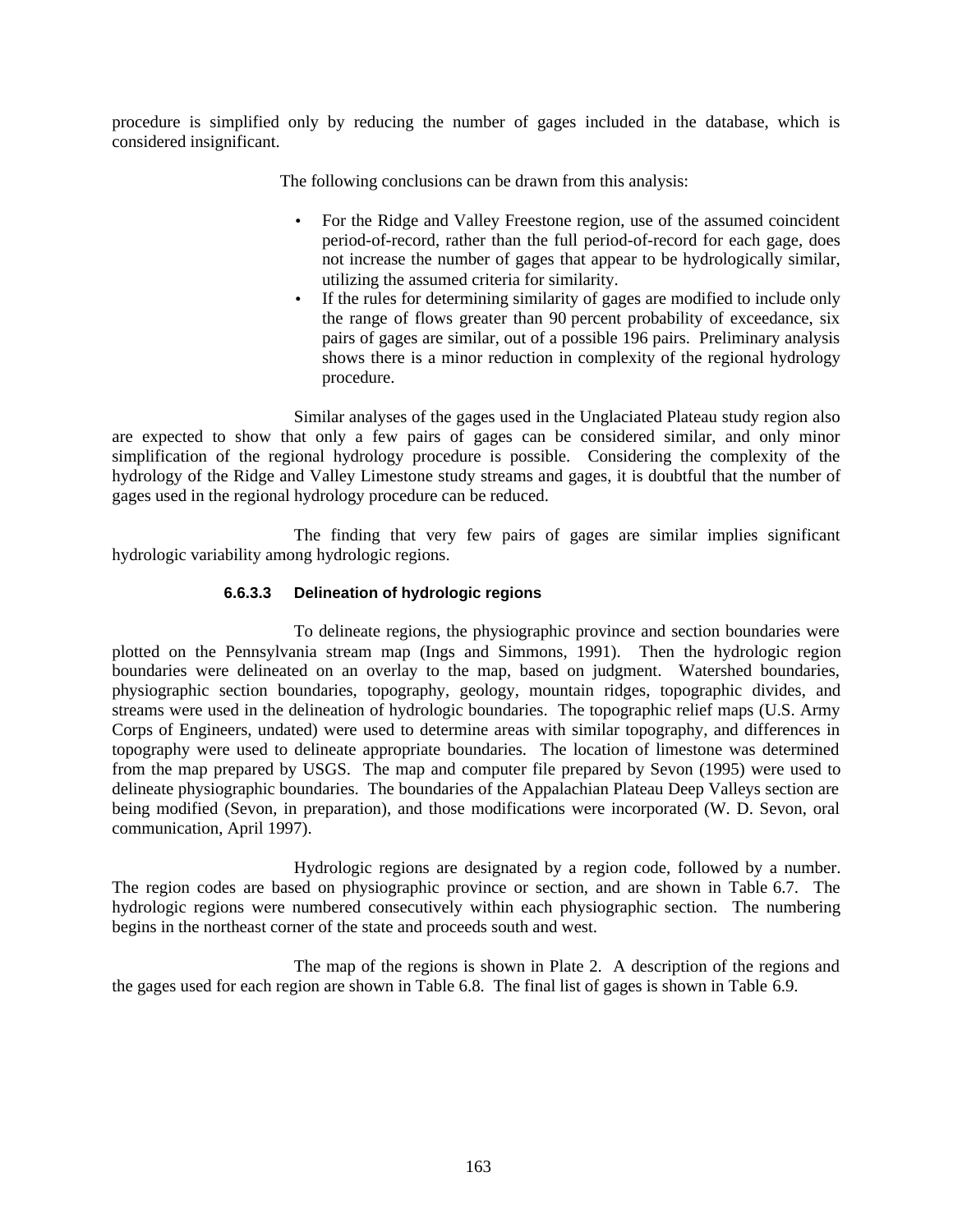| <b>Hydrologic</b><br>Region<br><b>Designation</b> | <b>Physiographic Province</b>      | <b>Comments</b>                                         |
|---------------------------------------------------|------------------------------------|---------------------------------------------------------|
| GP                                                | <b>Appalachian Plateaus</b>        | Includes only streams draining into Ridge and Valley or |
|                                                   | (glaciated)                        | Unglaciated Appalachian Plateau study regions.          |
| <b>RV</b>                                         | Ridge and Valley                   | Includes both Appalachian Mountain and Great Valley     |
|                                                   |                                    | sections, and glaciated parts of those sections.        |
| RP                                                | New England Province, Reading      | Includes only streams draining into Ridge and Valley    |
|                                                   | Prong Section                      | province.                                               |
| <b>GNL</b>                                        | Piedmont Province, Gettysburg-     | Includes only streams draining into Ridge and Valley    |
|                                                   | Newark Lowland Section             | province.                                               |
| UP                                                | Appalachian Plateaus (unglaciated) | Includes Deep Valleys, Allegheny Plateau, Allegheny     |
|                                                   |                                    | Mountain, High Plateau, and Pittsburgh Low Plateau      |
|                                                   |                                    | sections.                                               |
| <b>SM</b>                                         | Blue Ridge Province South          | Includes only streams draining into Ridge and Valley    |
|                                                   | <b>Mountain Section</b>            | province.                                               |

*Table 6.7. Hydrologic Region Designation and Description*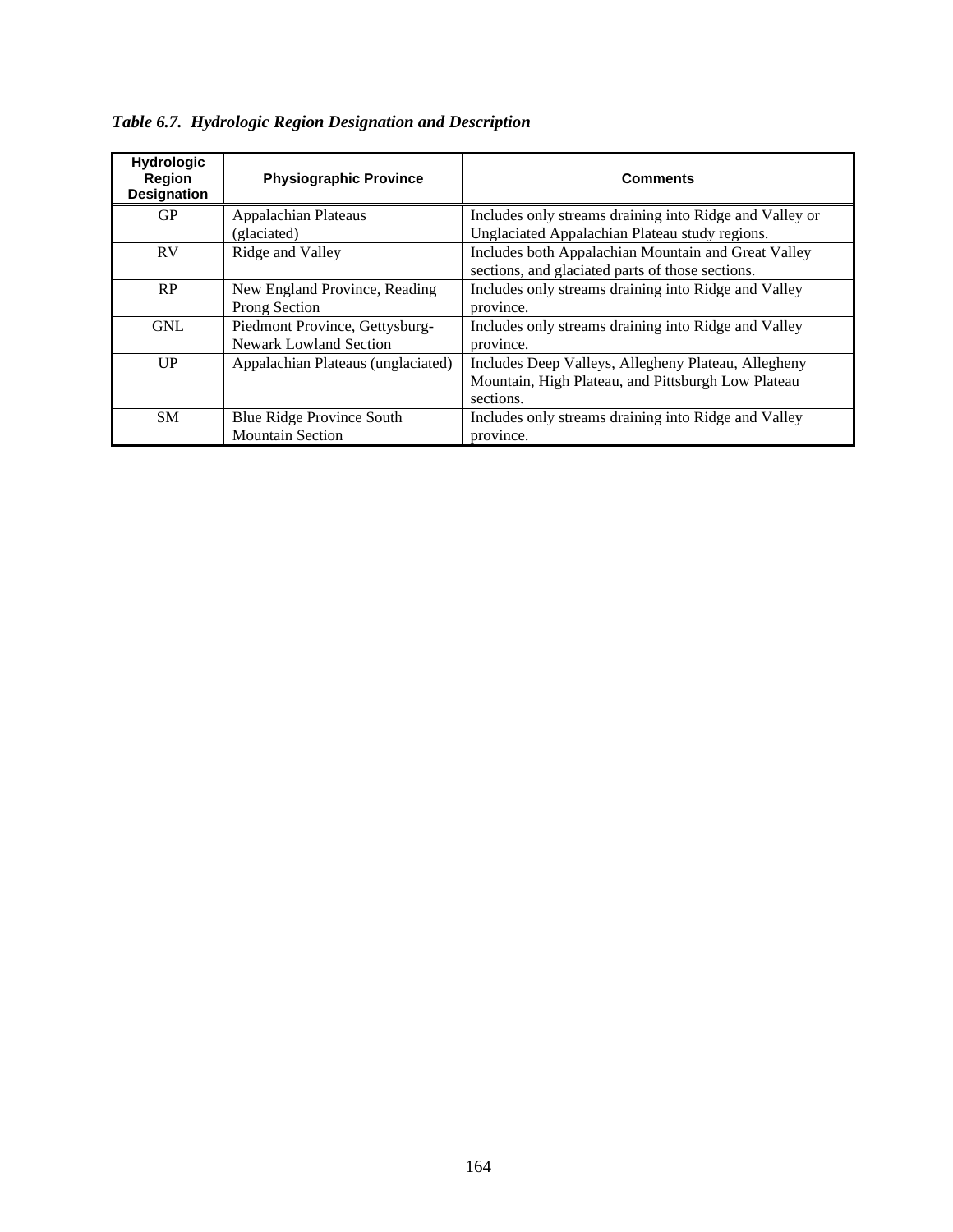| n m m m<br>3<br>b<br>ζ                                              |
|---------------------------------------------------------------------|
| (u.v<br>$\frac{1}{2}$                                               |
| $v_{\alpha\alpha}$<br>b                                             |
| i<br>١,                                                             |
| ֧֦֦֧֦֧֛֪֦֧֛֪֦֧֧֛֛֛֛֛֛֛֛֛֛֛֚֚֚֚֚֝֝֜֟֜֜֜֜֝֜֜֜֝֟֓֟֓֟֓֟֓֟֓֝֓֜֜֜֜֜֜֜֜֜֜֜ |
| ž<br>۰hl.                                                           |

| $\frac{\text{Designation}}{\text{GP-1}}$<br>Region | <b>Region Description</b>                                                                                                                                                                                                                                                                                                                                                                                              | <b>Stream Gage</b><br>Number | <b>Stream Gage Name</b>                                                                                              |
|----------------------------------------------------|------------------------------------------------------------------------------------------------------------------------------------------------------------------------------------------------------------------------------------------------------------------------------------------------------------------------------------------------------------------------------------------------------------------------|------------------------------|----------------------------------------------------------------------------------------------------------------------|
|                                                    | Glaciated Appalachian Plateau Section in Wayne and Wyoming and<br>eastern Lackawanna Counties, Lackawanna River drainage only                                                                                                                                                                                                                                                                                          | 01429500                     | Dyberry Creek near Honesdale                                                                                         |
| $GP-2$                                             | Glaciated Appalachian Plateau Section in Pike County, south flowing<br>streams only                                                                                                                                                                                                                                                                                                                                    | 01440400                     | Brodhead Creek near Analomink                                                                                        |
| $GP-3$                                             | Glaciated Pocono Plateau Section                                                                                                                                                                                                                                                                                                                                                                                       | 01447500                     | Lehigh River at Stoddartsville                                                                                       |
| $GP-4$                                             | streams flowing into Ridge and Valley<br>ection in Susquehanna, Lackawanna,<br>Luzerne, and Columbia Counties,<br>Glaciated Appalachian Plateau Se<br>physiographic province only                                                                                                                                                                                                                                      | 01533950                     | South Branch Tunkhannock Creek near Montdale                                                                         |
| $GP-5$                                             | Glaciated High Plateau Section, Muncy Creek and Loyalsock Creek<br>drainages                                                                                                                                                                                                                                                                                                                                           | 01552500                     | Muncy Creek near Sonestown                                                                                           |
| $GP-6$                                             | Glaciated Appalachian Plateau Section, Lycoming Creek, Pine Creek and<br>Oswayo Creek drainages                                                                                                                                                                                                                                                                                                                        | 01518862                     | Cowanesque River at Westfield                                                                                        |
| $GP-7$                                             | Glaciated Pittsburgh Plateau Section in Erie, Warren, Crawford, Venango,<br>Mercer, Butler and Lawrence Counties                                                                                                                                                                                                                                                                                                       | 03022540                     | Woodcock Creek at Blooming Valley                                                                                    |
| $RV-1$                                             | Appalachian Mountain Section (Glaciated), Susquehanna River drainage<br>north of glacial boundary (Berwick)                                                                                                                                                                                                                                                                                                            | 0008£510                     | Wapwallopen Creek near Wapwallopen (modified)                                                                        |
| $RV-2$                                             | Appalachian Mountain Section in Monroe County, east of glacial<br>boundary                                                                                                                                                                                                                                                                                                                                             | 01449360                     | Pohopoco Creek at Kresgeville                                                                                        |
| $RV-3$                                             | ial boundary in Northampton County<br>Great Valley Section east of glaci                                                                                                                                                                                                                                                                                                                                               | 01446600                     | Martins Creek near East Bangor                                                                                       |
| $RV-4$                                             | Appalachian Mountain Section, Lehigh River drainage                                                                                                                                                                                                                                                                                                                                                                    | 01449360                     | Pohopoco Creek at Kresgeville                                                                                        |
| $RV-5$                                             | Great Valley Section, Delaware and Lehigh drainage                                                                                                                                                                                                                                                                                                                                                                     | 01451800<br>01452500         | Freestone sections: Jordan Creek near Schnecksville<br>Limestone sections: Monocacy Creek at Bethlehem<br>(modified) |
| $RV-6$                                             | Chillisquaque Creek, Muncy Creek and<br>including Loyalsock Cr. drainage; and south of Susquehanna River to<br>Appalachian Mountain Section, Susquehanna River drainage north of<br>Susquehanna River, west to West Branch Susquehanna River and<br>crest of Little Mountain and west to Susquehanna River, including<br>part of Shamokin Creek drainage downstream from Weigh Scale<br>Fishing Creek, Mahoning Creek, | 01539000<br>01567500         | Freestone: Fishing Creek near Bloomsburg<br>Limestone: Bixler Run near Loysville                                     |
| $RV-7$                                             | Catawissa Creek, Roaring Brook, Mahanoy Creek, and Shamokin Creek<br>Appalachian Mountain Section, Susquehanna River drainage, south of<br>glacial boundary, north of Susquehanna River including Briar Creek<br>drainage; South of Susquehanna River including Nescopeck Creek,<br>drainage upstream from Weigh Scale                                                                                                 | 01538000                     | Wapwallopen Creek near Wapwallopen (modified)                                                                        |
| $RV-8$                                             | Appalachian Mountain Section, Schuylkill River drainage                                                                                                                                                                                                                                                                                                                                                                | 01469500                     | Little Schuylkill River at Tamaqua                                                                                   |
| $RV-9$                                             | River drainage<br>Great Valley Section, Schuylkill                                                                                                                                                                                                                                                                                                                                                                     | 01470779<br>01470720         | Freestone: Maiden Creek Tributary at Lenhartsville<br>Limestone: Tulpehocken Creek near Bernville                    |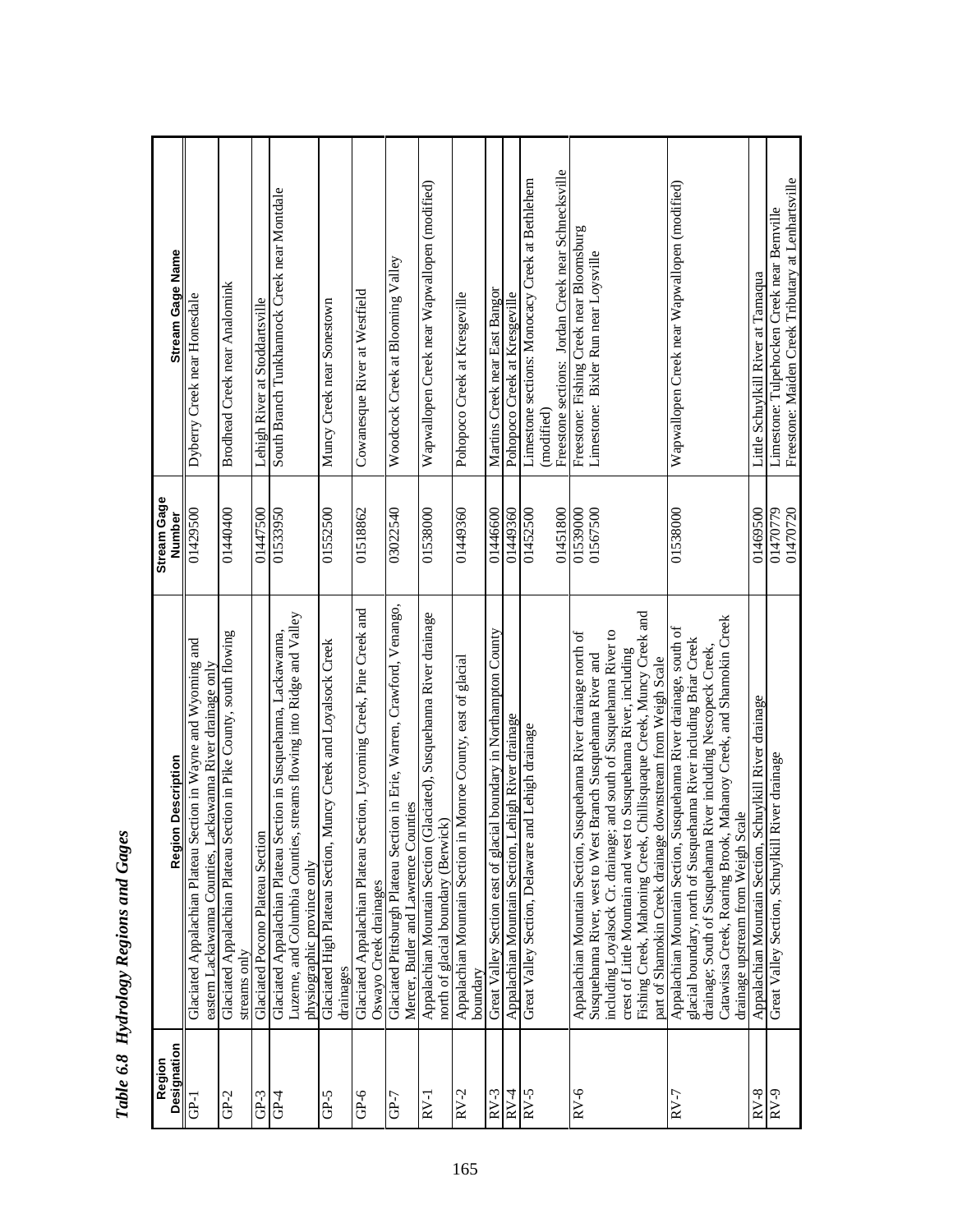| Designation<br>Region | Region Description                                                                                                                                                                                                                                                                                                                                                                                                                                                                              | <b>Stream Gage</b><br>Number     | Stream Gage Name                                                                                                                                                                                                                                      |
|-----------------------|-------------------------------------------------------------------------------------------------------------------------------------------------------------------------------------------------------------------------------------------------------------------------------------------------------------------------------------------------------------------------------------------------------------------------------------------------------------------------------------------------|----------------------------------|-------------------------------------------------------------------------------------------------------------------------------------------------------------------------------------------------------------------------------------------------------|
| $RV-10$               | Appalachian Mountain Section, Susquehanna River drainage, south of<br>Line Mountain, and east of Susquehanna River, including Schwaben<br>Creek, Mahantango Creek, Wiconisco Creek, and Powell Creek                                                                                                                                                                                                                                                                                            | 01555500                         | East Mahantango Creek near Dalmatia                                                                                                                                                                                                                   |
| $RV-11$               | Great Valley Section, Susquehanna River drainage east of Susquehanna<br>River, including part of Swatara Creek drainage                                                                                                                                                                                                                                                                                                                                                                         | 01573086<br>01470720             | Freestone: Maiden Creek Tributary at Lenhartsville<br>Limestone: Beck Creek near Cleona                                                                                                                                                               |
| $RV-12$               | Appalachian Mountain Section, north of West Branch Susquehanna River<br>and west of Bald Eagle Creek, south and east of crest of Allegheny Front,<br>including parts of Lycoming Creek, Pine Creek, West Branch<br>Susquehanna River and Bald Eagle Creek drainages                                                                                                                                                                                                                             | 01547700                         | Freestone: Marsh Creek at Blanchard                                                                                                                                                                                                                   |
| $RV-13$               | Creek (Union County), Penns Creek, Middle Creek, West Mahantango<br>Creek, Fishing Creek (Centre and Clinton Counties), and Spring Creek<br>divide, including White Deer Creek, White Deer Hole Creek, Buffalo<br>Susquehanna River, east of Bald Eagle Creek, north of Juniata River<br>Appalachian Mountain Section, west and south of West Branch<br>Centre County) drainages                                                                                                                | 01553130<br>01546400<br>01555000 | Freestone mountainous: Sand Spring Run near White<br>Freestone valley: Penns Creek at Penns Creek<br>Limestone: Spring Creek at Houserville<br>Deer                                                                                                   |
| $RV-14$               | Appalachian Mountain Section, Kishacoquillas Creek upstream from<br>Reedsville, and Saddler Run drainages                                                                                                                                                                                                                                                                                                                                                                                       | 01565000<br>01568000<br>01553130 | Freestone mountainous: Sand Spring Run near White<br>Freestone valley: Sherman Creek at Shermans Dale<br>Limestone: Kishacoquillas Creek at Reedsville<br>(modified)<br>Deer                                                                          |
| $RV-15$               | Cocolamus Creek, Jacks Creek, Kishacoquillas Creek (downstream from<br>Appalachian Mountain Section, Sherman Creek, Buffalo Creek, Little<br>Juniata Creek, Tuscarora Creek (downstream from McCoysville)<br>Reedsville), and headwaters of Conodoguinet Creek, drainages                                                                                                                                                                                                                       | 01568000<br>01567500             | Freestone: Sherman Creek at Shermans Dale<br>Limestone: Bixler Run near Loysville                                                                                                                                                                     |
| $RV-16$               | Franklin counties<br>Great Valley Section, Cumberland and                                                                                                                                                                                                                                                                                                                                                                                                                                       | 01571500<br>01568000<br>01569800 | Limestone, no significant springs: Yellow Breeches Creek near<br>Spring Run near Carlisle, (modified), and add spring flow;<br>Limestone with significant springs (Flippo, 1974): Letort<br>Sherman Creek at Shermans Dale<br>Freestone:<br>Camp Hill |
| $RV-17$               | (Mifflin County) to crest of Tussey Mountain (except Saddler Run); south<br>crest of Tussey Mountain and Evitts Mountain; including Buffalo Creek<br>of Juniata River, to Potomac River divide, west of RV-14 and RV-15 to<br>Appalachian Mountain Section, north of Juniata River from Granville<br>Aughwick Creek, Raystown Branch Juniata River (downstream from<br>(Perry County), Tuscarora Creek (upstream from McCoysville)<br>Everett), Standing Stone Creek and Shaver Creek drainages | 01567500<br>01564500             | Freestone: Aughwick Creek near Three Springs<br>Limestone: Bixler Run near Loysville                                                                                                                                                                  |

I

Τ

Т

Table 6.8. Hydrology Regions and Gages-Continued *Table 6.8. Hydrology Regions and Gages—Continued*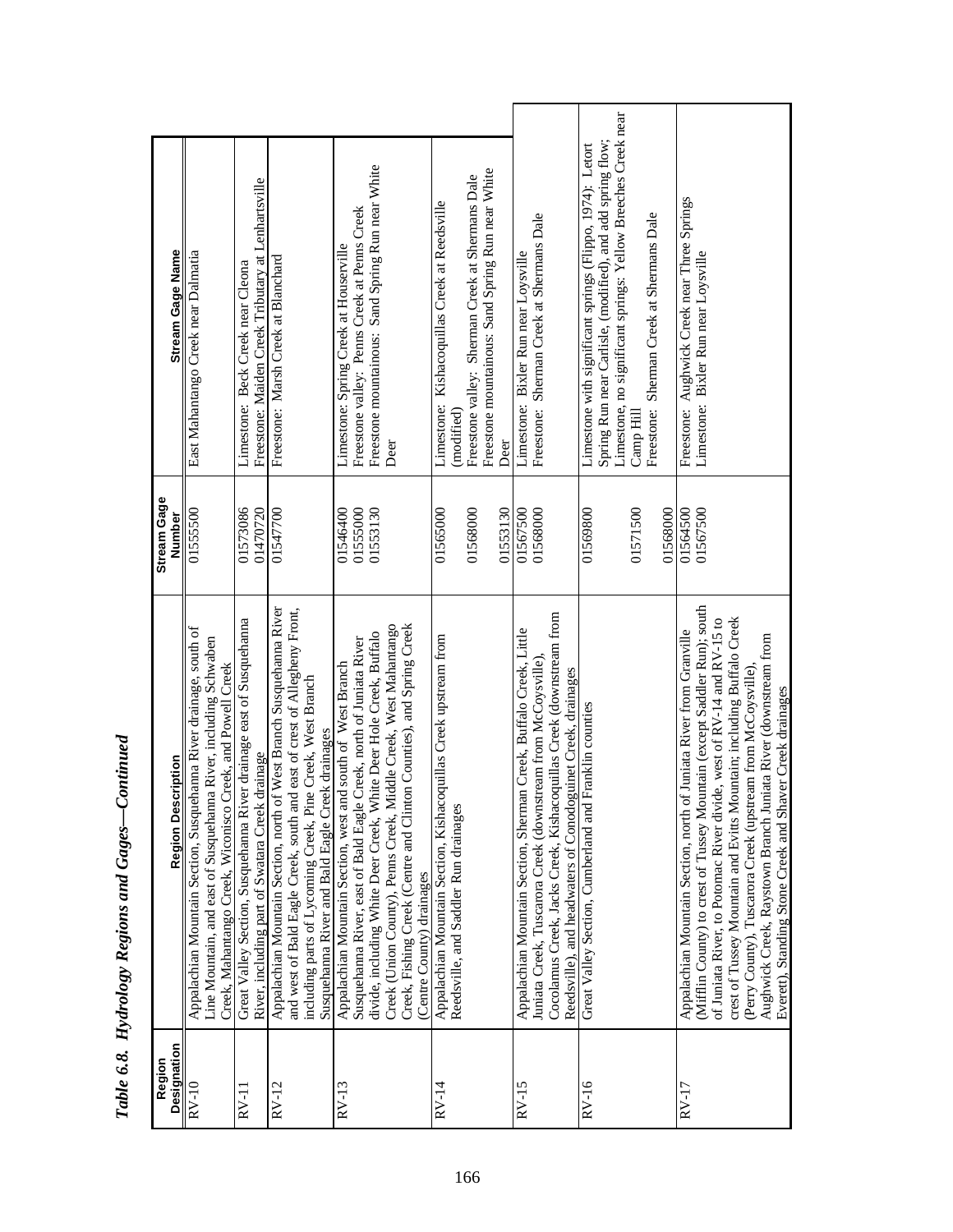| Stream Gage Name                    | Freestone: Tonoloway Creek at Needmore<br>Limestone: Bixler Run near Loysville                                                                                            | Limestone: Spring Creek at Houserville<br>Freestone: Dunning Creek at Belden                                                                                                                                                                                                                                                                                                                                                                                                                                                              | Freestone: Bald Eagle Creek at Tyrone<br>Limestone: Bixler Run near Loysville                                                                                                                                                                      | Limestone: Bixler Run near Loysville<br>Freestone: Dunning Creek at Belden                                                                                                                                                                                                                                                                    | Freestone: Wills Creek below Hyndman<br>Limestone: Bixler Run near Loysville                                                                                                                                                                                     | Furnace Creek at Robesonia (modified)                          | Perkiomen Creek at East Greenville                                                   | West Conewago Creek near Manchester                                                                                                                                              | Sherman Creek at Shermans Dale                                  |
|-------------------------------------|---------------------------------------------------------------------------------------------------------------------------------------------------------------------------|-------------------------------------------------------------------------------------------------------------------------------------------------------------------------------------------------------------------------------------------------------------------------------------------------------------------------------------------------------------------------------------------------------------------------------------------------------------------------------------------------------------------------------------------|----------------------------------------------------------------------------------------------------------------------------------------------------------------------------------------------------------------------------------------------------|-----------------------------------------------------------------------------------------------------------------------------------------------------------------------------------------------------------------------------------------------------------------------------------------------------------------------------------------------|------------------------------------------------------------------------------------------------------------------------------------------------------------------------------------------------------------------------------------------------------------------|----------------------------------------------------------------|--------------------------------------------------------------------------------------|----------------------------------------------------------------------------------------------------------------------------------------------------------------------------------|-----------------------------------------------------------------|
| <b>Stream Gage</b><br><b>Number</b> | 01546400<br>01613050                                                                                                                                                      | 01556000                                                                                                                                                                                                                                                                                                                                                                                                                                                                                                                                  | 01560000<br>01546400                                                                                                                                                                                                                               | 01560000<br>01546400                                                                                                                                                                                                                                                                                                                          | 01601000<br>01567500                                                                                                                                                                                                                                             | 01470853                                                       | 01472198                                                                             | 01574000                                                                                                                                                                         | 01568000                                                        |
| Region Description                  | line, east of Town Mountain, including Licking Creek, Tonoloway Creek<br>Appalachian Mountain Section, Potomac basin divide south to Maryland<br>and Bear Creek drainages | of crest of Tussey Mountain, east of crest of Bald Eagle Mountain, Canoe<br>Frankstown Branch and Raystown Branch Juniata River drainages; west<br>Creek, Piney Creek, Snakespring Valley Run, and part of Yellow Creek<br>Mountain, Lock Mountain, Dunning Mountain, and Evitts Mountain;<br>ver divide; north of Raystown<br>Branch Juniata River; including Spruce Creek, Sinking Run, Clover<br>Appalachian Mountain section, parts of Little Juniata River, and<br>south of West Branch Susquehanna Ri<br>(Bedford County) drainages | Mountain, Canoe Mountain, Lock Mountain and Dunning Mountain; and<br>Frankstown Branch Juniata River drainages; west of crest of Bald Eagle<br>Appalachian Mountain Section, parts of Little Juniata River and<br>east of crest of Allegheny Front | Evitts Mountain, and Tussey Mountain, east of crest of Allegheny Front,<br>including all of Raystown Branch Juniata River drainage upstream of<br>Appalachian Mountain Section, west of crest of Dunning Mountain,<br>south of Frankstown Branch divide, north of Potomac basin divide,<br>Bedford, and Shover's Run and Cove Creek drainages | Appalachian Mountain Section, Potomac basin divide south to Maryland<br>line, west of Town Mountain to boundary of Ridge and Valley Province,<br>including Sideling Hill Creek, Town Creek, Flintstone Creek, Evitts<br>Creek, and part of Wills Creek drainages | Reading Prong Section, Lehigh, Northampton, and Berks Counties | Gettysburg-Newark Lowland Section in northern Bucks County, Durham<br>Creek drainage | Counties, north flowing streams only, including parts of Swatara Creek<br>Gettysburg-Newark Lowland Section in Lebanon, Dauphin, and York<br>and Yellow Breeches Creek drainages | South Mountain Section in Cumberland, York, Adams, and Franklin |
| <b>Designation</b><br>Region        | $RV-18$                                                                                                                                                                   | $RV-19$                                                                                                                                                                                                                                                                                                                                                                                                                                                                                                                                   | $RV-20$                                                                                                                                                                                                                                            | $RV-21$                                                                                                                                                                                                                                                                                                                                       | $\text{RV-22}$                                                                                                                                                                                                                                                   | RP-1                                                           | <b>TTND</b>                                                                          | $GNL-2$                                                                                                                                                                          | $SM-1$                                                          |

| <b>SUCCES</b><br>ŏ<br>$\zeta$                  |
|------------------------------------------------|
| san er<br>∶<br>su<br>o                         |
| $\tau_{v}$ drology Regions and to<br>25.5<br>ì |
| Table 6.0.                                     |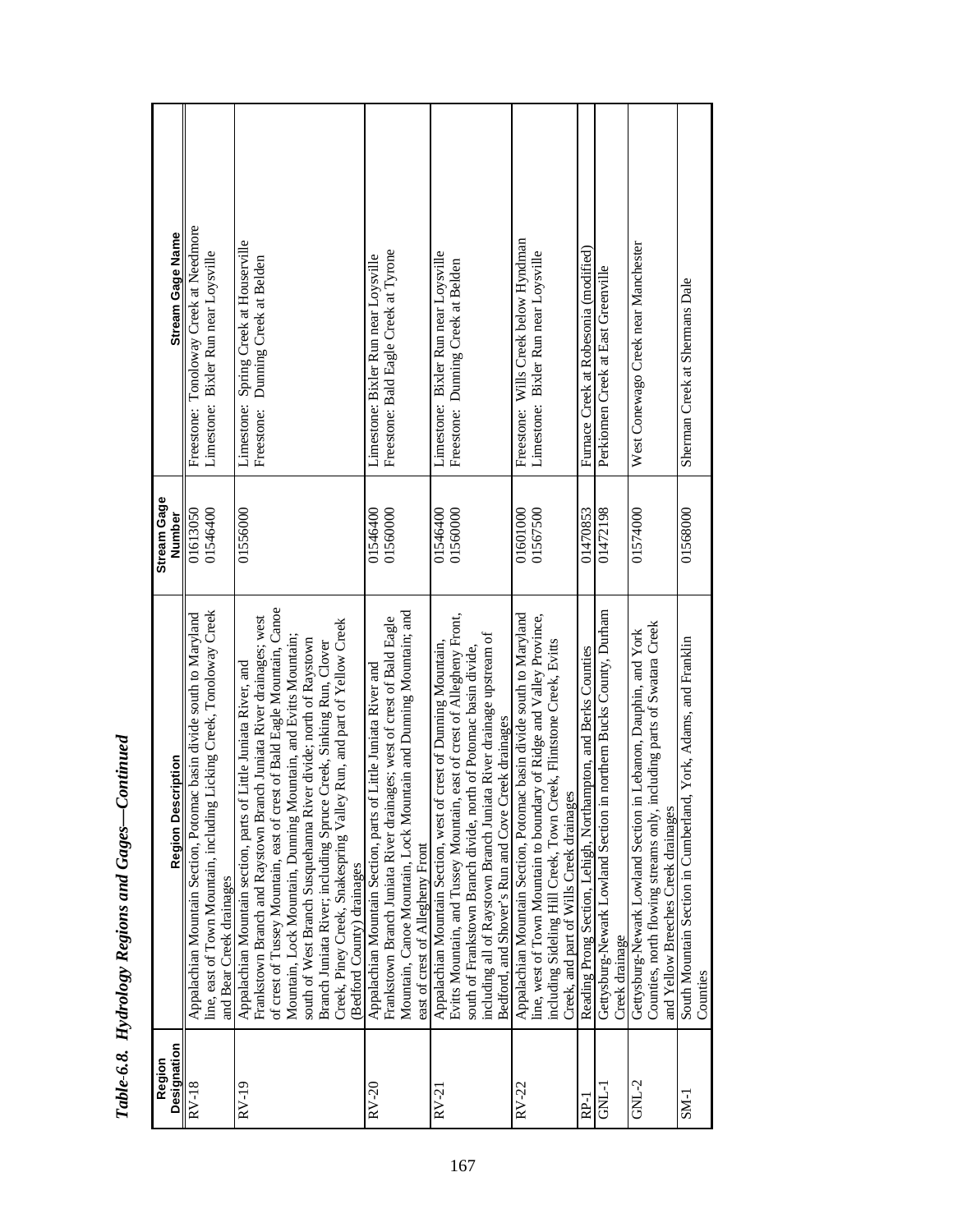| <b>Designation</b><br>Region | <b>Region Description</b>                                                                                                                                                                                                                                                                                     | <b>Stream Gage</b><br>Number | Stream Gage Name                                                                                                  |
|------------------------------|---------------------------------------------------------------------------------------------------------------------------------------------------------------------------------------------------------------------------------------------------------------------------------------------------------------|------------------------------|-------------------------------------------------------------------------------------------------------------------|
| $\overline{B}$               | Deep Valley Section, in Susquehanna drainage, including parts of<br>Lycoming, Pine Creek and Kettle Creek drainage                                                                                                                                                                                            | 01545600                     | Young Womans Creek near Renovo                                                                                    |
| $UP-2$                       | excluding Potato Creek drainage upstream from Farmers Valley, and part<br>of Allegheny River drainage upstream from Port Allegany and west of<br>Deep Valley Section as defined by Sevon (in preparation), Allegheny<br>River drainage, south of glacial boundary and New York state line;<br>Allegheny River | 03007800                     | Allegheny River at Port Allegany                                                                                  |
| UP-3                         | Deep Valleys Section as defined by Sevon (in preparation), Potato Creek<br>and west of the Allegheny River<br>drainage upstream from Farmers Valley, and part of Allegheny River<br>drainage upstream from Port Allegany                                                                                      | 03009680                     | Potato Creek at Smethport                                                                                         |
| UP-4                         | Deep Valley Section, Sinnemahoning Creek drainage                                                                                                                                                                                                                                                             | 01543000                     | Driftwood Branch Sinnemahoning Creek at Sterling Run                                                              |
| UP-5                         | West Branch Susquehanna River,<br>Beech Creek, and Black Moshannon Creek drainages<br>Allegheny Plateau Section, including                                                                                                                                                                                    | 01547800                     | South Fork Beech Creek near Snow Shoe                                                                             |
| UP-6                         | Pittsburgh Low Plateau Section, West Branch Susquehanna River, parts<br>of Moshannon Creek and Bennett Branch Sinnemahoning Creek<br>drainages                                                                                                                                                                | 01541000                     | West Branch Susquehanna River at Bower, except for main<br>stem of Clearfield Creek downstream from Glendale Lake |
| UP-7                         | Allegheny Mountain Section, Conemaugh River drainage                                                                                                                                                                                                                                                          | 03042000                     | Freestone and limestone: Blacklick Creek at Josephine                                                             |
| $UP-8$                       | Allegheny Mountain Section, Wills Creek drainage                                                                                                                                                                                                                                                              | 01601000                     | Wills Creek below Hyndman                                                                                         |
| UP-9                         | ogheny River and Monongahela<br>Allegheny Mountain Section, Youghic<br>River drainages                                                                                                                                                                                                                        | 03080000                     | Freestone and limestone: Laurel Hill Creek at Ursina                                                              |
| $UP-10$                      | River (downstream from Kinzua Dam) and Tionesta Creek drainage in<br>High Plateau Section as defined by Sevon (in preparation), Allegheny<br>southwestern McKean, Warren, Elk and Forest Counties                                                                                                             | 03017500                     | Tionesta Creek at Lynch                                                                                           |
| UP-11                        | River and Redbank Creek drainages,<br>and 17C)<br>(Pa. DEP subbasins 17A, parts of 17B<br>High Plateau Section, part of Clarion                                                                                                                                                                               | 03028000                     | West Branch Clarion River at Wilcox                                                                               |
| UP-12                        | High Plateau Section, Oil Creek, parts of Sugar Creek and Pithole Creek<br>drainages (Pa. DEP Subbasin 16E, part of 16D and 16G)                                                                                                                                                                              | 03020500                     | Freestone and limestone: Oil Creek at Rouseville                                                                  |
| $UP-13$                      | Pittsburgh Low Plateau Section, including Mahoning Creek, Crooked<br>Creek, parts of Redbank Creek and Clarion River drainages                                                                                                                                                                                | 03034000                     | Freestone and limestone: Mahoning Creek at Punxsutawney                                                           |
| UP-14                        | Connoquenessing Creek, Buffalo Creek, Conemaugh River, Sewickley<br>Creek, and part of Youghiogheny River drainages (Pa. DEP subbasins<br>Pittsburgh Low Plateau Section, including Slippery Rock Creek,<br>18B, 18F, 19A, 19D, 20C)                                                                          | 03049000                     | Freestone and Limestone: Buffalo Creek near Freeport                                                              |

Table 6.8. Hydrology Regions and Gages-Continued *Table 6.8. Hydrology Regions and Gages—Continued*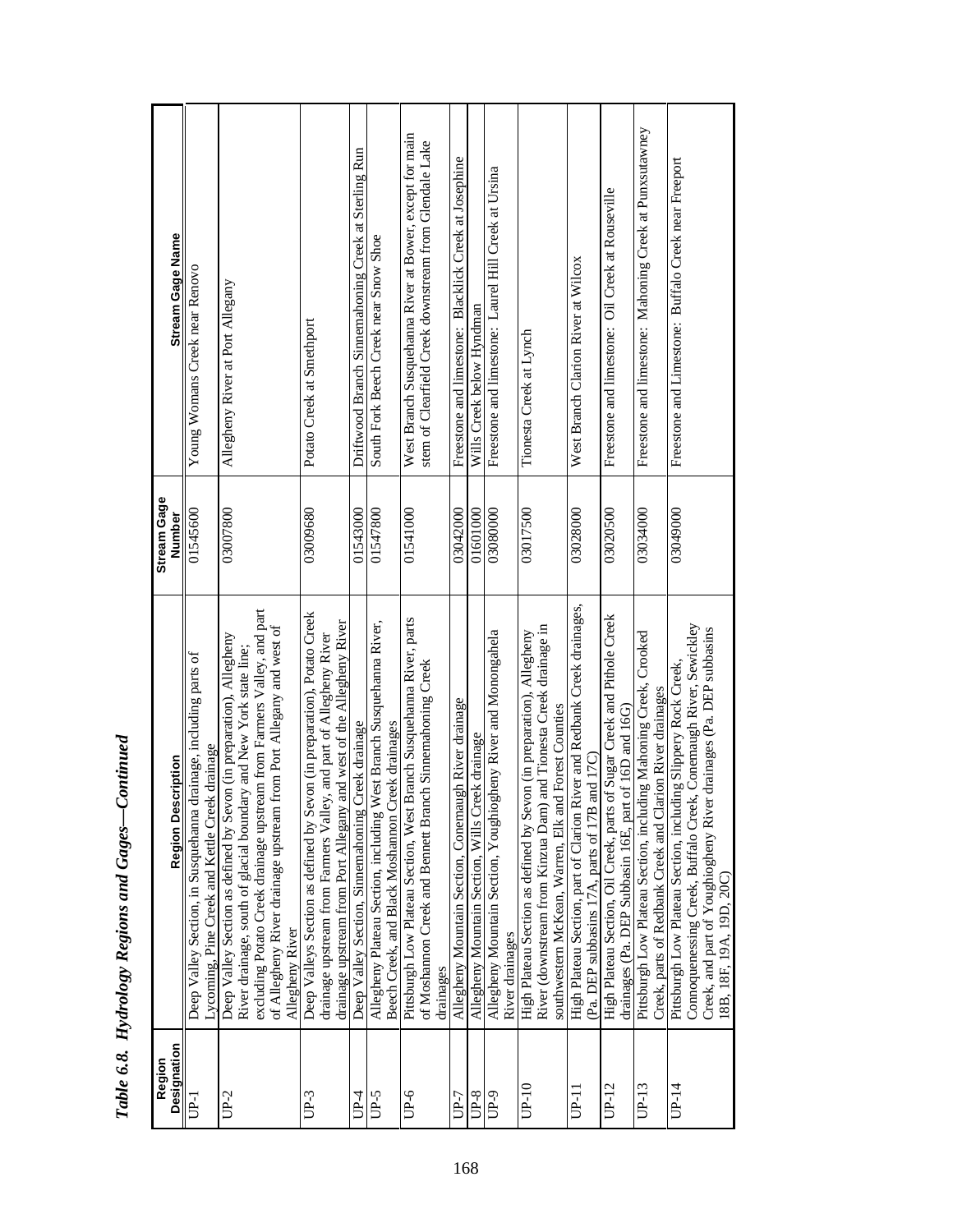| <b>Station</b><br><b>Number</b> | <b>Station Name</b>                                           | <b>Month</b>         | <b>Begin Date</b><br>Year | <b>Month</b>          | <b>End Date</b><br>Year | <b>Total</b><br>Years | <b>Drainage</b><br>Area<br>(sq. mi.) |
|---------------------------------|---------------------------------------------------------------|----------------------|---------------------------|-----------------------|-------------------------|-----------------------|--------------------------------------|
|                                 | 01429500 Dyberry Creek near Honesdale, Pa.                    | 10                   | 1943                      | 7                     | 1996                    | 53                    | 64.60                                |
|                                 | 01440400 Brodhead Creek near Analomink, Pa.                   | 10                   | 1957                      | 6                     | 1996                    | 39                    | 65.90                                |
|                                 | 01446600 Martins Creek near East Bangor, Pa.                  | 9                    | 1961                      | 9                     | 1978                    | 18                    | 10.40                                |
|                                 | 01447500 Lehigh River at Stoddartsville, Pa.                  | 10                   | 1943                      | 7                     | 1996                    | 53                    | 91.70                                |
|                                 | 01449360 Pohopoco Creek at Kresgeville, Pa.                   | 10                   | 1966                      | $\boldsymbol{7}$      | 1996                    | 30                    | 49.90                                |
|                                 | 01451800 Jordan Creek near Schnecksville, Pa.                 | $\overline{c}$       | 1966                      | 7                     | 1996                    | 31                    | 53.00                                |
|                                 | 01452500 Monocacy Creek at Bethlehem, Pa.                     | 10                   | 1948                      | $\tau$                | 1996                    | 48                    | 44.50                                |
|                                 | 01469500 Little Schuylkill River at Tamaqua, Pa.              | 10                   | 1919                      | $\tau$                | 1996                    | 77                    | 42.90                                |
|                                 | 01470720 Maiden Creek Tributary at Lenhartsville, Pa.         | 10                   | 1965                      | $\overline{4}$        | 1981                    | 16                    | 7.46                                 |
|                                 | 01470779 Tulpehocken Creek near Bernville, Pa.                | 11                   | 1974                      | $\overline{7}$        | 1996                    | 22                    | 66.50                                |
|                                 | 01470853 Furnace Creek at Robesonia, Pa.                      | 10                   | 1982                      | 6                     | 1996                    | 14                    | 4.18                                 |
|                                 | 01472198 Perkiomen Creek at East Greenville, Pa.              | 8                    | 1981                      | 7                     | 1996                    | 16                    | 38.00                                |
|                                 | 01518862 Cowanesque River at Westfield, Pa.                   | 8                    | 1983                      | 5                     | 1996                    | 14                    | 90.60                                |
|                                 | 01533950 S. Br. Tunkhannock Creek near Montdale, Pa.          | 9                    | 1960                      | 9                     | 1978                    | 19                    | 12.60                                |
|                                 | 01538000 Wapwallopen Creek near Wapwallopen, Pa.              | 10 <sup>10</sup>     | 1919                      | 12                    | 1978                    | 78                    | 43.80                                |
|                                 | 01539000 Fishing Creek near Bloomsburg, Pa.                   | 6                    | 1938                      | $\boldsymbol{7}$      | 1996                    | 59                    | 274.00                               |
|                                 | 01541000 West Branch Susquehanna River at Bower, Pa.          | 10                   | 1913                      | $\tau$                | 1996                    | 83                    | 315.00                               |
|                                 | 01543000 Driftwood Br. Sinnemahoning Creek, Sterling Run, Pa. | 10                   | 1913                      | $\tau$                | 1996                    | 83                    | 272.00                               |
|                                 | 01545600 Young Womans Creek near Renovo, Pa.                  | 12                   | 1964                      | 6                     | 1996                    | 32                    | 46.20                                |
| 01546400                        | Spring Creek at Houserville, Pa.                              | 11                   | 1984                      | 7                     | 1996                    | 12                    | 58.50                                |
|                                 | 01547700 Marsh Creek at Blanchard, Pa.                        | 10                   | 1955                      | 5                     | 1996                    | 41                    | 44.10                                |
|                                 | 01547800 South Fork Beech Creek near Snow Shoe, Pa.           | 5                    | 1969                      | 3                     | 1981                    | 13                    | 12.20                                |
|                                 | 01552500 Muncy Creek near Sonestown, Pa.                      | $\overline{10}$      | 1940                      | 5                     | 1996                    | 56                    | 23.80                                |
|                                 | 01553130 Sand Spring Run near White Deer, Pa.                 | $\mathbf{1}$         | 1968                      | $\mathfrak{Z}$        | 1981                    | 14                    | 4.93                                 |
|                                 | 01555000 Penns Creek at Penns Creek, Pa.                      | $\overline{10}$      | 1929                      | $\overline{7}$        | 1996                    | 67                    | 301.00                               |
|                                 | 01555500 East Mahantango Creek near Dalmatia, Pa.             | 10                   | 1929                      | $\tau$                | 1996                    | 67                    | 162.00                               |
|                                 | 01557500 Bald Eagle Creek at Tyrone, Pa.                      | 10                   | 1944                      | $\overline{7}$        | 1996                    | 53                    | 44.10                                |
|                                 | 01560000 Dunning Creek at Belden, Pa.                         | 10                   | 1939                      | $\overline{7}$        | 1996                    | 57                    | 172.00                               |
|                                 | 01564500 Aughwick Creek near Three Springs, Pa.               | 6                    | 1938                      | $6\,$                 | 1996                    | 59                    | 205.00                               |
| 01565000                        | Kishacoquillas Creek at Reedsville, Pa.                       | 10                   | 1939                      | 9                     | 1970                    | 31                    | 164.00                               |
|                                 |                                                               | $10\,$               | 1983                      | $\overline{9}$        | 1985                    | 2                     |                                      |
|                                 | Bixler Run near Loysville, Pa.                                | 10<br>$\overline{2}$ | 1991<br>1954              | 9<br>$\boldsymbol{7}$ | 1992<br>1996            | 1<br>43               | 15.00                                |
| 01567500<br>01568000            | Sherman Creek at Shermans Dale, Pa.                           | 10                   |                           | $\boldsymbol{7}$      |                         |                       | 200.00                               |
|                                 |                                                               |                      | 1929                      |                       | 1996                    | 67                    |                                      |
|                                 | 01569800 Letort Spring Run near Carlisle, Pa.                 | 6                    | 1976                      | $\tau$                | 1996                    | 21                    | 21.60                                |
| 01571500                        | Yellow Breeches Creek near Camp Hill, Pa.                     | 7                    | 1954                      | $\tau$                | 1996                    | 43                    | 216.00                               |
|                                 | 01573086 Beck Creek near Cleona, Pa.                          | 8                    | 1963                      | $\mathfrak{Z}$        | 1981                    | 19                    | 7.87                                 |
|                                 | 01574000 W. Conewago Creek near Manchester, Pa.               | $10\,$               | 1928                      | $\overline{7}$        | 1996                    | 68                    | 510.00                               |

 *Table 6.9. Final List of Gages Used in Regional Hydrology*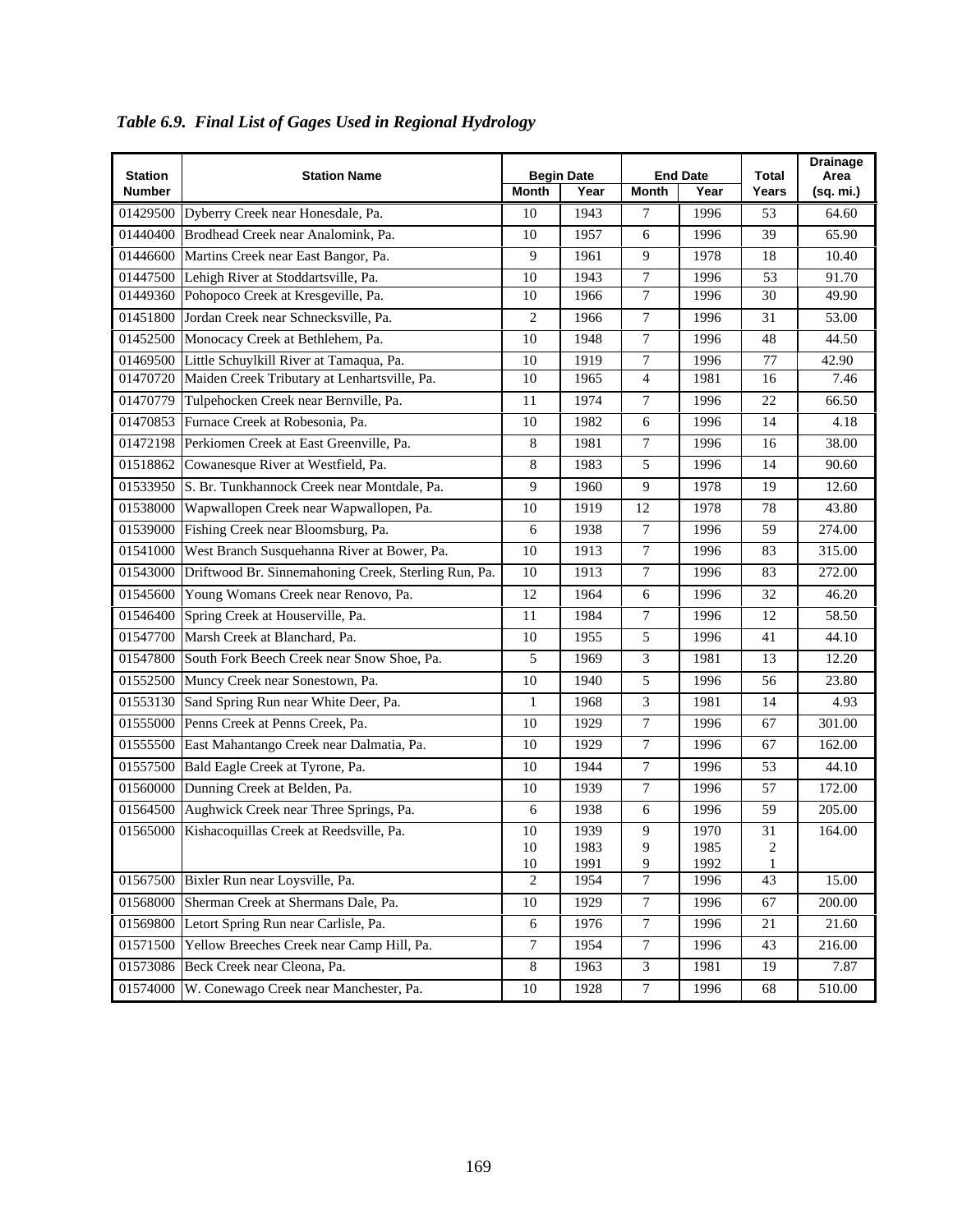| <b>Station</b> | <b>Station Name</b>                               |                | <b>Begin Date</b> |                | <b>End Date</b> | Total | <b>Drainage</b><br>Area |
|----------------|---------------------------------------------------|----------------|-------------------|----------------|-----------------|-------|-------------------------|
| <b>Number</b>  |                                                   | <b>Month</b>   | Year              | Month          | Year            | Years | (sq. mi.)               |
| 01601000       | Wills Creek below Hyndman, Pa.                    | 6              | 1951              | 9              | 1967            | 17    | 146.00                  |
|                | 01613050 Tonoloway Creek near Needmore, Pa.       | 10             | 1965              | 6              | 1996            | 31    | 10.70                   |
| 03007800       | Allegheny River at Port Allegany, Pa.             | 10             | 1974              | 7              | 1996            | 22    | 248.00                  |
|                | 03009680 Potato Creek at Smethport, Pa.           | 10             | 1974              | 7              | 1996            | 22    | 160.00                  |
|                | 03017500 Tionesta Creek at Lynch, Pa.             | 3              | 1938              | 10             | 1979            | 43    | 233.00                  |
|                | 03020500 Oil Creek at Rouseville. Pa.             | 10             | 1932              | $\overline{7}$ | 1996            | 64    | 300.00                  |
|                | 03022540 Woodcock Creek at Blooming Valley, Pa.   | 9              | 1974              | $\tau$         | 1996            | 23    | 31.10                   |
|                | 03028000 West Branch Clarion River at Wilcox, Pa. | 10             | 1953              | 7              | 1996            | 43    | 63.00                   |
| 03034000       | Mahoning Creek at Punxsutawney, Pa.               | 10             | 1938              | $\tau$         | 1996            | 58    | 158.00                  |
| 03042000       | Blacklick Creek at Josephine, Pa.                 | $\overline{c}$ | 1952              | $\tau$         | 1996            | 45    | 192.00                  |
|                | 03049000 Buffalo Creek near Freeport, Pa.         | 10             | 1940              | 6              | 1996            | 56    | 137.00                  |
|                | 03080000 Laurel Hill Creek at Ursina, Pa.         | 10             | 1918              | 7              | 1996            | 78    | 121.00                  |

*Table 6.9. Final List of Gages Used in Regional Hydrology— Continued*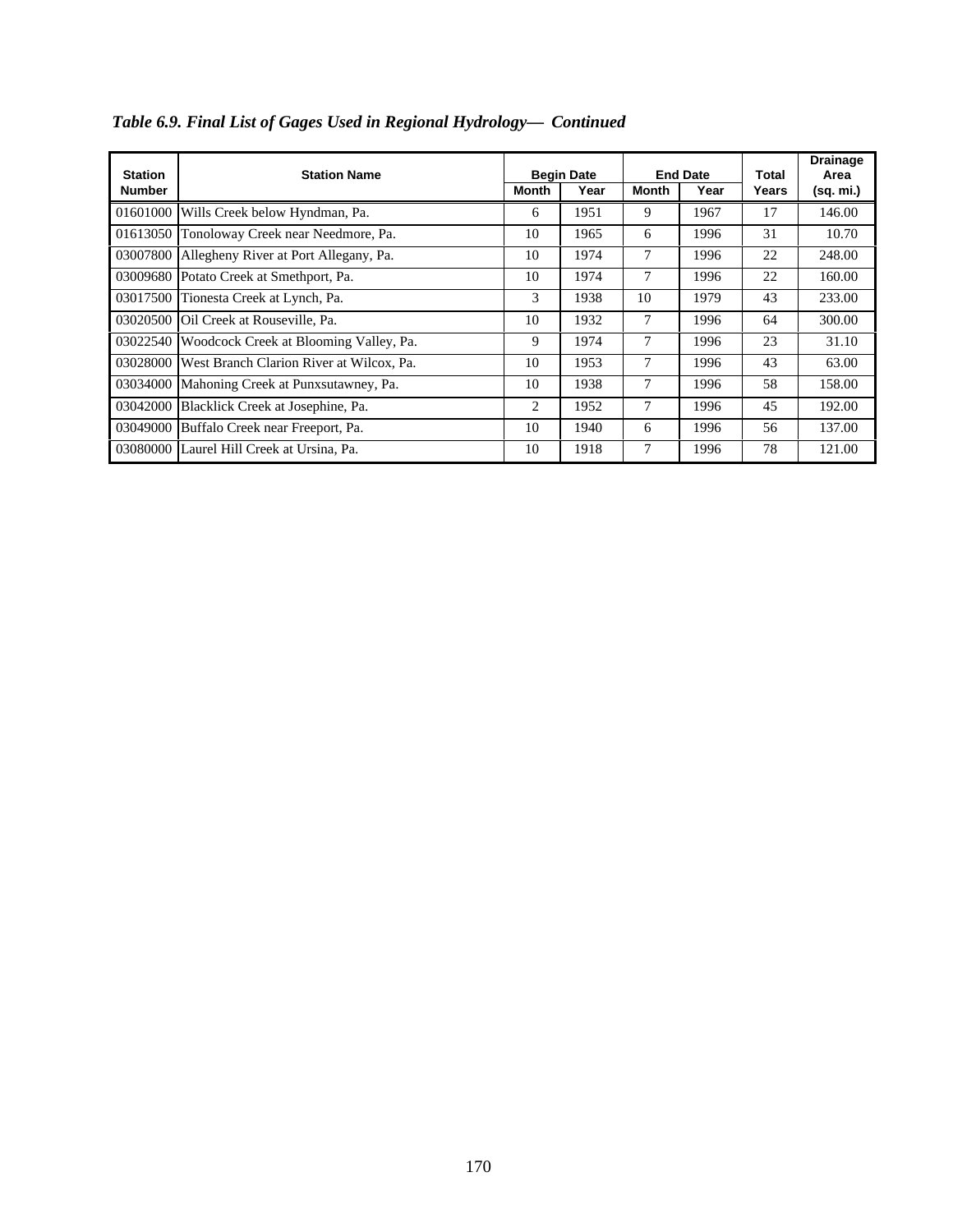During the delineation of boundaries, two gages (Wills Creek below Hyndman, and Maiden Creek Tributary at Lenhartsville) were added to the list, shown in Table 6.5, to represent certain hydrologic regions. Also, Tunkhannock Creek near Long Pond was replaced by Lehigh River at Stoddartsville, and Little Schuylkill River at Tamaqua was substituted for Schuylkill River at Pottsville in region RV-8. Eleven gages included in Table 6.6 were not used in the final determination of regions.

The delineation of boundaries considered the location of study streams and gages used to develop hydrology for those study streams. In most cases, the study streams are within a hydrologic region where the same gage was used for determining study site hydrology as described in section 5.4. For a few study streams, shown in Table 6.10, a different gage is recommended. In those cases, the hydrology of the study stream(s) was recomputed. For study streams where the revised hydrology was significantly different, the hydraulic simulations and RMWUA versus flow relationships were revised in accordance with the simulation criteria described in section 5.7. The revised hydrology and RMWUA relationships were used in the impact analysis studies described in section 6.6.2.4.

*Table 6.10. Study Streams Revised for Regional Hydrology*

| <b>Region</b>                       | <b>Study Stream</b>       | <b>New Gage</b>                                             |
|-------------------------------------|---------------------------|-------------------------------------------------------------|
| Ridge and Valley Limestone, Group 1 | Penns Creek               | Spring Creek at Houserville with Penns Creek at Penns Creek |
| Ridge and Valley Limestone, Group 2 | <b>Boiling Spring Run</b> | Bixler Run near Loysville                                   |
|                                     | Long Hollow Run           | Bixler Run near Loysville                                   |
| <b>Unglaciated Plateau</b>          | Benner Run                | South Fork Beech Creek near Snow Shoe                       |
|                                     | Dunlap Run                | West Branch Susquehanna at Bower                            |
|                                     | Meyers Run                | South Fork Beech Creek near Snow Shoe                       |
|                                     | Mill Run                  | Driftwood Branch Sinnemahoning Creek at Sterling Run        |

No gages are available to represent the watersheds underlain by the Vanport limestone in Armstrong, Clarion, and Butler Counties. This limestone is not expected to affect the hydrology, because of its characteristics (L. Taylor, SRBC, oral communication; S. Runkle, Pa. DEP, oral communication). For that reason, it should be ignored in determining hydrology for study streams in these counties.

In Table 6.8, the region description provides guidance for determining the appropriate region. The hydrologic region includes the watersheds shown in the description, and may include other streams not specifically noted. Also, the description may imply overlap among regions that is not intended. Because of the difficulty of describing complex regional boundaries, the appropriate regions should be determined by locating the actual stream on the map in Plate 2.

Some of the gage data were modified, because of unusual conditions, as described in section 5.4 and Appendix D, for use in the regional hydrology procedure. Those cases are designated as "modified" in the last column of Table 6.8.

## **6.6.3.4 Regional hydrology application**

For most streams, the ADF and median monthly flows are computed from the unit flow rates (csm) for the appropriate gage by multiplying by an appropriate drainage area at the project location. The gage data for some gages may need to be modified, as described in section 5.4 and Appendix E, to compute hydrology for project streams. If the watershed at the project site is underlain by only one type of geology, the hydrology can be computed using only one gage, and the drainage area at the project site. If the watershed includes significant amounts of different geology (for example,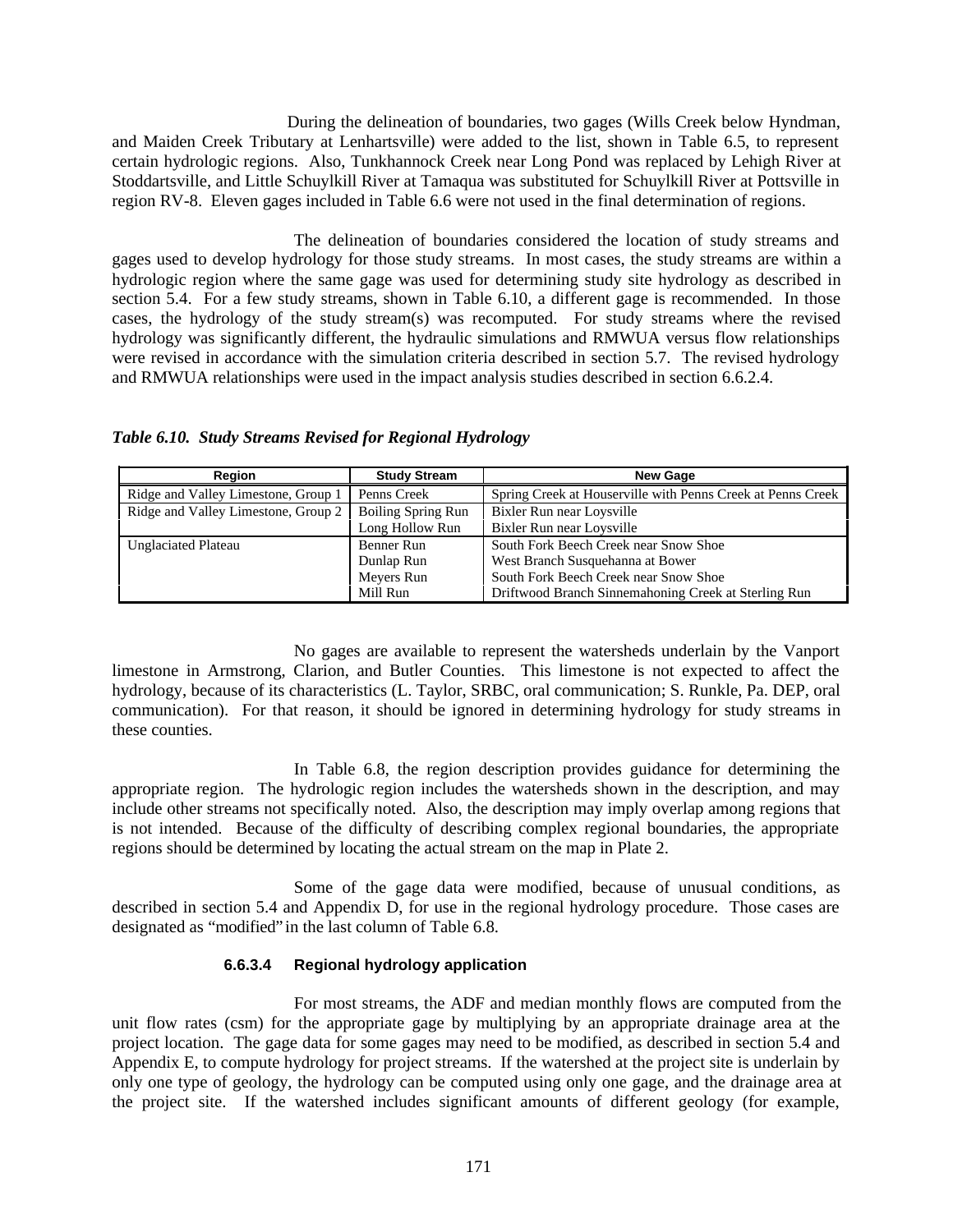limestone and freestone, or different physiographic sections), the drainage area underlain by each type of geology or each physiographic type must be determined. Then the ADF and median monthly flows can be computed by multiplying the unit flow rate (csm) for each appropriate gage by the appropriate drainage area above the project site, and summing the resulting values for each type of geology. As discussed previously, the Vanport limestone in Armstrong, Butler, and Clarion Counties should be ignored in determining hydrology for study streams.

These regional hydrology computations assume there are no unusual conditions affecting the hydrology of the project stream. For some project streams, the computed flows need to be adjusted for the effects of significant springs or caverns, or for existing water withdrawals or wastewater treatment plant (WWTP) flows. The presence of significant springs can be determined from Flippo (1974). The presence of existing water withdrawals or WWTP flows can be determined from Pa. DEP files.

To use the regional hydrology procedure, locate the project site, using the map shown in Plate 2 and Table 6.8, and determine the appropriate hydrologic region. Then determine the type(s) of geology (or physiography) underlying the watershed upstream from the project site, and determine the drainage area for each type. Next, determine whether adjustments for the effect of springs are necessary from Flippo (1974), or other sources, and the magnitude of the adjustment. Also, determine whether adjustments for WWTP flows are necessary, and the magnitude of the adjustment. Then compute ADF, and median monthly flow time series, using the appropriate gage(s) for the geology/physiography type, add adjustments for WWTP flows and springs, and subtract adjustments for withdrawals. These calculations have to be performed prior to entering the impact analysis program. The data must be entered in units of cfs.

Pending additional studies, different types of geology should be considered when estimating ADF or median monthly flows only if the drainage area underlain by the nondominant geology, or physiography, exceeds 20 percent of the drainage area at the project site. If the nondominant geology is less than 20 per cent of the drainage area, it is expected to have little effect on the median monthly flows and the flow duration curve at the study site. If the nondominant geology exceeds 20 per cent of the drainage area, it may have significant effect on the hydrology at the study site.

# **6.6.4 Impact analysis using flow and associated habitat duration**

# **6.6.4.1 Analysis procedure**

Flow and associated habitat duration impact analysis can be used in developing statewide policies and procedures for managing the impact of withdrawals on fishery resources, and also can be used for site-specific analyses of impacts. The impact analysis procedure, described in this section, addresses the first purpose.

This method combines daily flow duration analyses for a study stream with habitat versus flow relationships to obtain associated habitat duration. The percentage reduction in habitat across a range of flows represents the impact of withdrawals. Flows and withdrawals are expressed as a percentage of ADF, or as unit flows (csm), so that levels of impact and passby flows can be compared across streams within a study region. Impacts and passby flows can be averaged across a region, if appropriate.

The procedure is shown schematically in Figure 6.15. Seasonal flow duration relationships for existing conditions are developed for each study site, using procedures described in section 5.4. One or more levels of withdrawal are selected, and expressed as a percentage of ADF. The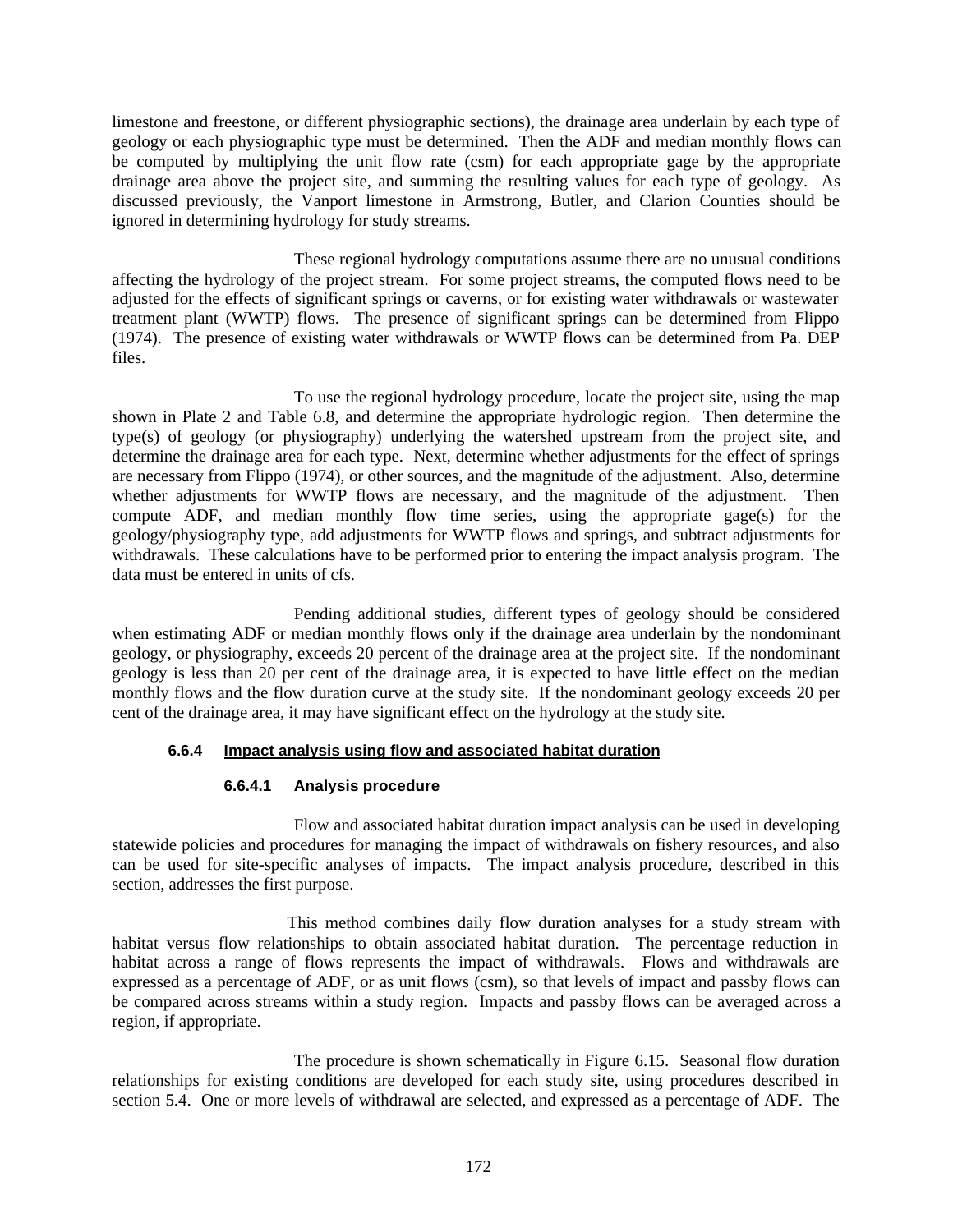

*Figure 6.15. Flow and Associated Habitat Duration Impact Analysis Procedures*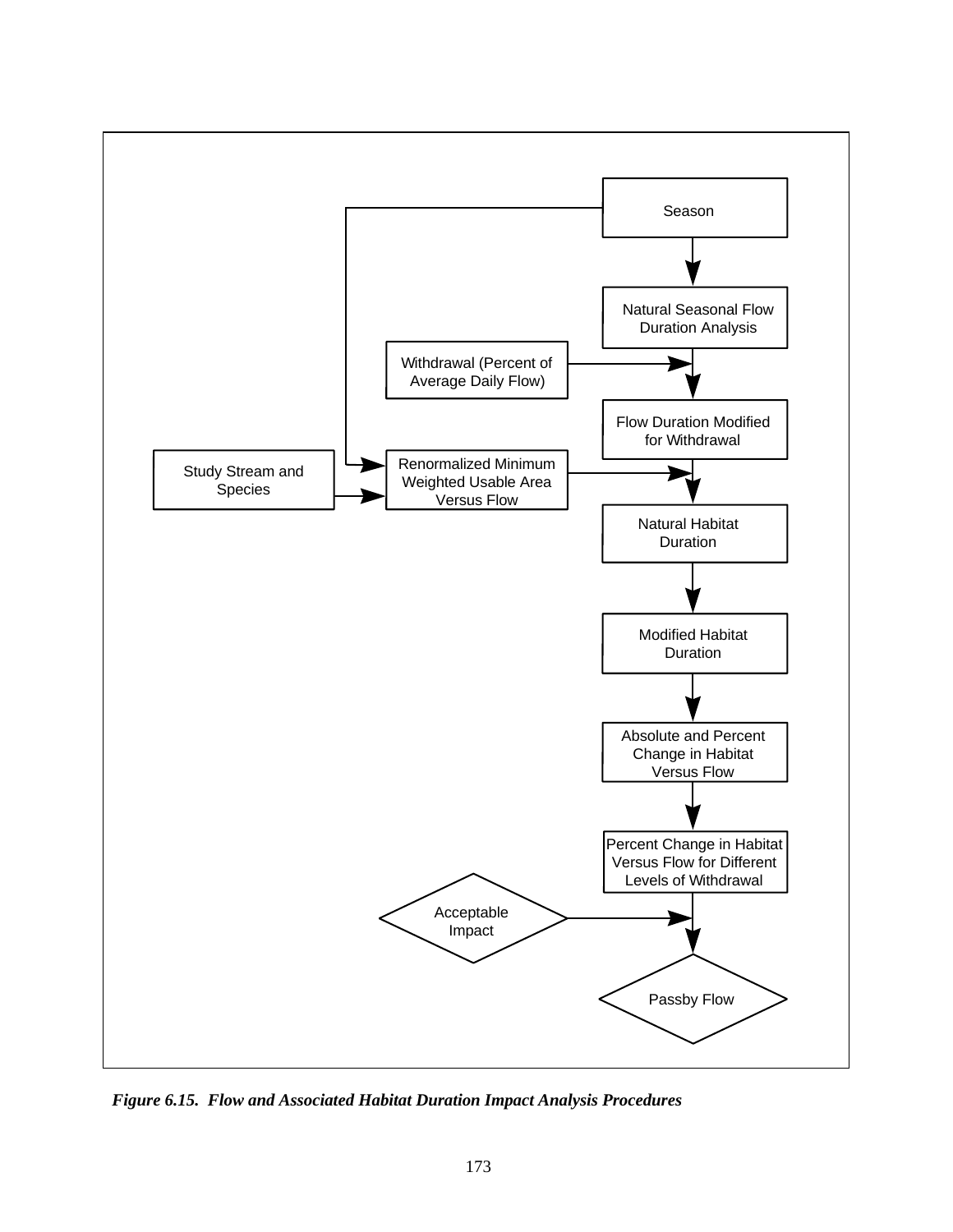existing conditions associated habitat durations are developed for each stream from the existing conditions flow duration by determining habitat from the RMWUA versus flow relationship at several flows.

The impacted seasonal flow durations are computed by subtracting selected withdrawal(s) from the existing conditions flow durations. The associated habitat duration is developed from the habitat available at the impacted flow at selected probabilities for each level of withdrawal, as illustrated schematically in Figure 6.16. For each withdrawal, the change in habitat is determined for each selected probability, and expressed as a percentage. Finally, the percentage change in habitat is plotted versus flow for each level of withdrawal. The passby flow for a given withdrawal equals the lowest level of flow for which habitat reduction is equal to a specified level.

The habitat change graphs can be used to evaluate the effect of alternative passby flows and withdrawals by plotting passby flows required versus specified levels of impact for each level of withdrawal**.** The required passby flow for any level of withdrawal and any level of impact can be determined from the respective graphs for each study stream. The values of the passby flows for any specified level of impact can be tabulated for different streams within a stream class to facilitate decisions regarding acceptable level of impact and appropriate passby flows. The effects of establishing different levels of regulatory passby flow for a given level of withdrawal on the fishery can be developed from these graphs. Then the impact on the water supply utility can be estimated, and used to evaluate tradeoffs between effects of different levels of withdrawal and passby flow on both instream and withdrawal uses.

If this procedure was used, the variability of impacts and passby flows for the study sites within each class could be used to statistically verify the assumptions of the stream classification scheme. The validity of the assumption that all the reproducing trout streams in a study region respond similarly to flows and withdrawals could be verified.

The determination of the relationships among flows, withdrawals, and impact can be performed graphically or in a tabular form. The analysis has been programmed into an Excel spreadsheet format.

## **6.6.4.2 Flow and associated habitat duration impact analysis results**

Impact analysis has been performed for brook trout, brown trout, and both species combined. Separate analyses were performed for each season, based on the life stages present. The seasons were determined as discussed in section 6.6.2, except that the analyses made thus far, assumed that the fall season included only the months of October and November. The analyses can be easily modified to include the remaining months in the fall season. Flow duration curves were developed using daily flow data for each season. In these analyses, withdrawal levels of 5, 10, and 15 percent of ADF were used, but any level of withdrawal can be used.

An example impact calculation is shown in Table 6.11**.** The impacted RMWUA could not be determined for certain high probability flows, because the impacted flow (existing conditions flow minus withdrawal) is less than any historical flow. An example habitat change versus flow relationship is shown in Figure 6.17. Certain values from the graph are summarized in Table 6.12. The specified levels of reduction were selected arbitrarily for illustration only.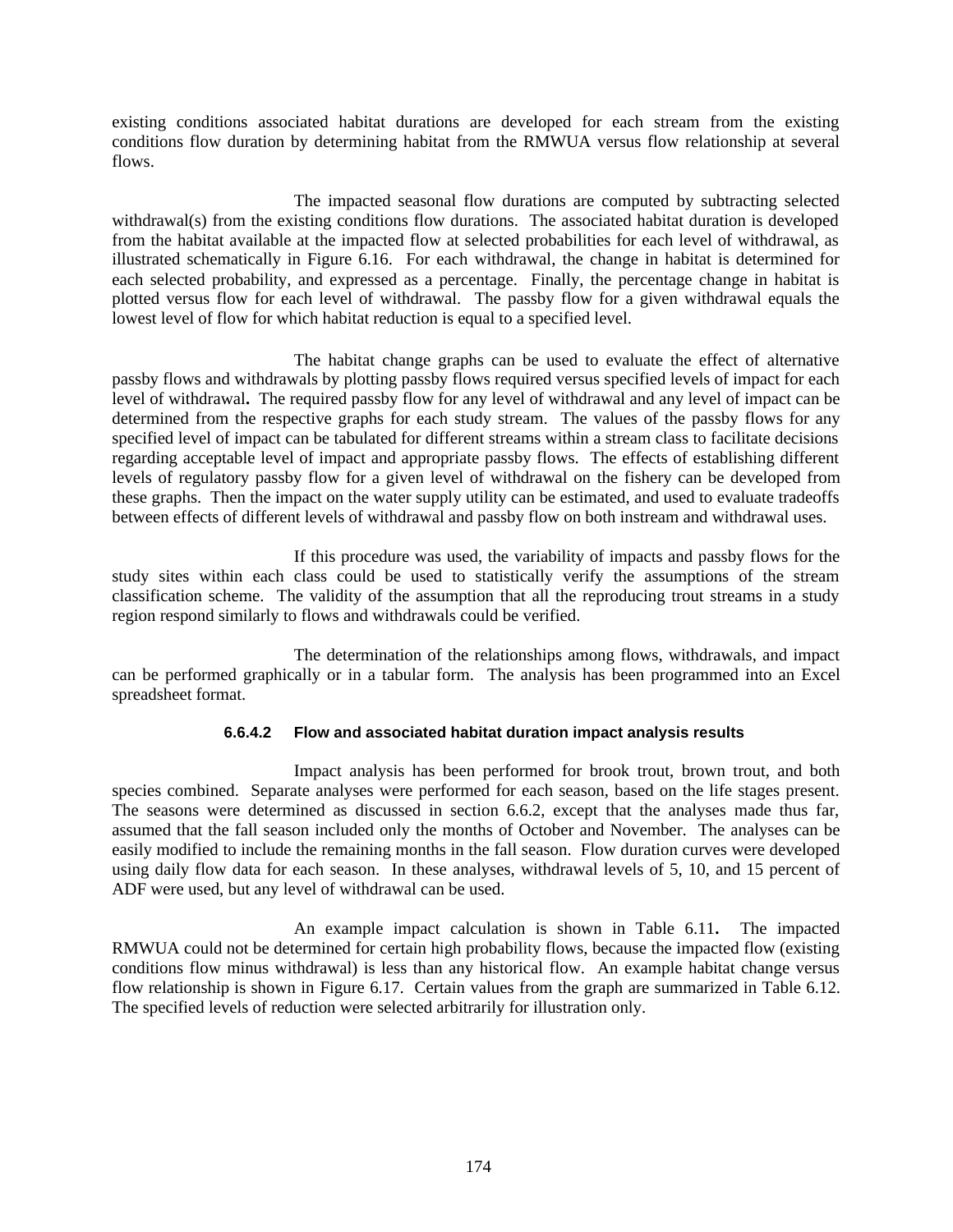

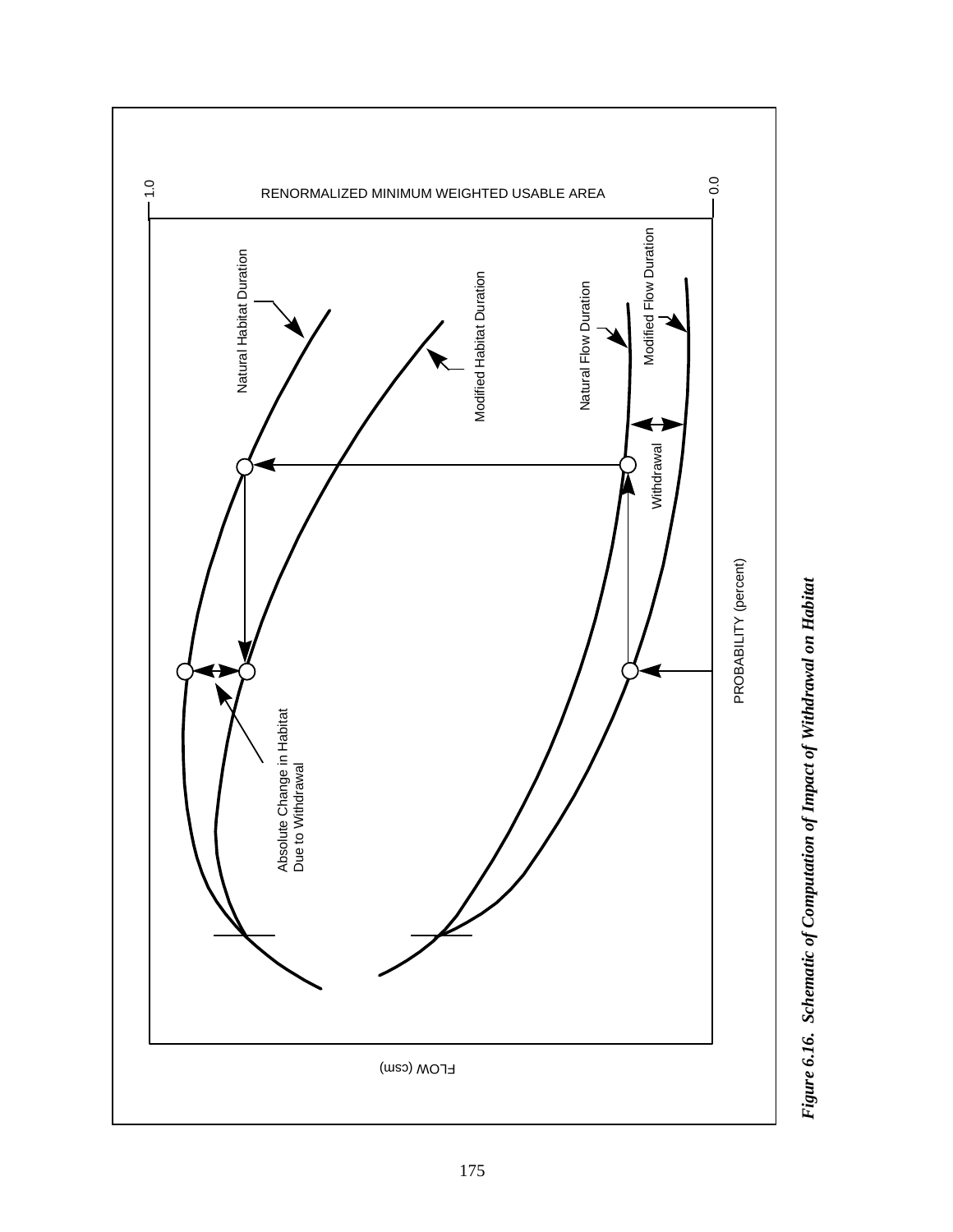Table 6.11. Sample Computation of Impact, Bear Run, Union County, Brook Trout, Summer Season *Table 6.11. Sample Computation of Impact, Bear Run, Union County, Brook Trout, Summer Season*

Flow Duration and Normalized Minimum Habitat SEASON Summer (July-Sept) Flow Duration and Normalized Minimum Habitat Species Brook Trout (July-Sept)<br>Species Brook Trout Steeam Bear Run<br>Annual Mean =  $4.120$ <br>% of ADF Withdrawal = 5% % of ADF Withdrawal = 10% % of ADF Withdrawal = 10% % of ADF

Species Brook Trout

Stream Bear

Annual Mean =  $4.120$ 

% of ADF Withdrawal = 5%

% of ADF Withdrawal = 10%

% of ADF Withdrawal = 15%

| Natural Flow         |             |        | <u>ε</u>             | pact of 5% ADF Withdrawal                                   |                                                        |                  |                             | Impact of 10% ADF Withdrawal                                                                                                                |                                                                                                                                                                                                                                                                                                     |                                                                      |                   |                 | mpact of 15% ADF Withdrawal                        |                                                     |
|----------------------|-------------|--------|----------------------|-------------------------------------------------------------|--------------------------------------------------------|------------------|-----------------------------|---------------------------------------------------------------------------------------------------------------------------------------------|-----------------------------------------------------------------------------------------------------------------------------------------------------------------------------------------------------------------------------------------------------------------------------------------------------|----------------------------------------------------------------------|-------------------|-----------------|----------------------------------------------------|-----------------------------------------------------|
| Flow                 | Percent     | RMWVUA | Flow                 |                                                             |                                                        | RMWUA Difference | Flow                        |                                                                                                                                             |                                                                                                                                                                                                                                                                                                     | RMWUA Difference                                                     | no∝<br>⊾          |                 | RMWUA Difference                                   |                                                     |
| (cts)                | Annual Mean |        | (cfs)                | RMWUA                                                       | Absolute                                               | Percent          | (cfs)                       | RMWUA                                                                                                                                       | <b>Absolute</b>                                                                                                                                                                                                                                                                                     | Percent                                                              | (cfs)             | RMWUA           | Absolute                                           | Percent                                             |
| 0.39                 | 9.49        | 0.270  | 0.18                 | No Value                                                    |                                                        |                  | 0.00                        | No Value                                                                                                                                    |                                                                                                                                                                                                                                                                                                     |                                                                      | $\frac{8}{2}$     | <b>No Value</b> |                                                    |                                                     |
| 3.44                 |             |        | 0.24                 | No Value                                                    |                                                        |                  |                             | No Value                                                                                                                                    |                                                                                                                                                                                                                                                                                                     |                                                                      |                   | No Value        |                                                    |                                                     |
| 53.                  |             |        |                      | No Value                                                    |                                                        |                  | 0.03                        | No Value                                                                                                                                    |                                                                                                                                                                                                                                                                                                     |                                                                      |                   | No Value        |                                                    |                                                     |
| 0.58                 |             |        |                      | No Value                                                    |                                                        |                  | 0.17                        | No Value                                                                                                                                    |                                                                                                                                                                                                                                                                                                     |                                                                      |                   | No Value        |                                                    |                                                     |
| .67                  |             |        | 0.37                 | 0.315                                                       | 0.116                                                  | 26.90            |                             | No Value                                                                                                                                    |                                                                                                                                                                                                                                                                                                     |                                                                      |                   | No Value        |                                                    |                                                     |
| 97.                  |             |        | .55                  |                                                             |                                                        | 17.90            |                             | No Value                                                                                                                                    |                                                                                                                                                                                                                                                                                                     |                                                                      |                   | No Value        |                                                    |                                                     |
| 0.89                 |             |        | .68                  |                                                             |                                                        |                  |                             |                                                                                                                                             |                                                                                                                                                                                                                                                                                                     |                                                                      |                   | No Value        |                                                    |                                                     |
| 1.02                 |             |        | 0.82                 |                                                             |                                                        |                  |                             |                                                                                                                                             |                                                                                                                                                                                                                                                                                                     |                                                                      |                   |                 | 0.222                                              |                                                     |
| $\ddot{5}$           |             |        | 0.95                 | 1373<br>0.435<br>0.4383<br>0.593<br>0.663<br>0.663<br>0.663 | 0.081<br>0.0377<br>0.0377<br>0.04440<br>0.038<br>0.024 |                  | 234814231463<br>00000011.60 | $\begin{array}{r} 0.326 \\ 0.412 \\ 0.451 \\ 0.479 \\ 0.527 \\ 0.605 \\ 0.603 \\ 0.6043 \\ 0.679 \\ 0.730 \\ 0.730 \\ 0.730 \\ \end{array}$ | $\begin{array}{l} 0.147 \\ 0.088 \\ 0.078 \\ 0.078 \\ 0.070 \\ 0.003 \\ 0.003 \\ 0.003 \\ 0.003 \\ 0.003 \\ 0.003 \\ 0.003 \\ 0.003 \\ 0.003 \\ 0.003 \\ 0.003 \\ 0.003 \\ 0.003 \\ 0.003 \\ 0.003 \\ 0.003 \\ 0.003 \\ 0.003 \\ 0.003 \\ 0.003 \\ 0.003 \\ 0.003 \\ 0.003 \\ 0.003 \\ 0.003 \\ 0.$ | 51.07<br>17.52.33<br>51.14.19.17.17.17.18<br>51.11.19.17.17.17.17.17 |                   |                 | 0.164<br>0.105<br>0.101<br>0.092<br>0.073<br>0.049 | 43.32<br>53.34.31<br>4.53.31.31.90<br>4.53.31.90.00 |
| 33                   |             |        | 1.13                 |                                                             |                                                        |                  |                             |                                                                                                                                             |                                                                                                                                                                                                                                                                                                     |                                                                      |                   |                 |                                                    |                                                     |
| 1.55                 |             |        | 1.35                 |                                                             |                                                        |                  |                             |                                                                                                                                             |                                                                                                                                                                                                                                                                                                     |                                                                      |                   |                 |                                                    |                                                     |
| 1.78                 |             |        | بع.<br>أ             |                                                             |                                                        |                  |                             |                                                                                                                                             |                                                                                                                                                                                                                                                                                                     |                                                                      |                   |                 |                                                    |                                                     |
|                      |             |        | x,                   |                                                             |                                                        |                  |                             |                                                                                                                                             |                                                                                                                                                                                                                                                                                                     |                                                                      | $3.198$<br>$1.49$ |                 |                                                    |                                                     |
|                      |             |        |                      |                                                             |                                                        |                  |                             |                                                                                                                                             |                                                                                                                                                                                                                                                                                                     |                                                                      |                   |                 |                                                    |                                                     |
| 2.31<br>2.31<br>2.67 |             |        | 2.16<br>2.46<br>2.86 | 0.706                                                       | 0.025                                                  |                  |                             |                                                                                                                                             |                                                                                                                                                                                                                                                                                                     |                                                                      | 2.45              |                 |                                                    |                                                     |
|                      |             |        |                      | 0.743                                                       | 0.010                                                  |                  |                             |                                                                                                                                             |                                                                                                                                                                                                                                                                                                     |                                                                      |                   |                 |                                                    | $-6.52$                                             |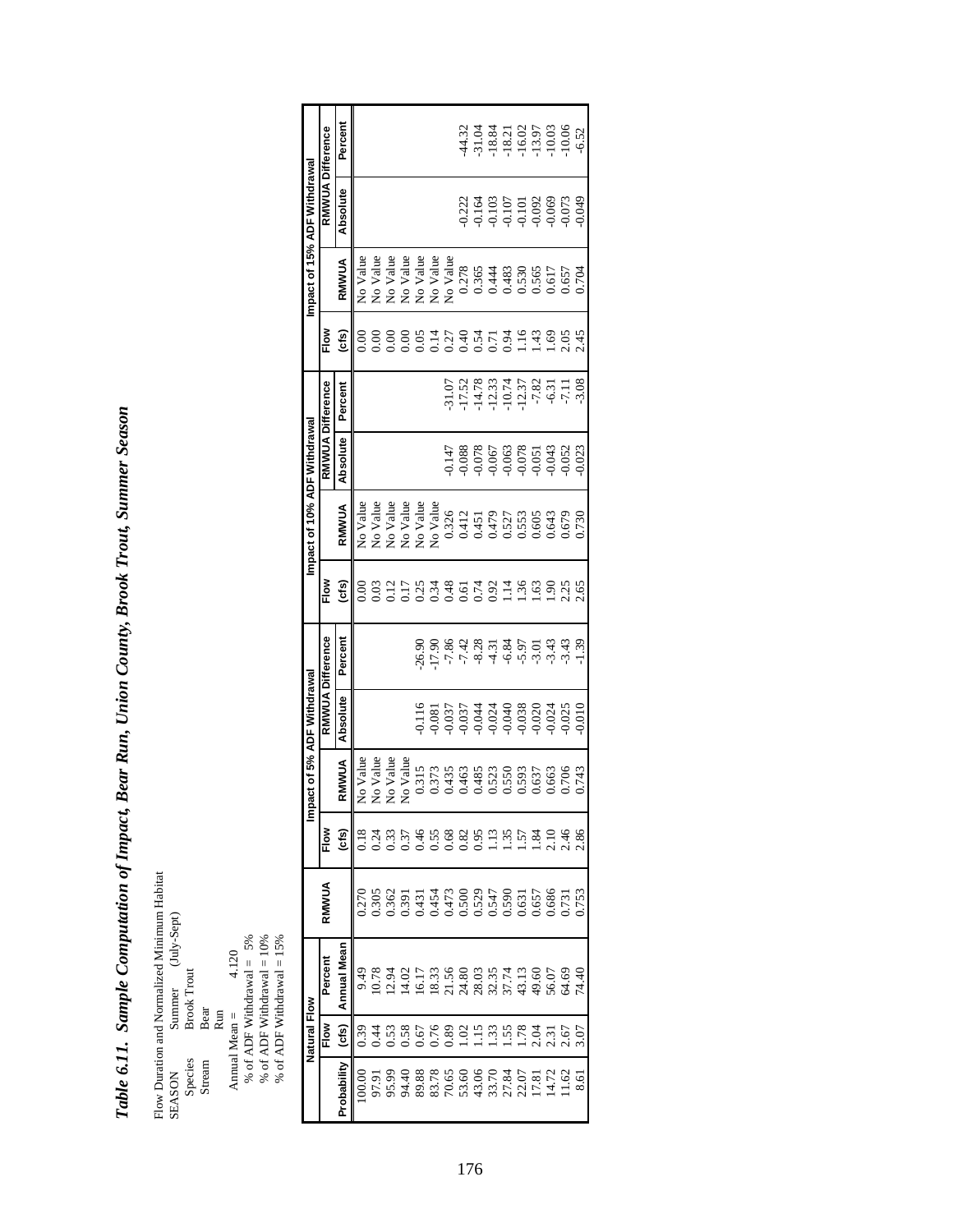

Figure 6.17. Habitat Change and Flow Relationship for Selected Withdrawals for Bear Run, Union County, Brook Trout, Summer Season *Figure 6.17. Habitat Change and Flow Relationship for Selected Withdrawals for Bear Run, Union County, Brook Trout, Summer Season*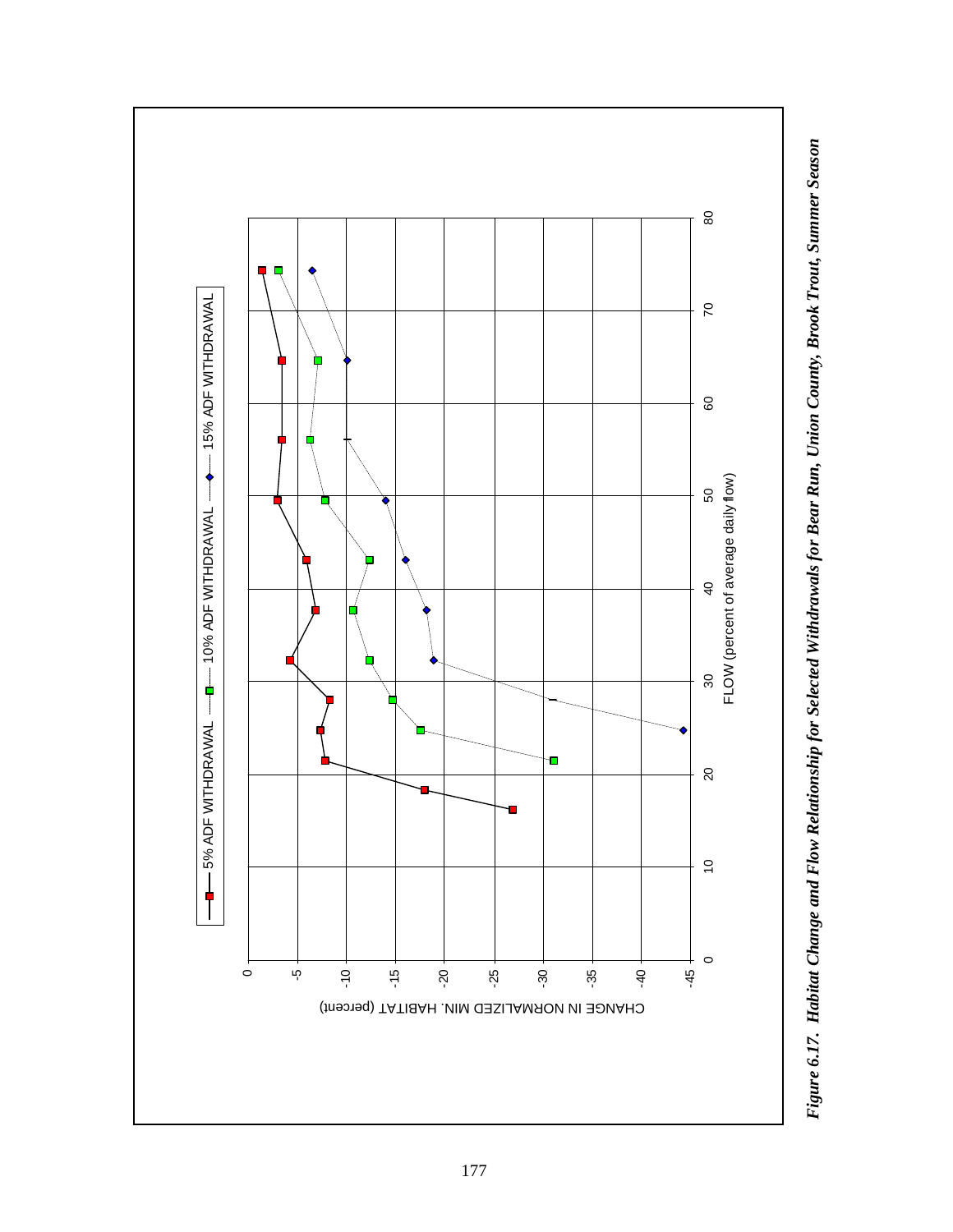# *Table 6.12. Selected Points from Habitat Reduction Plot, Bear Run, Union County, Brook Trout, Summer Season*

|                                      | <b>Percentage Habitat Reduction for Selected Withdrawals</b> |    |
|--------------------------------------|--------------------------------------------------------------|----|
|                                      |                                                              |    |
|                                      | percent ADF                                                  |    |
| Flow at maximum impact (percent ADF) |                                                              |    |
| Maximum impact (percent)             |                                                              |    |
| Flow at 15 percent impact            | 28                                                           | 46 |
| Flow at 25 percent impact            |                                                              | 30 |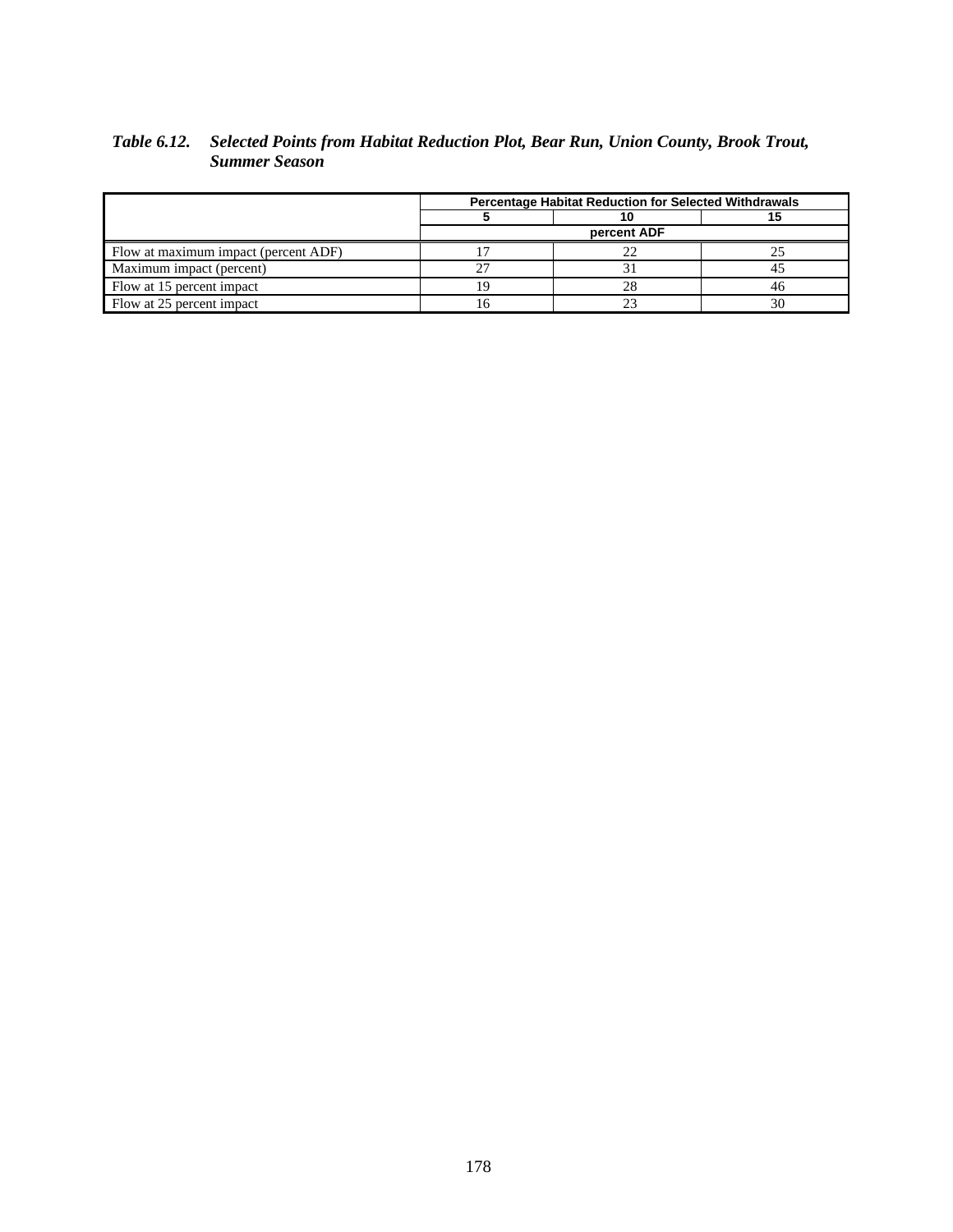As expected, the percentage reduction decreases with increasing flow for a given level of withdrawal. The maximum percentage reduction in habitat is considerably larger than the percentage reduction in flow. The passby flows depend on the withdrawal and the level of impact, as expected. An increase in the level of reduction from 15 to 25 percent ADF decreases the passby flow by 3 to 16 percent ADF, depending on the level of withdrawal.

An example graph showing the relationship of passby flows versus level of impact for different levels of withdrawal is shown in Figure 6.18. This example shows that, for a 10 percent level of impact and a 5 percent ADF withdrawal, a passby flow equal to 20 percent of ADF is required. It also shows that, for a 5 percent ADF level of withdrawal, the passby flow requirement changes very little as the impact increases from 10 percent to 20 percent. The corresponding change in passby flow is larger for greater withdrawals. Other conclusions can be drawn from these graphs, if desired.

The flow and habitat duration impact analysis has not been completed, because of time and cost constraints. The plots of percentage reduction in habitat have been prepared for the study sites in Pennsylvania, but not for the Maryland study sites. However, analysis of the plots is incomplete.